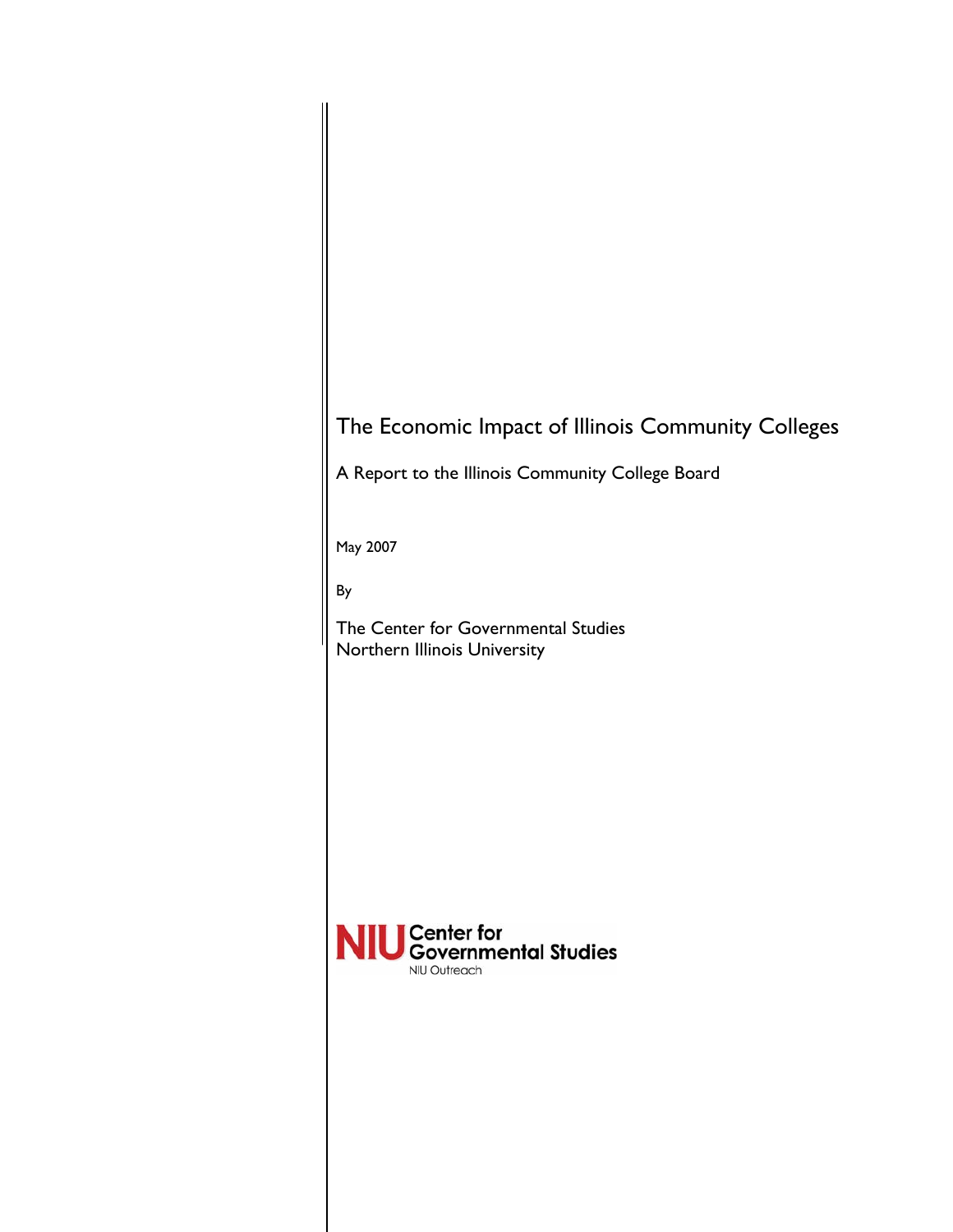The **Economic Impact of Illinois Community Colleges** report was prepared by the Center for Governmental Studies at Northern Illinois University (NIU) under agreement with the Illinois Community College Board (ICCB). Questions and inquiries regarding the contents of this report may be directed to Diana L. Robinson at NIU (815/753-0955) or Scott Parke at ICCB (217/785-0154).

The findings and conclusions presented in this report are those of the NIU project team alone and do not necessarily reflect the views, opinions, or policies of the officers and/or trustees of Northern Illinois University nor those of the employees, officers, and/or trustees of the Illinois Community College System.

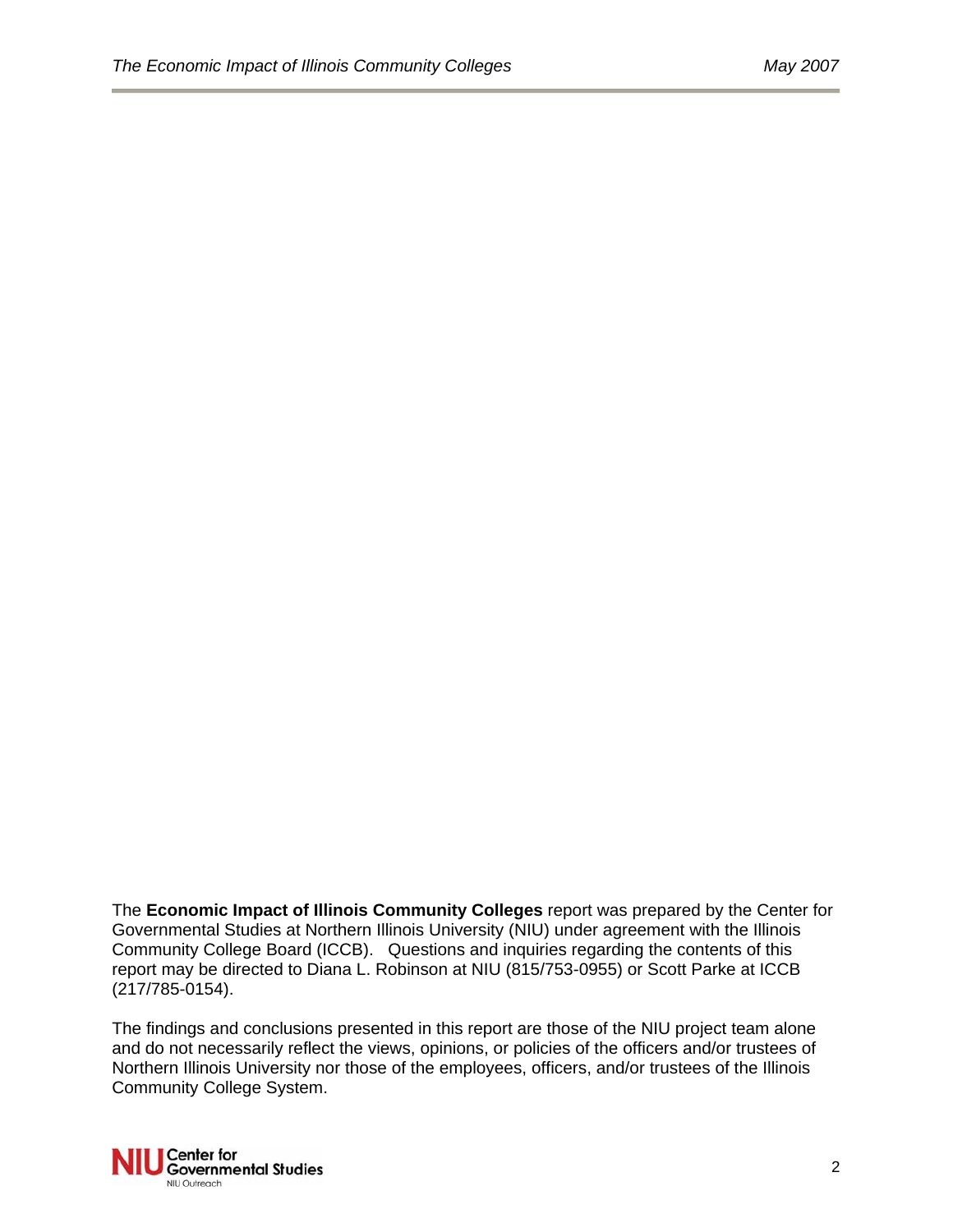## **Acknowledgements**

The Northern Illinois University (NIU) project team consisted of Center for Governmental Studies staff John Baj, Senior Research Associate; Matt Eskew, Research Associate; Brian Harger, Research Associate; Diana Robinson, Assistant Director; and Ben Xu, Research Associate. John Lewis, Associate Vice President for NIU Outreach, lent his expertise on inputoutput analysis and reviewed portions of the draft report. Our invaluable Illinois Community College Board (ICCB) project team included Scott Parke, Senior Director for Policy Studies; Brenda D. Pryor, Associate Director for External Affairs; Ed Smith, Senior Director for System Finances; and Nathan Wilson, Director for Policy Studies. Randy Barnette, former ICCB Vice President for External Affairs, was instrumental in shaping this project. Preston Morgan, Senior Director for Workforce Development, assisted in providing key workforce development data. Geoffrey Obrzut, ICCB President/CEO and Elaine Johnson, Vice President for Instruction and Policy Studies, provided overall project leadership. The Illinois Department of Employment Security provided access to their Unemployment Insurance database while insuring the highest level of data confidentiality. Mike Monaghan, Executive Director of the Illinois Community College Trustees Association, assisted in facilitating the project.

The project advisory committee provided deep insight and constructive feedback during all phases of the project. Members include:

**John Biermann**, Director of Public Relations, Black Hawk Community College **H.O. Brownback**, Director of Planning, Research, and Evaluation, Southwestern Illinois Community College **Phil Burdick**, Assistant to the President for Media and Legislative Relations, Harper Community **College Jerry Corcoran**, Vice President, Business Services and Finance, Illinois Valley Community College **Pam Crisman**, Vice President for Development, Lake Land Community College **Clifton T. Daniel**, Director of Public Relations, Harry S. Truman Community College **Ron Duncan**, Associate Vice President, Institutional and Economic Development, Shawnee Community College

**Edmund Forst**, Dean of Sciences, Morton Community College

**Antonio Gutierrez,** Associate Vice Chancellor, City Colleges of Chicago

**Janet Hill-Getz**, Director, Marketing and Public Relations, Heartland Community College **Sharon Kristovich**, Associate Vice President, Accountability and Research, Parkland College **Steve O'Keefe**, Director of Community Relations and Marketing, John A. Logan Community **College** 

**Bruce Olson**, Director of Research Services, Triton Community College

**Bill Paige**, Manager of Communications, Oakton Community College

**Eric Pulley**, Coordinator of Institutional Research, John A. Logan Community College **Patrick Rush**, Director of Public Relations, South Suburban Community College

**Arlene Santos-George**, Data Research Manager, Institutional Effectiveness, Planning and Research, College of Lake County

**Ryan Smith**, Dean, Institutional Effectiveness, Joliet Junior Community College **Karen Stewart**, Vice President, Quality and Strategic Development, Waubonsee Community **College** 

**Lori Sundberg**, Vice President, Administrative Services, Carl Sandburg Community College **Marcy Thompson**, Executive Director, Institutional Compliance and Curriculum Management, Elgin Community College

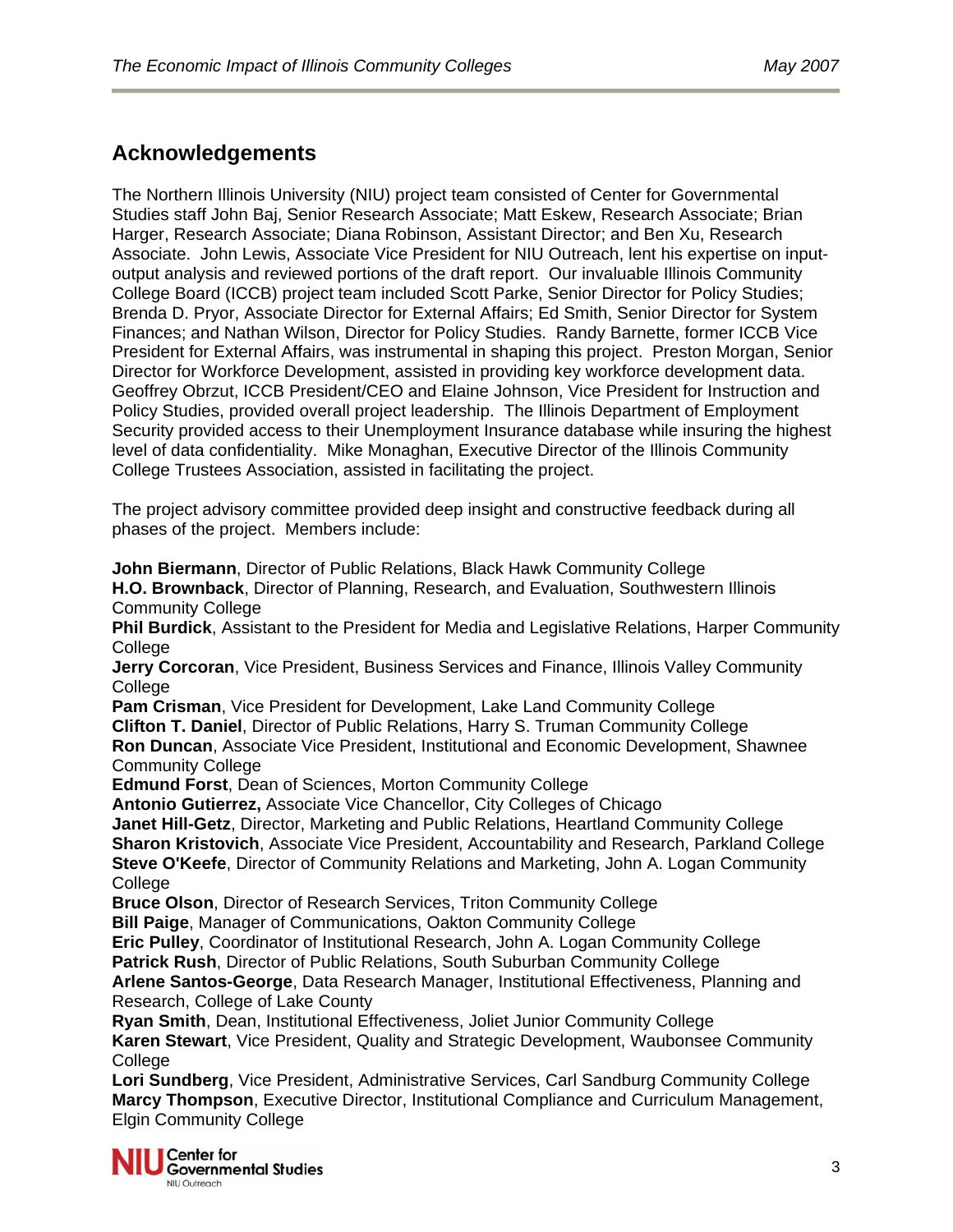**Elsa Tullos**, District Director, Marketing and Public Relations, City Colleges of Chicago **Lynn Whalen**, Executive Director, Public Relations and Marketing, Lincoln Land Community **College** 

**Lisa Wiehle**, Director, Institutional Research, Elgin Community College

**Teena Zindel-McWilliams**, Executive Director, Institutional Effectiveness, Richland Community College

Finally, we thank the many community college staff throughout the state for assisting in the collection of district-level data for the online survey.

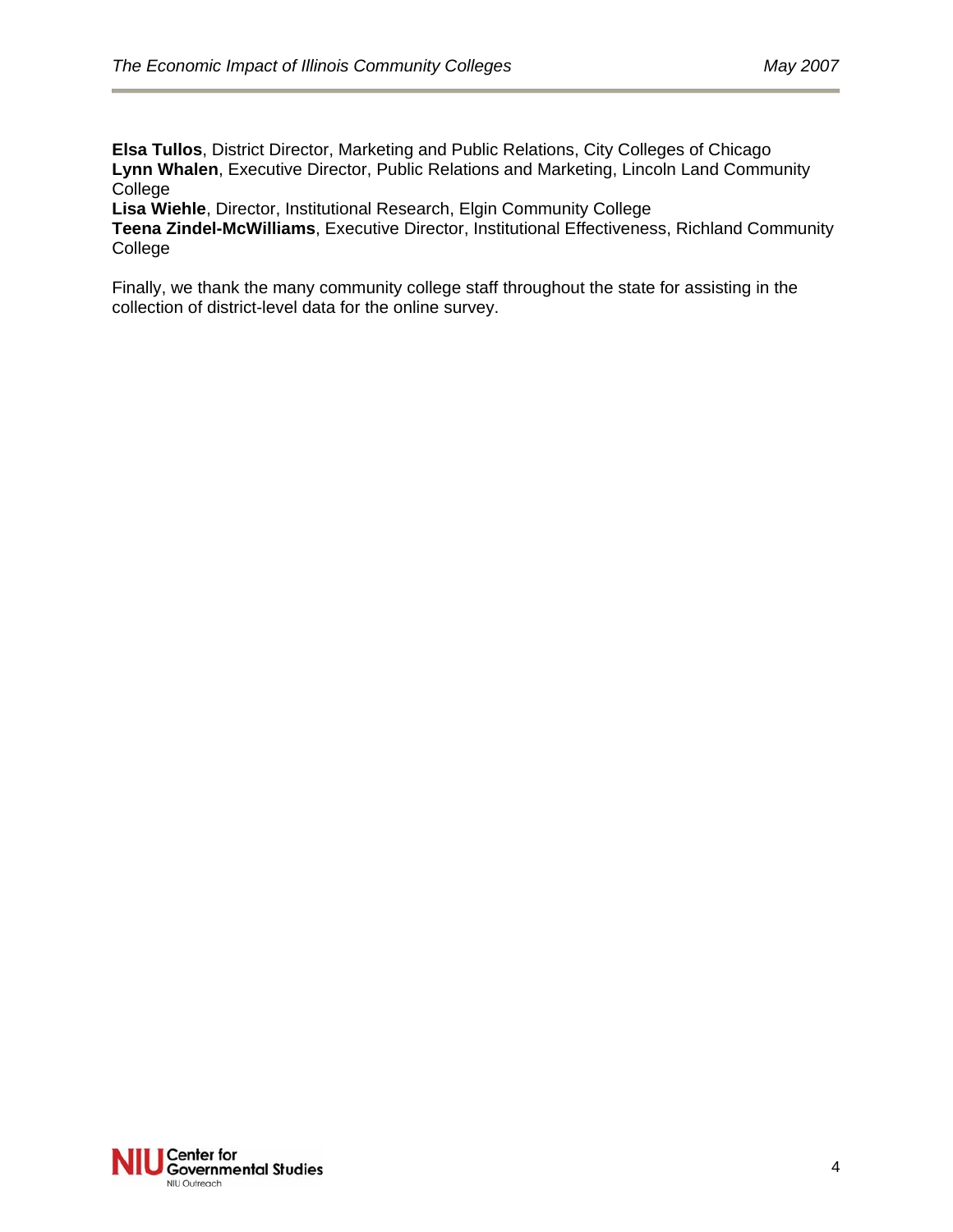## **Table of Contents**

|                                                                   | Page |
|-------------------------------------------------------------------|------|
| A. Introduction                                                   | 6    |
| <b>B. Highlights of Significant Findings</b>                      | 7    |
| <b>C. Illinois Community College Student Economic Outcomes</b>    | 9    |
| D. Illinois Community College Student-Generated Tax Revenues      | 18   |
| <b>E. Market Penetration</b>                                      | 19   |
| F. Illinois Community College Economic Impacts                    | 19   |
| <b>Operational Expenditures</b><br>1.                             | 20   |
| <b>Employee Expenditures</b><br>2.                                | 21   |
| 3. Capital Expenditures                                           | 22   |
| <b>G. Workforce Development Impacts</b>                           | 22   |
| H. Characteristics of Illinois Community College Students         | 22   |
| <b>Total Enrollments and Completions</b><br>1.                    | 24   |
| 2.<br>Age                                                         | 24   |
| 3.<br>Race and Ethnicity                                          | 25   |
| Gender<br>$\mathbf{4}_{\cdot}$                                    | 26   |
| <b>Students with Disabilities</b><br>5.                           | 27   |
| 6.<br><b>Limited English Speaking Students</b>                    | 27   |
| 7.<br><b>Disadvantaged Status</b>                                 | 27   |
| 8.<br><b>Highest Grade at Enrollment</b>                          | 28   |
| Residence<br>9.                                                   | 29   |
| 10. Student Intent                                                | 29   |
| 11. Educational Objective                                         | 30   |
| 12. Program Classification                                        | 31   |
| 13. Instructional Program                                         | 33   |
| 14. Degrees and Certificates                                      | 35   |
| Appendix A: Student Enrollment and Completion Data, 1996 and 2006 | 37   |
| Appendix B: Economic Impact Analysis Tables, Illinois Community   | 48   |
| Colleges, FY05                                                    |      |

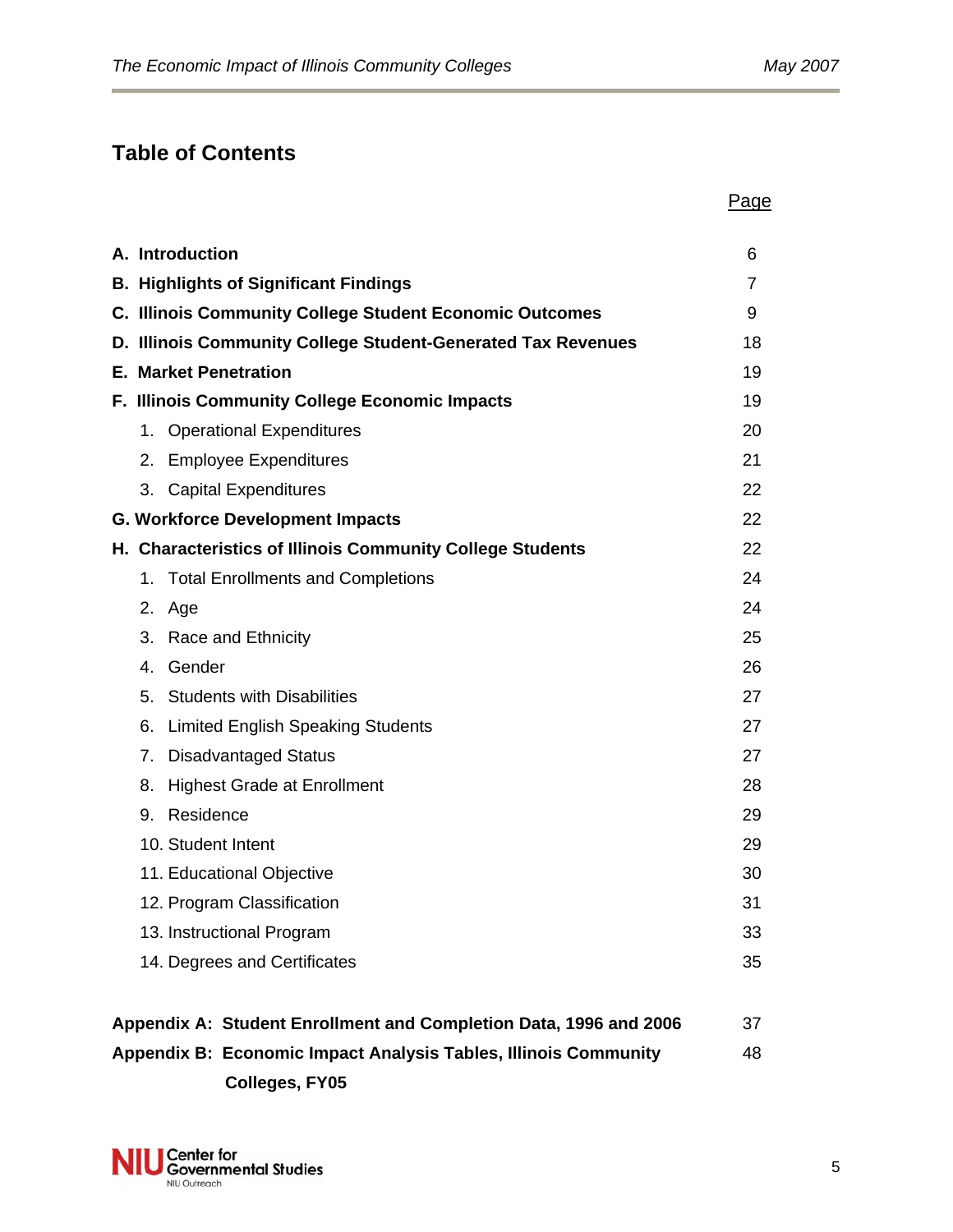## **A. Introduction**

Illinois' 48 community colleges contribute to the vitality of their regions and the state in many ways: educationally, culturally, recreationally, civically, and economically. Perhaps the least measured and understood of these are the economic contributions. Consider that:

- Illinois community colleges add skills to our workforce and boost the competitiveness of our businesses.
- Illinois community college graduates generate billions of dollars in local, state, and federal tax revenues.
- An Illinois community college education increases earnings for workers. By completing courses, students gain skills that contribute to higher earnings and graduates enjoy even higher returns.
- As major employers and business entities, Illinois community colleges generate billions of dollars in local sales and wages and more than 55,000 jobs.

This economic impact study was commissioned by the Illinois Community College Board (ICCB) to better understand the return from investing in Illinois' community colleges. The research and analysis were conducted by the Center for Governmental Studies (CGS) at Northern Illinois University. Three primary sources of data were used:

- 1. college-level financial, student, and economic development data collected by ICCB,
- 2. employment, student, and visitor data available from the individual colleges that were collected through an online survey developed by CGS, and
- 3. Unemployment Insurance wage record data collected by the Illinois Department of Employment Security.

Three major analyses were conducted using these data. One examined community college student enrollment and completion data over a 10-year period to understand the changes that have occurred in the system over the past decade. A second analysis matched earnings data available through the Illinois Department of Employment Security with students who graduated or otherwise left the Illinois community college system for two full consecutive semesters. The third analysis estimated the effects of Illinois community expenditures and jobs on the statewide and local economies using economic modeling software.

A summary of key findings is presented in the next section followed by the detailed study results. These address the characteristics of Illinois community college students taking credit courses, student economic outcomes, estimated tax revenues paid by Illinois community college students, community college market penetration, and the economic impact of Illinois community colleges. Student-related characteristics used throughout this report, such as "completer," "enrollee," and "disadvantaged," are consistent with definitions in ICCB's Management Information System Manual.

Tables and charts are used throughout the body of the report to graphically depict trends and characteristics. These graphics are supported by data presented in the report appendices. It is important to note that the numbers in the appendix tables reflect unduplicated counts of student enrollees and completers and include adult education and English as a Second Language (ESL) students. As a result, they may vary from totals in previously published ICCB reports that represent unduplicated counts of enrollments and duplicated counts of graduates who complete multiple certificates or degrees in the same fiscal year.

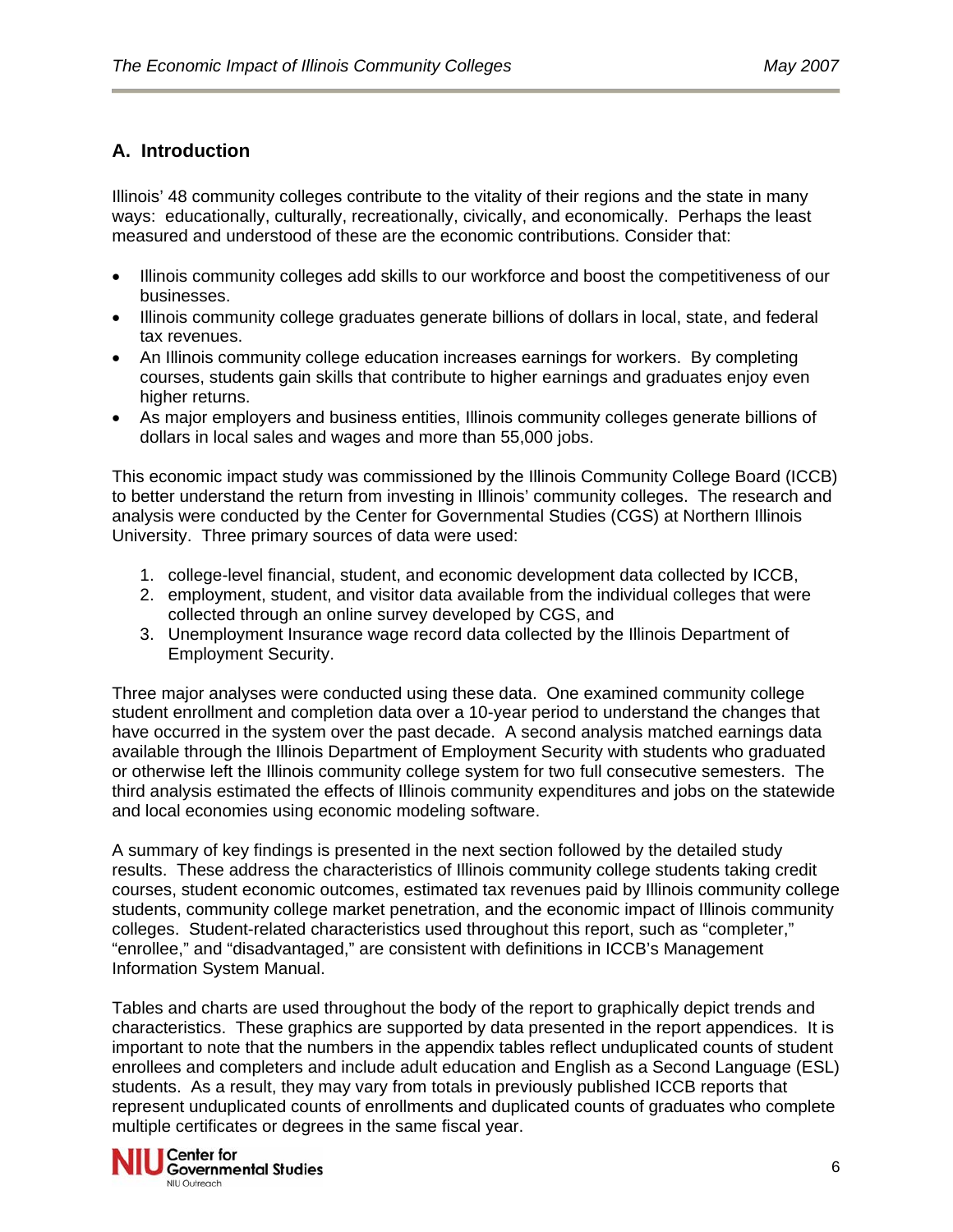### **B. Highlights of Significant Findings**

Illinois community colleges serve three integral educational purposes: they strengthen individuals' foundational academic skills, they offer occupation-specific education and training, and they prepare students for transfer to four-year post-secondary institutions. These activities represent significant economic contributions by increasing workers' earnings and generating additional tax revenues. Moreover, community colleges are generally among the largest employers in the area where they are located and generate substantial additional economic benefits for their communities through local expenditures and employment impacts.

This economic impact analysis of the Illinois Community College System considers changes in student characteristics over a 10-year period, student outcomes, tax revenues generated, market penetration, and economic impacts. Following are a number of significant findings from the analysis.

#### *Illinois community colleges add skills to our workforce and boost the competitiveness of our businesses.*

- Eight out of 10 Illinois employers (81.2%) hired a community college student at some point over the past 10 years.
- Three out of 10 Illinois workers (29.5%) participated in credit courses at an Illinois community college during the past 10 years.
- Statewide, there was a 62.9% increase in students who completed an Illinois community college program from 1996 to 2006. The four occupational program areas with the largest completer earnings gains per credit hour were Protective Services, Construction Trades, Health Professions and Related Sciences, and Precision Production Trades.
- The percentage of Illinois community college enrollees intending to prepare for college transfer increased from 25.8% to 32.9% between 1996 and 2006.

#### *Illinois community college graduates generate billions of dollars in local, state, and federal tax revenues.*

- Illinois community college students who attended school in 1995 paid an estimated \$3.3 billion in state taxes and \$12.8 billion in federal taxes between 1996 and 2005.
- Illinois community college students who graduated in 1995 paid an estimated \$168 million in state taxes and \$650 million in federal taxes over the next 10 years.
- More than 9 out of 10 Illinois community college graduates remain in Illinois after completing college and contribute to the state's economy.

#### *An Illinois community college education increases earnings for workers.*

 On average, all students who completed their Illinois community college education in FY05 and worked year-round saw a 3[1](#page-6-0)% increase in earnings over their pre-enrollment wages.<sup>1</sup>

<span id="page-6-0"></span> $1$  This figure measures the change in earnings between pre-enrollment and post-completion and represents graduates and individuals who did not re-enroll in FY06.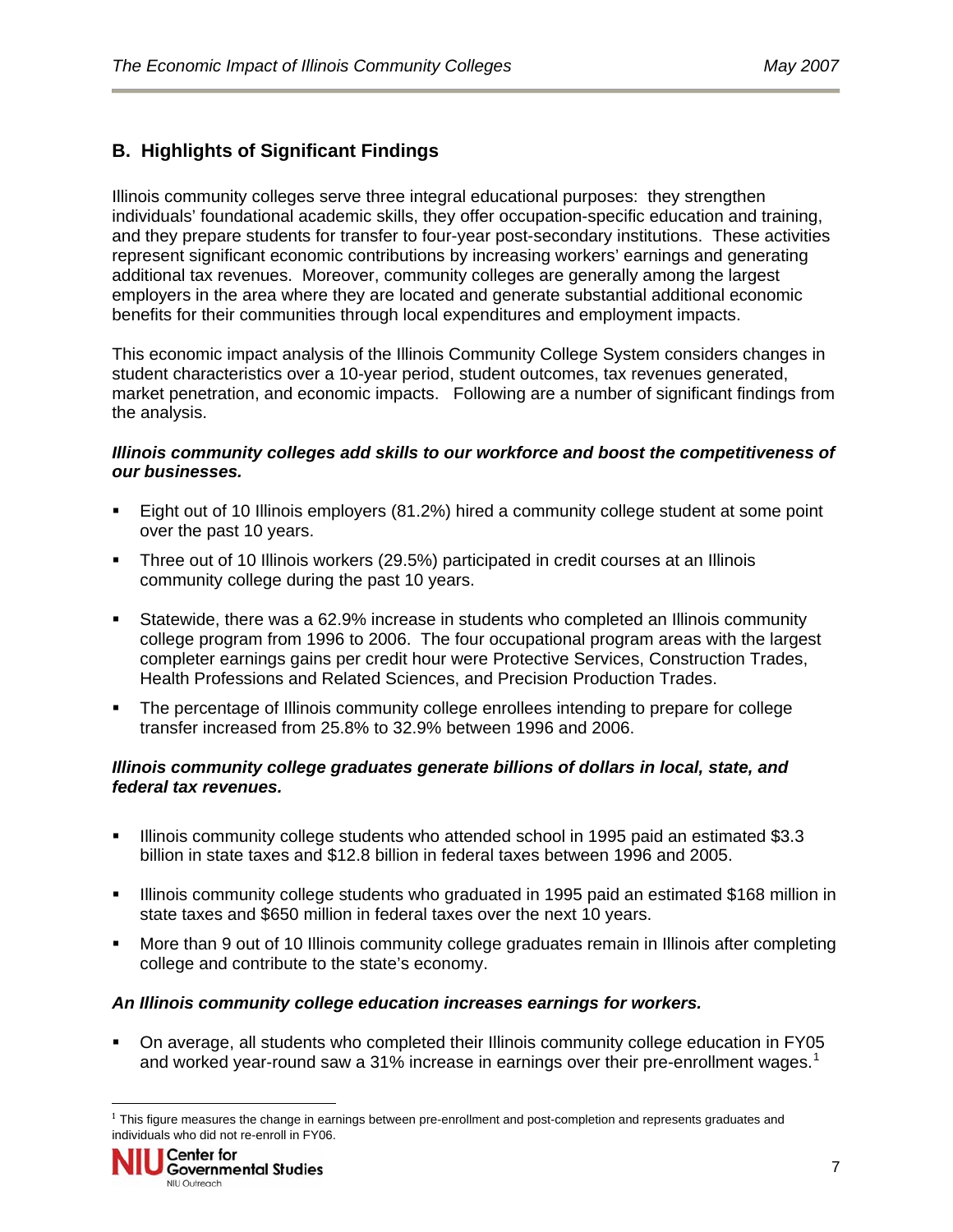- Students who complete their program of study realize even greater benefits. A 25-year-old Illinois community college program graduate can expect a total lifetime earnings gain of \$541,115. This is 55% more than the projected total lifetime earnings of \$1.2 million if they had not completed an Illinois community college program.<sup>[2](#page-7-0)</sup>
- Illinois community college graduates employed full-time averaged \$32,369 in annual earnings after completing their programs of study. $3$  This represents about 250% of the state's minimum wage.

#### *As major employers and business entities, Illinois community colleges generate billions of dollars in local sales and wages and more than 55,000 jobs.*

- In FY05, Illinois community colleges directly employed 13,840 full-time and 19,397 part-time staff with a total payroll of \$1.1 billion.
- In addition to wages and salaries, Illinois community colleges reported \$464 million in operating and capital expenditures. These monies produced an estimated \$332 million in output for a total economic impact of \$796 million and an estimated additional 8,683 jobs.
- The total economic output of the community colleges on the Illinois economy in FY05 was estimated at \$2.55 billion and 55,407 jobs.

#### *A majority of Illinois community college have increased enrollments by almost one-third over the past 10 years and completion rates by 70 percent.*

- Between 1996 and 2006, two out of every three Illinois community colleges increased enrollments at a rate averaging 32.0%.
- Illinois community college students completing their course of study during this period increased at 85% of the colleges by an average of 70.3%.

#### *Illinois community colleges are responding to the state's changing demographics and educational needs*.

- The most significant demographic changes in enrolling students over the 1996 2006 period included increases in the number of students 19 years old and younger, Hispanic students, students with limited English proficiency, students with both an economic and academic disadvantage, and students in correctional institutions.
- More enrolling students are preparing for college transfer while fewer are preparing for a job. Baccalaureate/ transfer instruction continues to represent the largest number of enrollments and more students are enrolling in health-related programs and basic skills-building courses.
- Completing students were more likely to be an ethnic/racial minority, come from a background with limited English, and be in ESL and basic skills programs.
- Fewer completing students are pursuing a certificate or degree and the largest percentage remains in career and technical instruction.

<span id="page-7-1"></span><span id="page-7-0"></span> $2$  Assumes an annual average salary of \$32,639 over 30 years with annual increases of 3%.

 $3$  This includes graduates reporting four continuous quarters of full-time earnings above minimum wage.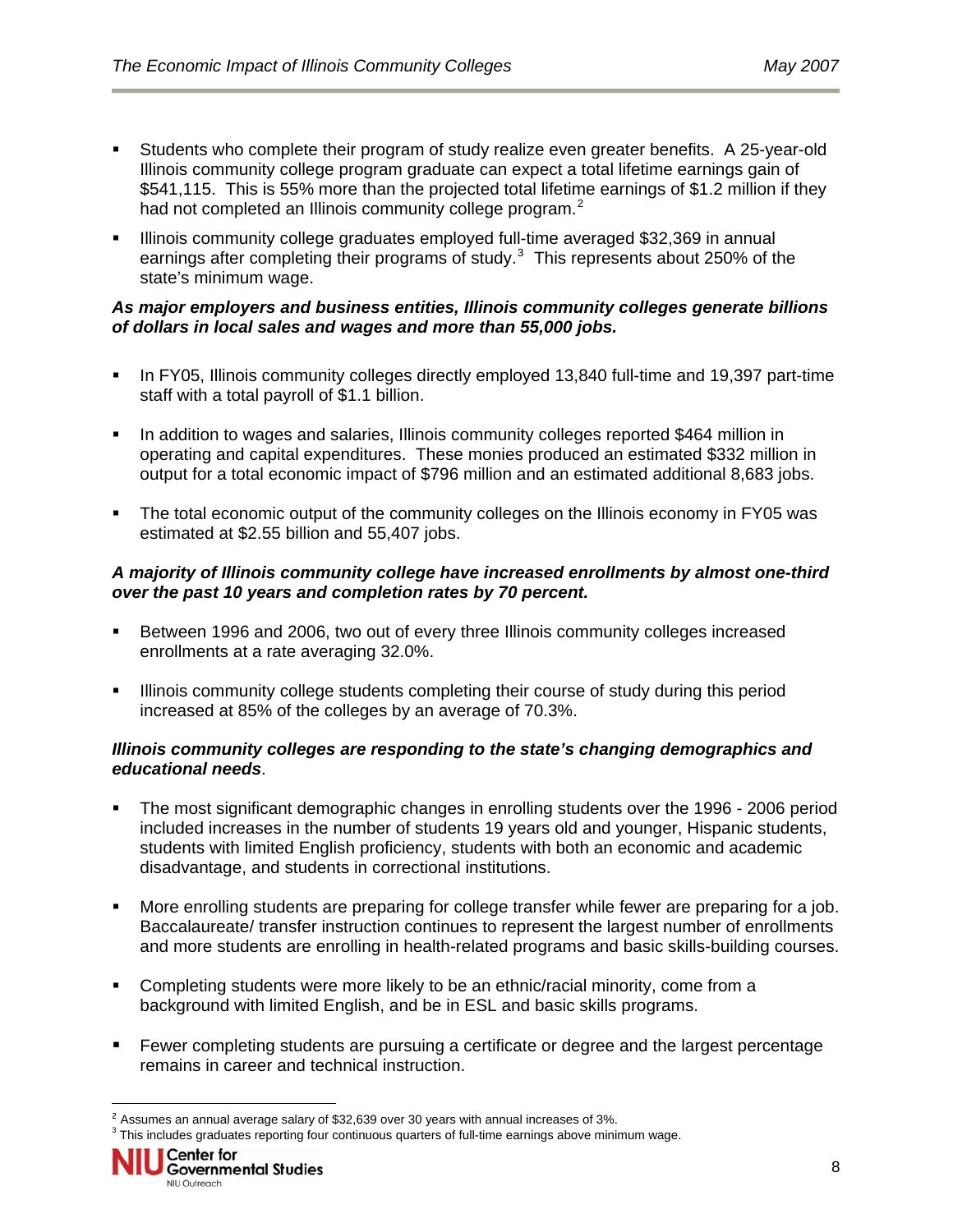## **C. Illinois Community College Student Economic Outcomes**

This section examines the economic outcomes for students who have left the Illinois community college system. The source of community college student employment and earnings data is the Unemployment Insurance (UI) wage record data reported by Illinois employers for each of their employees. UI data are collected on a quarterly basis by the Illinois Department of Employment Security (IDES) and maintained in a data warehouse by the Center for Governmental Studies at NIU. This comprehensive employment data source is estimated to cover 96 percent of total wage and salary civilian jobs.<sup>[4](#page-8-0)</sup> Limitations of the UI wage records are that they contain neither the number of hours worked by participants nor the position they held.

The initial focus is on the percentage of completers who are identified as employed in the first or second full post-completion quarter<sup>[5](#page-8-1)</sup>. Figure 1 displays employment rates of ICCB students who complete at least one credit hour program for each year from 1995 to 2005. Over this period there has been a decline in the employment rate from 77.1% in 1995 to 69.3% in 2005. However, at least part of this decline may be due to the increase in the percentage of students who continue their education. Although data for the complete time series were not available for this analysis, the results from the Postsecondary Perkins performance indicators from 1999 to 2005 show that the percentage of students who continued their education but were unemployed grew from 6.7% to 8.6%.



Figure 2 displays the average annual post-completion earnings for three groups of employed program completers from 1995 to 2005. The first group is the set of all completers. The average annual post-completion earnings of this group rose from \$12,397 to \$15,147. The issue with examining the earnings of all completers is that many may be part-time or part-year employees. For a more complete picture, earnings gains were isolated for program completers that worked in each of the four post-program quarters (full-year) and those that worked each of the quarters at an earnings level that was above minimum wage for 30 hours per week (fulltime). Those identified as full-year workers had earnings of \$19,167 in 1995 and \$26,005 in 2005, a 35.7% increase. The group identified as full-time, full-year in 1995 had earnings of \$26,113 and in 2005 earned \$32,639 in 2005, an increase of 25.0%.

<span id="page-8-0"></span><sup>&</sup>lt;sup>4</sup> See http://lehd.dsd.census.gov/led/library/techpapers/tp-2002-16.pdf. Examples of employment not covered by UI laws include self

<span id="page-8-1"></span>employment and some agricultural and domestic work.<br><sup>5</sup> The 1<sup>st</sup> full post completion quarter is the first full quarter after the completion of the program. This is to avoid using wages that were earned while the student was in the program.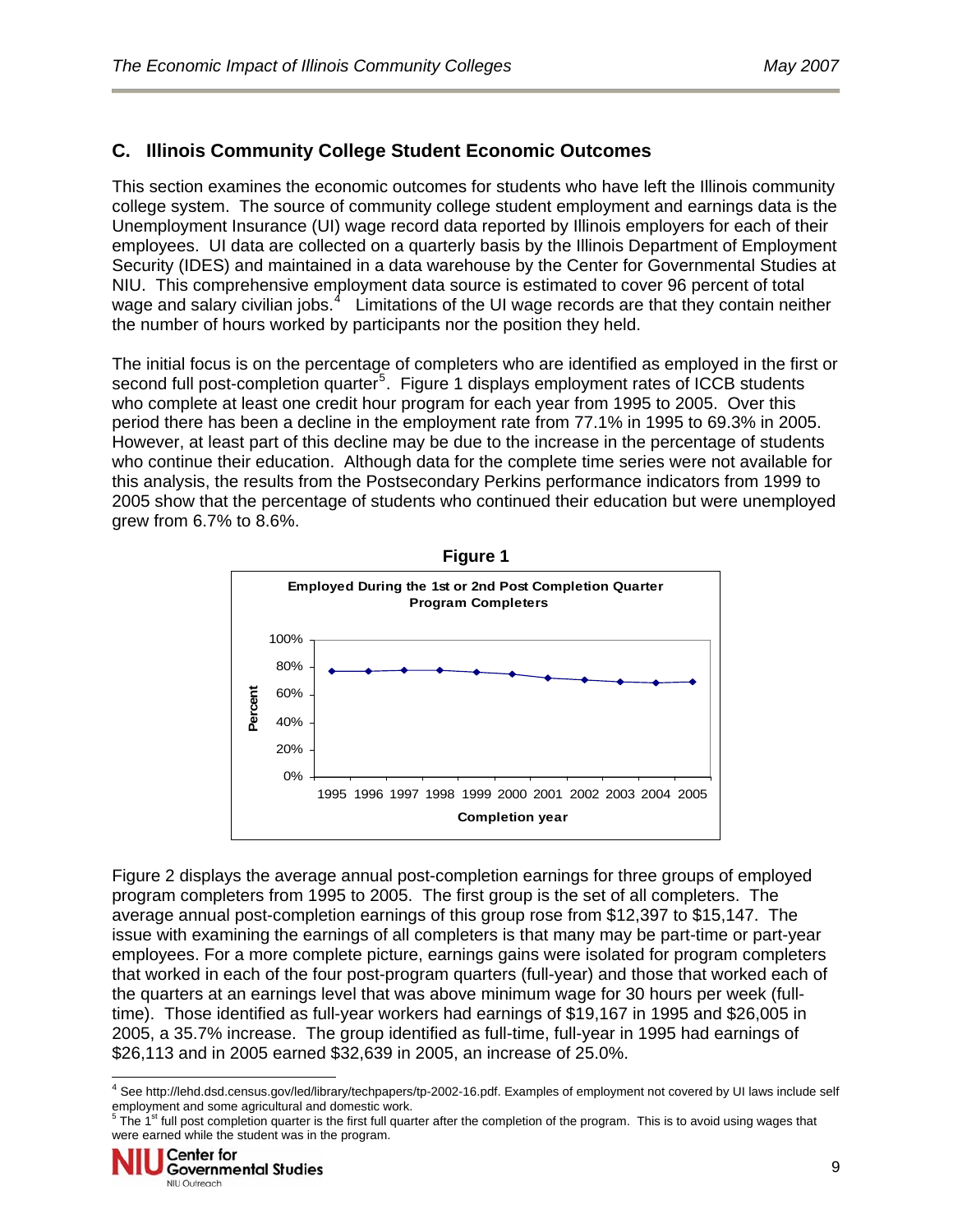

This analysis illustrates the difficulty in examining employment and earnings outcomes with UI quarterly wage data. The UI data include any earnings provided to the employee by employer. This could result from full-time/partial quarter, full quarter/part-time employment, etc.

Another method of examining the post-completion earnings of community college students is to track the earning of a specific cohort of completers over time. For this analysis, the average annual earnings of all 1996 completers were tracked over a 10-year period (see Figure 3). The results indicate that the former students' earnings continued to increase through this period with the largest increases occurring in the years immediately after program completion. These increased earnings compound and accrue over a working lifetime.



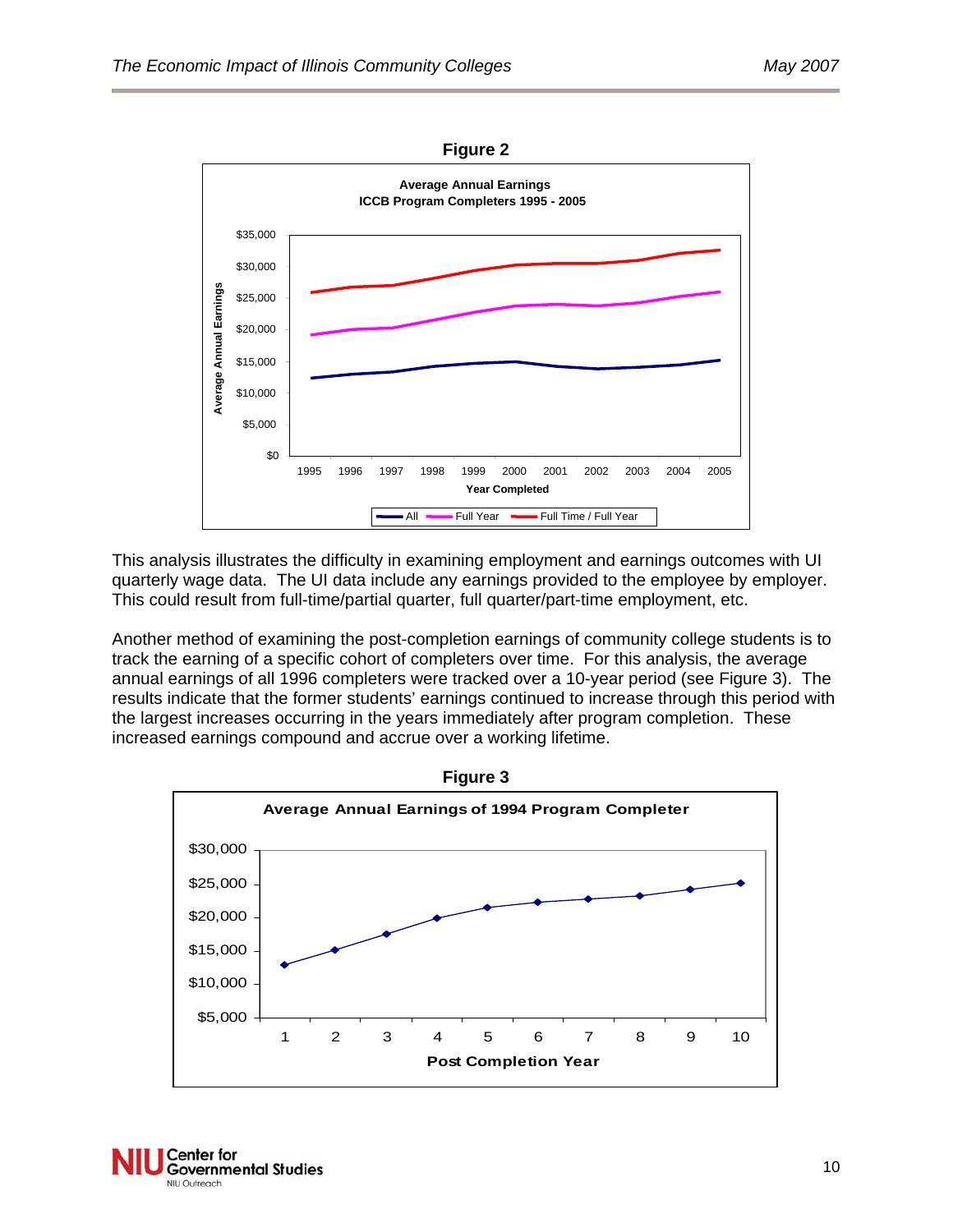One of the major advantages of using longitudinal UI wage data is the possibility of examining pre-enrollment and post-completion wages. The major difficulty in performing such an analysis is identifying the appropriate pre-enrollment period. Since community college students vary in their course-taking behavior (they can attend classes full-time, part-time, or intermittently), identifying the entry date for a student in a program can be challenging. The approach taken for this study was to examine each of the years prior to the date of program completion. If there were no earned hours during a given year, the enrollment date was set to the first day of the semester in which credit hours were earned.<sup>[6](#page-10-0)</sup>

Once the enrollment date for each completer was determined, UI earnings for the four full preenrollment quarters were used to produce an annual pre-enrollment earnings amount. Similarly, UI earnings for the four full post-completion quarters were used to determine the annual postcompletion earnings. The results obtained for all program completers from 1998 to 2004 are displayed in Figure 4.

The average pre-enrollment to post-completion earnings gain over the eight-year period from 1998 to 2005 was \$6,0[7](#page-10-1)3 dollars<sup>7</sup>. This translates to a \$3.34 per hour increase in earnings assuming full-time, full-year employment (\$6,073 / {52 weeks x 35 hours}). The trend indicates a decline in earnings gains from 1999 to 2002 with a resurgence in earnings gains beginning in 2003. This period of decline brackets the 2001 economic recession.<sup>[8](#page-10-2)</sup>



**Figure 4** 

The data show that the earning gains vary by the students' age. Figure 5 illustrates by age grouping the earnings gains of community college students who completed a program in 2005. The younger age groups experience the greatest wage gain, with those in the 18 - 21 age group experiencing the greatest gains (\$8,465). However, beginning with the 22 - 24 age group, the gains begin to decline to the point where there is a net earnings loss for the 55 and older group.

<span id="page-10-0"></span>l  $6$  For example, if a student completed a program in 2004, the procedure was to look at the credit hours earned in 2003, 2002, etc.. If no credit hours were earned in 2002, then the start date of the earliest semester in which credits were earned was defined as the

<span id="page-10-1"></span>enrollment date.<br><sup>7</sup> The data series ends in 2005 due to the lack of a full year of post completion data and begins in 1998 to the lack of hours earned by semester for the earlier completion cohorts.<br><sup>8</sup> National Bureau of Economic Research, "Business Cycle Expansions and Contractions," downloaded from

<span id="page-10-2"></span>[http://www.nber.org/cycles.htm on April 31,](http://www.nber.org/cycles.htm%20on%20April%2031) 2007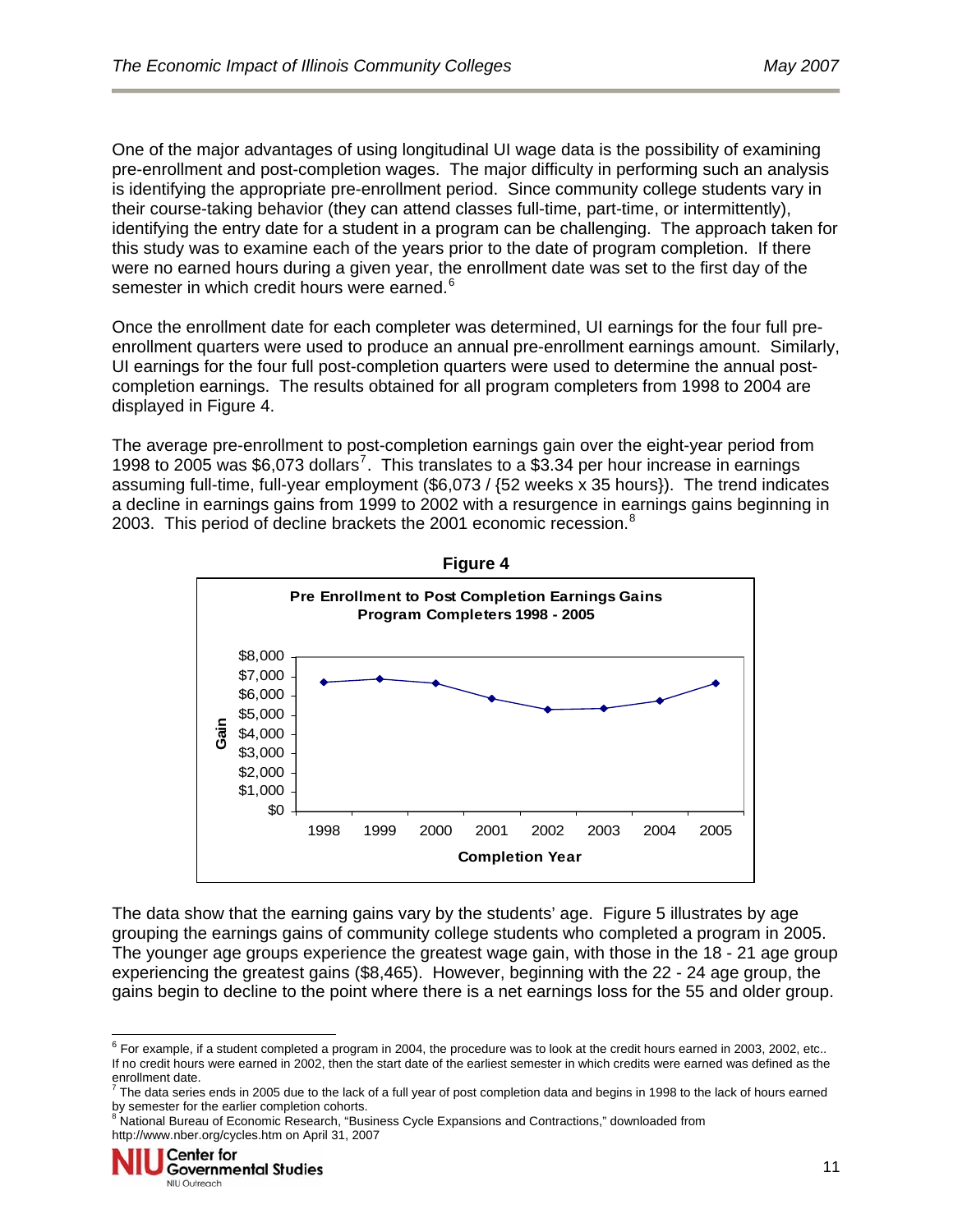

To gain insight into this issue, the average pre-enrollment earnings were plotted against the post-completion earnings for the 2005 program completers (see Figure 6). Both the preenrollment and post-completion earnings increase up to the 35 - 44 age group. At that point, pre-enrollment earnings continue to increase for one more age group and then decline for the 55 and older group. On the other hand, the post-completion earnings begin to decline with the 45 - 54 group and then drop more sharply for the 55 and older group. This pattern is evident in every completer cohort and highlights the difficulty that older workers have in recouping previous wages even when additional education is obtained. Among displaced workers it is common to see a wage recovery of 85% of pre-layoff earnings following job loss and retraining.



#### **Center for Governmental Studies** NIU Outreach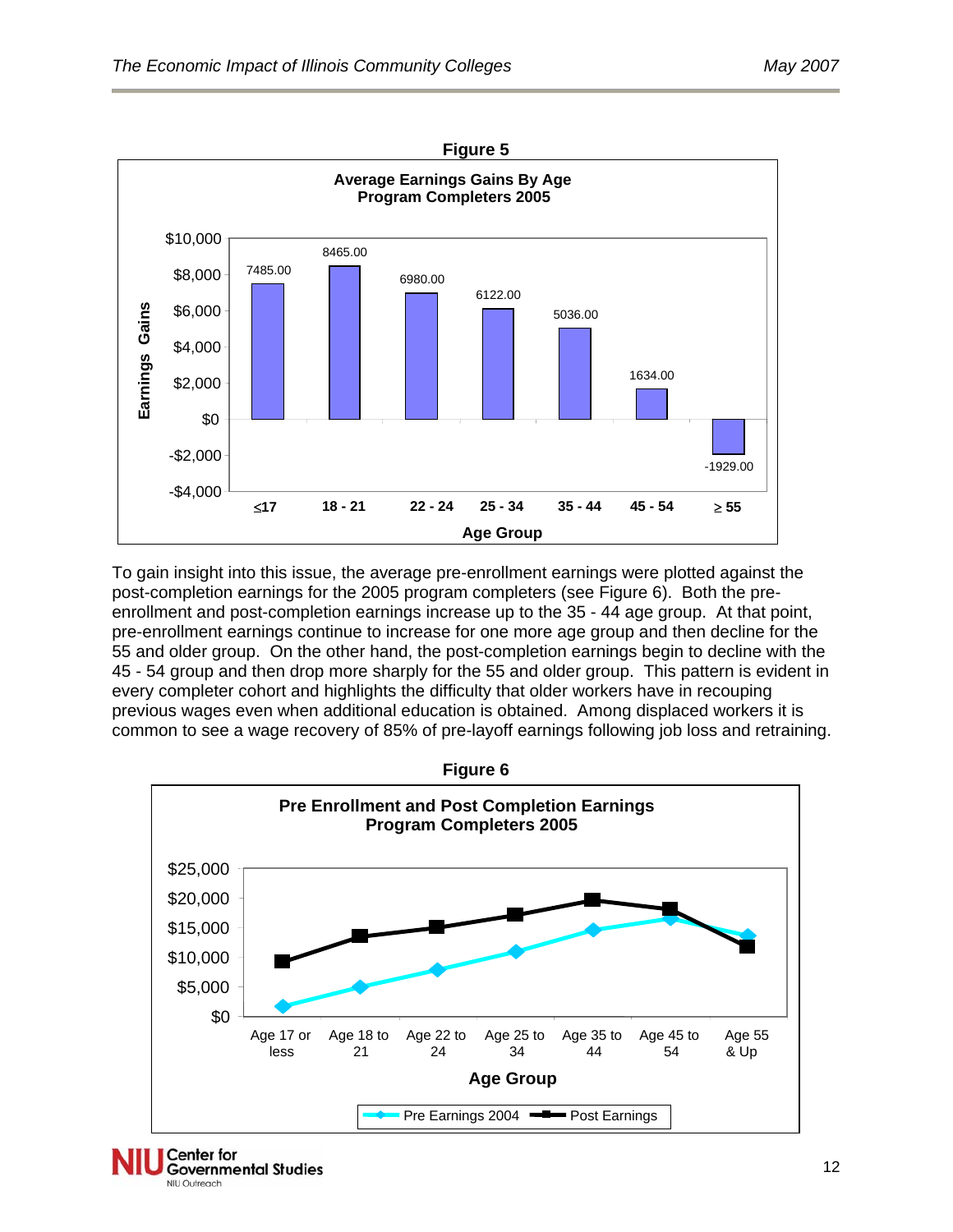Changes in pre-employment to post-completion earnings are also affected by the instructional program a student completes. Figure 7 displays the earning changes by the Classification of Instructional Program (CIP). A substantial range in earnings gains is apparent across CIPs. Students who completed a program in protective services, construction trades, health and related sciences, and engineering-related technologies all experienced gains of more than \$10,000. By contrast, students who completed programs in education and transportation and materials moving had gains of less than \$3000.

Course Completion Returns/Gains Per Credit Hours Earned. Obtaining a degree or certificate is a goal for many, but not all, students. In fact, there is economic value added by a community college education even when a degree or certificate is not obtained. Thus, a second approach toward examining student outcomes focuses on the gains per credit hours earned. However, in expanding the analysis to include students who exited community college without obtaining a degree or certificate, the challenge becomes identifying a valid exit date. This was accomplished by reversing the procedure that was used to identify the enrollment data. After excluding students who completed a program from the database, the two consecutive years of program enrollments beginning with the 1994 were examined.<sup>9</sup> If there were no credit hours earned in 1994 but were credit hours earned in 1995, we established the enrollment date as 1995. Once this entrance cohort was established, the enrollment records were tracked in subsequent year. If a student was found to have no earned hours on year t+1 but did earn credit hours in year t, their exit date was defined as the last day of the semester in which they earned credit hours in year t.

 9 Although NIU had access to 1994 enrollment records, the 1993 records needed to determine if an enrollment began in 1994 were not available.

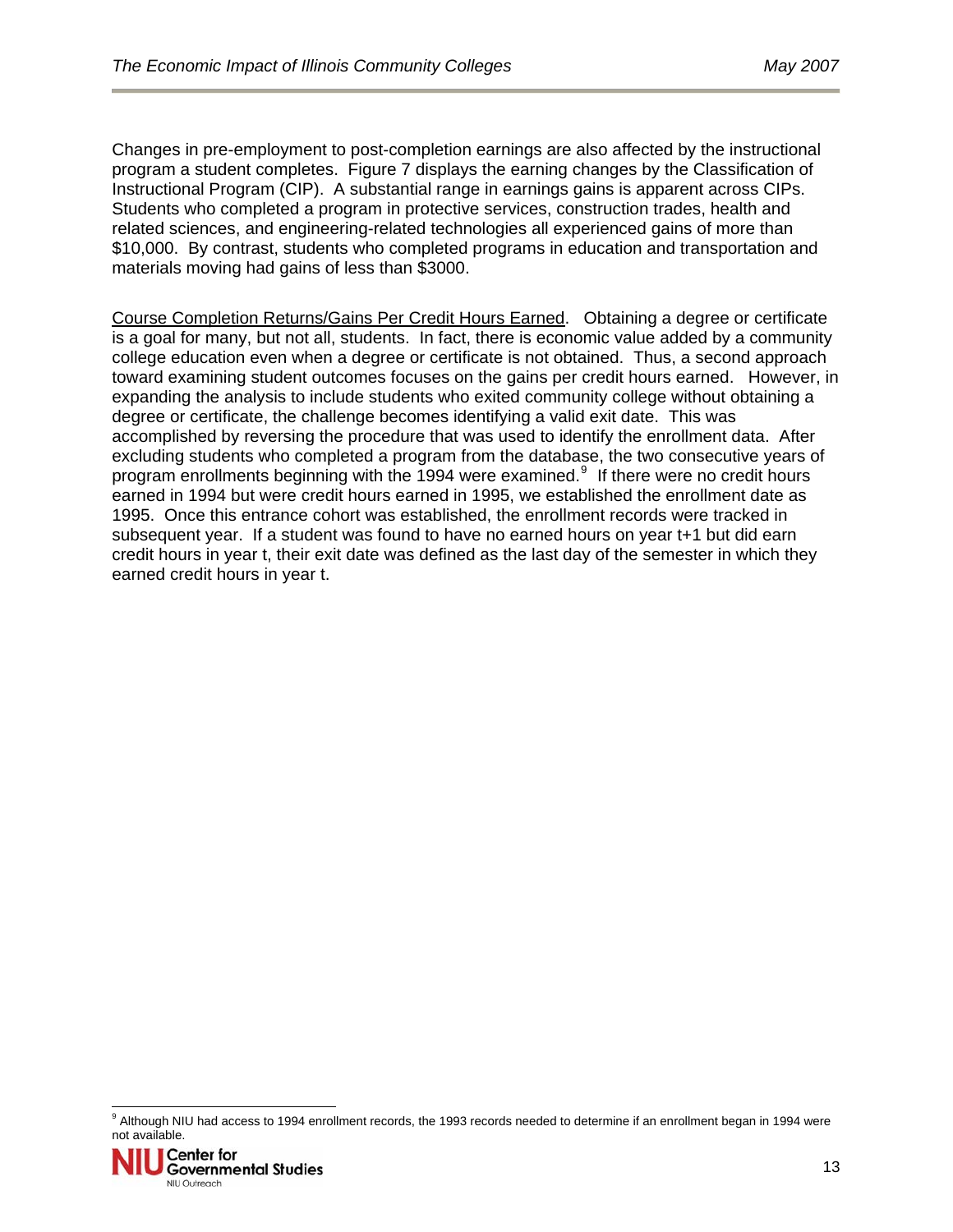

**Figure 7** 

Figure 8 displays the results for 2005 exiters and completers. The average gain for all exiters/completers is \$3,782 which translates to \$226 per credit hour.

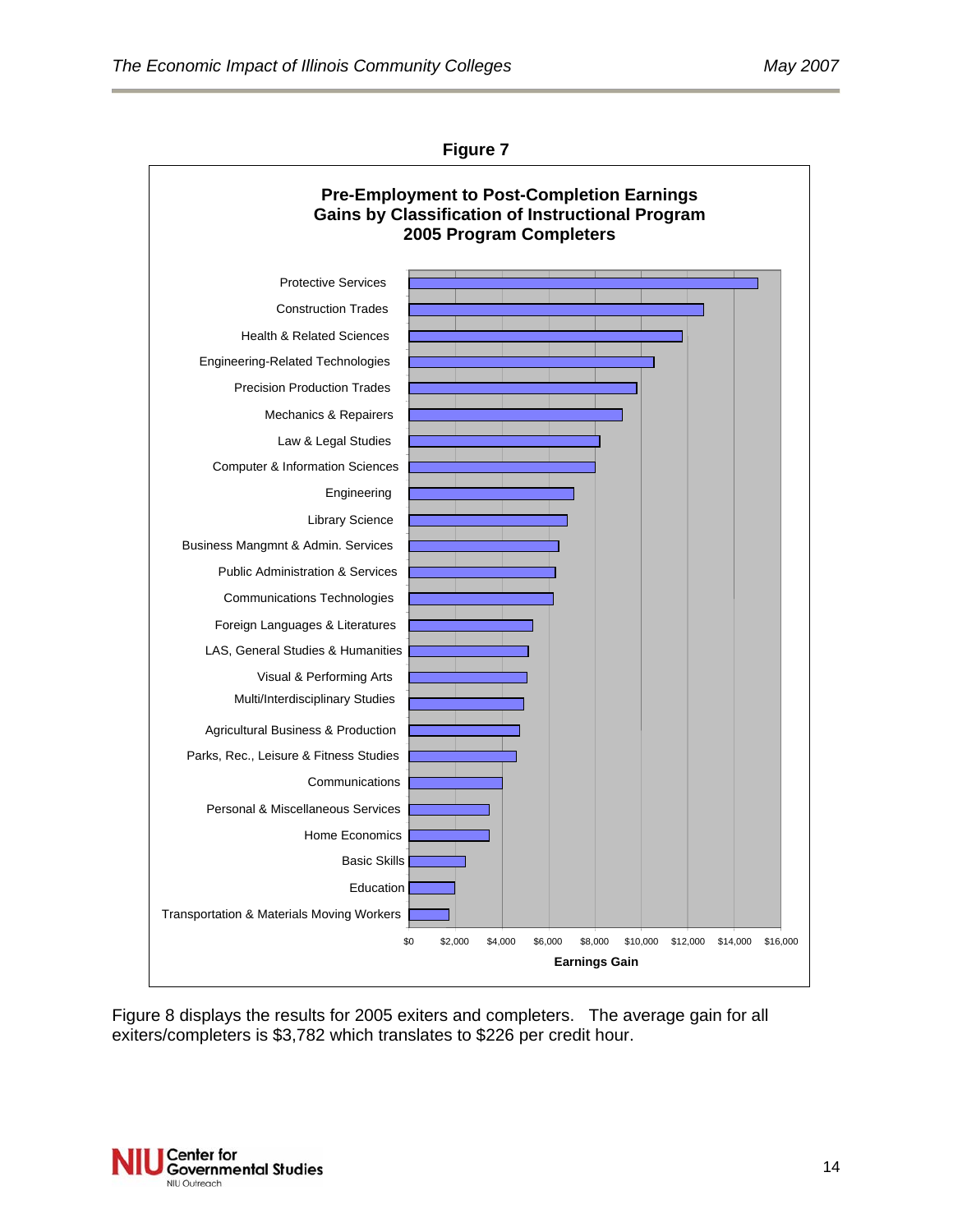| <b>Completer Type 2005</b>  | <b>Average Earnings Gain</b> | <b>Average Gain</b><br><b>Per Credit Hour</b> |  |
|-----------------------------|------------------------------|-----------------------------------------------|--|
| <b>Completer</b>            | \$6,628                      | \$168                                         |  |
| <b>Non Completer Exiter</b> | \$3,207                      | \$264                                         |  |
| Total                       | \$3,782                      | \$226                                         |  |

**Figure 8 Earnings Gain and Average Gain Per Credit Hour PY2005 Exiters (Completers and Non-Completers)** 

An interesting anomaly appears when comparing the results for those who complete programs and those who exit without completing. While the earnings gains are much higher for the completer group, 207% of the gain experienced by non-exiting completers, the average gain per credit hour earned is higher, 157%, for the non- exiting completers than it is for the completers.

This situation is further highlighted when we examine the earning gain and gains per credit hour by the number of credit hours earned. The results displayed in Figure 9 show that while there is a strong positive relationship between the number of credit hours earned and earnings gains, as the number of credit hours increases the average gain per credit hour decreases. Further exploration of the contributing factors could involve the actual pre-program earning (absolute dollar amount), age, and workforce experience of the exiters versus the completers. For example, a mid-career professional engaged in skill upgrading could see greater returns than someone who is initially entering the workforce. The chosen field of endeavor also influences outcomes.

| <b>Figure 9</b>                                                             |
|-----------------------------------------------------------------------------|
| Earnings Gain and Average Gain Per Credit Hour by Earned Credit Hour Groups |
| <b>PY2005 Exiters (Completers and Non-Completers)</b>                       |

| <b>Earned Credit Hours</b> | Total<br>Number of<br><b>Exiters</b> | Average<br><b>Earnings</b><br>Gains | Average<br><b>Earnings Gain</b><br><b>Per Credit</b><br>Hour |
|----------------------------|--------------------------------------|-------------------------------------|--------------------------------------------------------------|
| Total                      | 332,921                              | \$3,782                             | \$226                                                        |
| Missing                    | 26,836                               | \$8,115                             | \$105                                                        |
| .5 to 04 CTE               | 134,663                              | \$2,699                             | \$1,200                                                      |
| 05 to 09                   | 64,466                               | \$3,043                             | \$435                                                        |
| 10 to 14                   | 28,779                               | \$3,680                             | \$309                                                        |
| 15 to 19                   | 19,876                               | \$3,739                             | \$223                                                        |
| 20 to 24                   | 13,444                               | \$4,583                             | \$207                                                        |
| 25 to 29                   | 9,789                                | \$4,270                             | \$158                                                        |
| 30 to 34                   | 8,476                                | \$4,878                             | \$153                                                        |
| 35 to 39                   | 6,477                                | \$5,330                             | \$144                                                        |
| 40 to 44                   | 5,712                                | \$5,549                             | \$132                                                        |
| 45 to 49                   | 4,915                                | \$6,113                             | \$130                                                        |
| 50 to 54                   | 4,417                                | \$6,177                             | \$119                                                        |
| 55 to 59                   | 4,139                                | \$6,576                             | \$115                                                        |
| 60 and up                  | 932                                  | \$6,538                             | \$109                                                        |

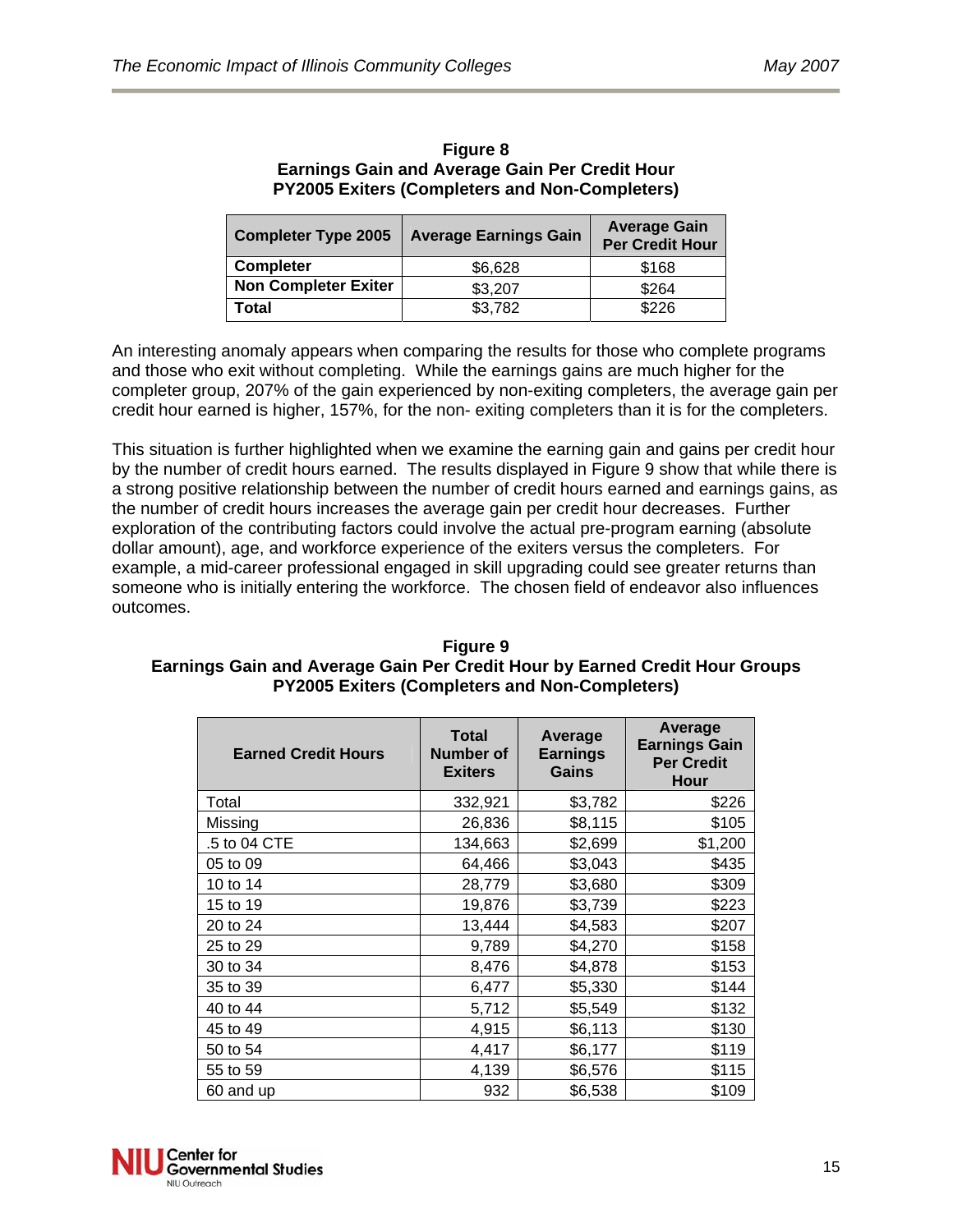The average earnings gain per credit hour also varies by the Classification of Instructional Program at completion (See Figure 10), the Program Classification System at completion (see Figure 11), and Degree Type at completion (see Figure 12). The four program areas that produce the greatest gains per credit hour are Protective Services, Construction Trades, Health Professions and Related Services, and Precision Production Trades.

Those with the lowest gains per credit hour are Education, Visual and Performing Arts, Personal and Miscellaneous Studies, and Multi/Interdisciplinary Studies.



**Figure 10** 

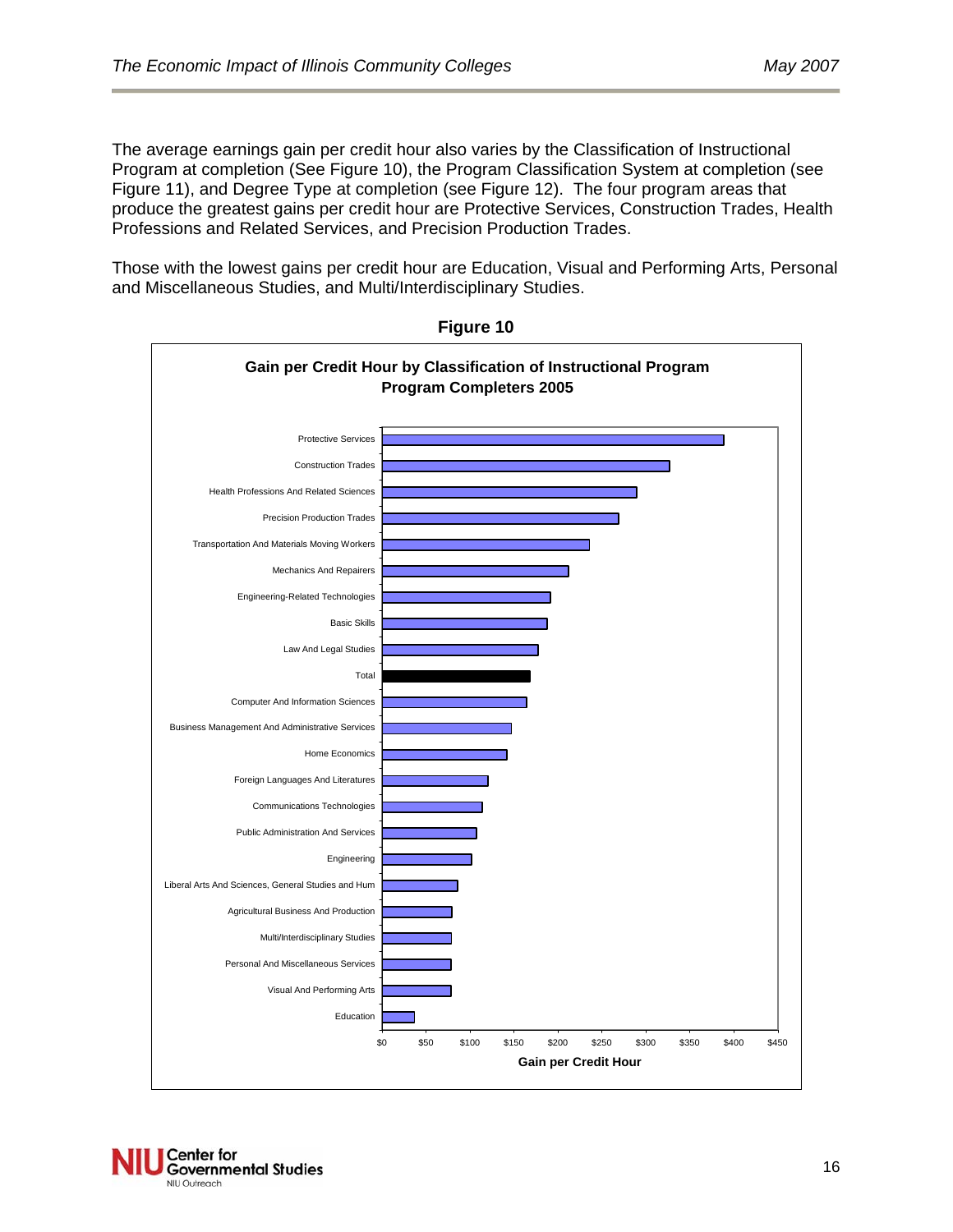

When average gains by credit hour are examined by completion degree, four types of degrees/certificate have above average gains: career certificates of less than 30 hours, Associate in Applied Science, Basic Skills, and career certificates of 30 hours or more. The lowest average gain per credit hour was for the Associate's Degree in Fine Arts. Data on earnings gains by degree are presented in Figure 12.

Total lifetime earnings gains were estimated two ways. Both approaches used the preenrollment and post-completion average annual earnings of 22 to 25-year-old completers as a base. The first approach takes the difference of the pre-enrollment and post-completion earnings to produce an average pre/post earnings gain and multiplies that gain by the expected working life of the 25 year-old (40 years). This approach yielded a total lifetime earnings gain of \$275,155.

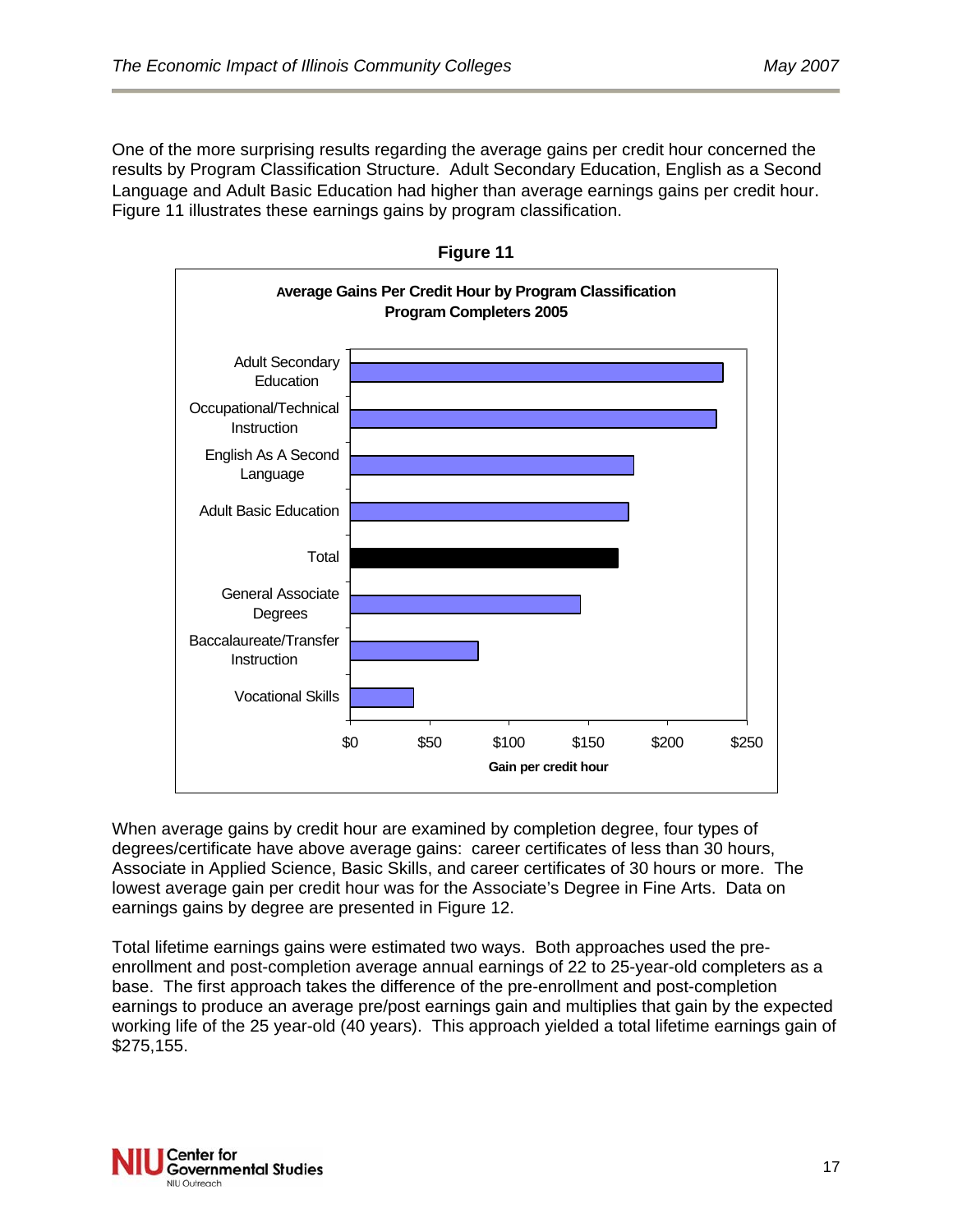The second approach was similar except that both the pre-enrollment and post-completion earnings were assumed to increase at an annual percentage gain of 3 percent. This approach yielded a total expected lifetime earnings gain for a 25 year-old program completer of \$541,115.



**Figure 12** 

## **D. Illinois Community College Student-Generated Tax Revenues**

In this section, the amount of tax dollars contributed by Illinois community college students to the federal and state tax base over a period of 10 years is estimated. Separate estimates are produced for students who were enrolled in a community college during 1995 and for the subset of those students who completed programs in 1995.

For these analyses, the annual total Unemployment Insurance earnings were obtained for each student enrolled in an Illinois community college in 1995 for each year from 1996 to 2005. Federal taxes were estimated by applying the average marginal tax rate for a given year to the earnings for that year. State taxes were estimated by first subtracting the standard deduction for an individual from the annual earnings (\$1,000), and then applying the 3% Illinois state tax rate to the result. Although this is a simplistic approach for estimating tax revenues in both cases, given the limitations of available data, it may be used to reasonably approximate the magnitude of taxes paid by this cohort of Illinois community college students. The results of this analysis are presented in Figure 13.

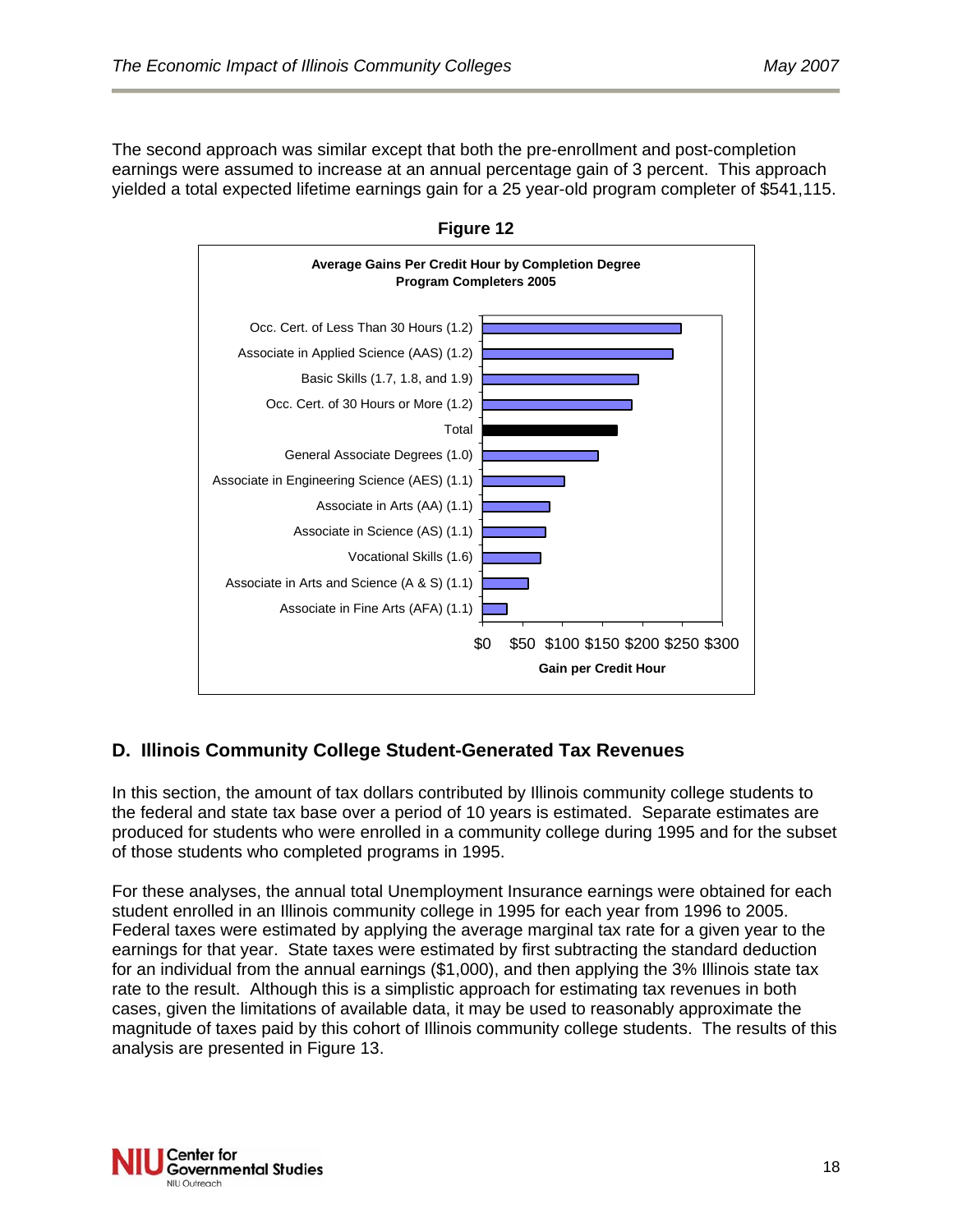| <b>Figure 13</b>                                              |  |  |  |  |
|---------------------------------------------------------------|--|--|--|--|
| <b>Estimated Federal and State Tax Revenue Paid 1996-2005</b> |  |  |  |  |
| <b>1995 Enrollees and Completers</b>                          |  |  |  |  |

| 1995 Cohort       | <b>Federal Taxes</b>               | <b>State Taxes</b> |
|-------------------|------------------------------------|--------------------|
| <b>Enrollees</b>  | \$12,807,915,940   \$3,331,251,319 |                    |
| <b>Completers</b> | \$650,429,319                      | \$168,221,630      |

Source: Illinois Department of Employment Security UI wage data, ICCB student data, National Bureau of Economic Research, "U.S. Federal and State Marginal Income Tax Rates," http://www.nber.org/~taxsim/marginal-tax-rates/plusstate.html

It is estimated that \$12.8 billion in federal taxes was generated between 1996 and 2005 by students who attended Illinois community colleges in 1995. Of that total, about 5.1% was contributed by students who completed in 1995. Similarly, of the estimated \$3.3 billion in state tax dollars generated by 1995 enrollees, a similar percentage or \$168 million would have been generated by 1995 completers.

### **E. Market Penetration**

Market penetration of Illinois' community colleges may be measured in two different and complementary ways. One is to determine the number of employees in the workforce that have attended an Illinois community college. To this end a database was compiled that contained an unduplicated list of all workers who had wages reported to the Unemployment Insurance system during 1995. Next, a second database was compiled of all students (again unduplicated) who earned credit hours between 1994 and 2005. The two databases were merged to determine the percentage of all workers in 1995 who had received some education or training in the community college system between 1994 and 2005. The result was a determination that 29.5% of all workers in 2005 had attended an Illinois community college during the previous 10 years.

The other method of determining community college market penetration is to estimate the number of Illinois employers who have hired a former Illinois community college student. To obtain this number the unduplicated database of students who earned credit hours from 1994 to 2005 was merged with a database of all reported UI wage records from the same period of time. This produced a list of all employers who had hired an Illinois community college student from 1994 to 2005. This list of employers was then merged with a database of employers who reported wages during the first quarter of 2006. The result indicated that over 80% of employers who reported wages in the first quarter of 2006 (81.2%) had hired a community college student at some point in the previous 10 years.

### **F. Illinois Community College Economic Impacts**

Illinois' 48 community colleges are important sources of expenditures and employment for the communities and regions they serve. As part of their day-to-day operations, each college purchases goods and services, many of them from the local economy. They also pay their employees, who in turn spend their wages and salaries in the local economy. Additionally, the community colleges invest in site improvements, remodeling, and new construction that generate additional expenditures and jobs.

Any change in economic activity, such as the purchase of a commodity or a service, has direct, indirect, and induced effects. For example, when a community college hires a local printer to produce its catalogues and brochures, these orders contribute directly to the income of the local

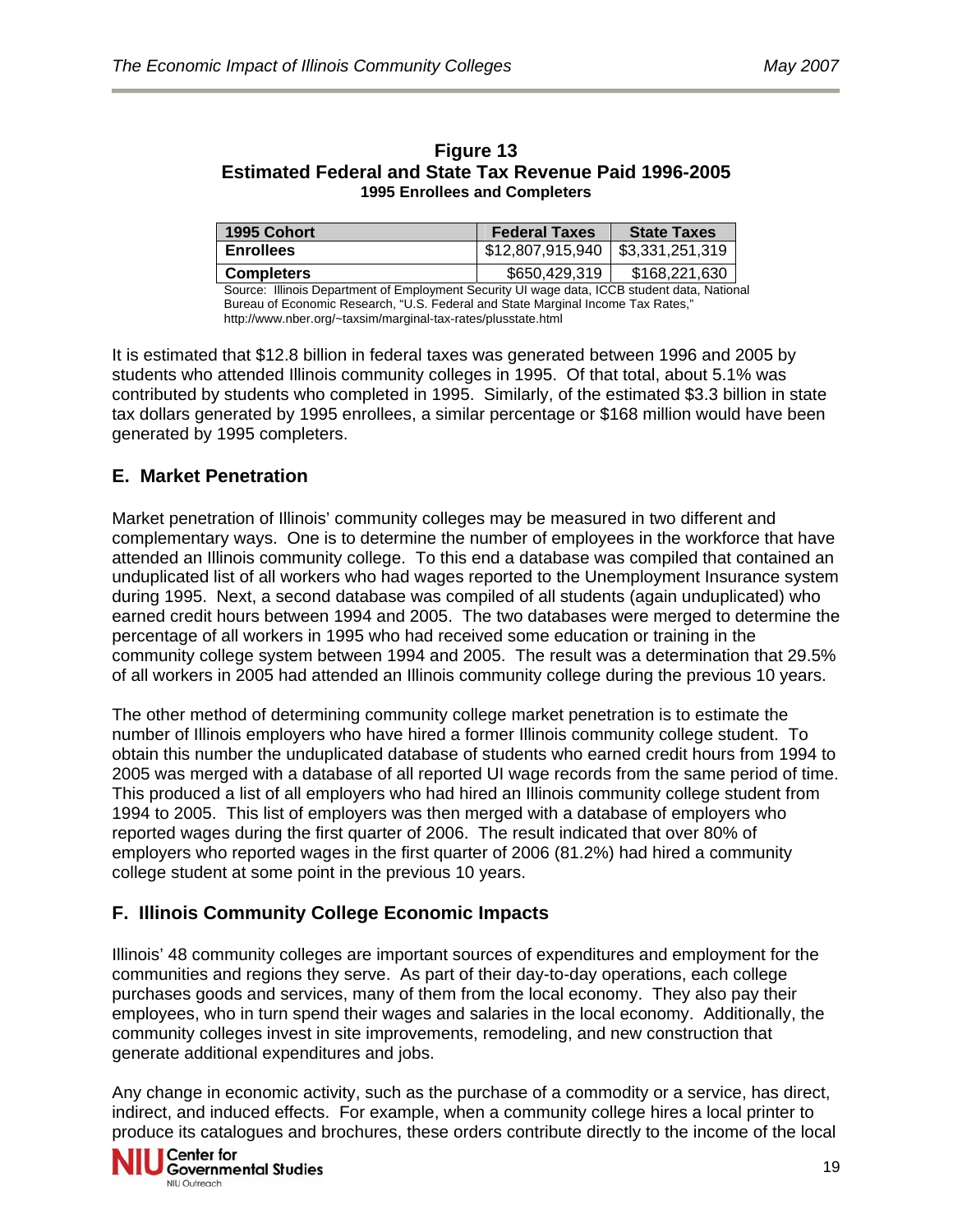printing industry. The printers' employees spend at least some of their income locally, and these purchases, induced by the college's initial purchase, contribute to the employment and the income of other local industries and services. The printers spend part of their income from the community college's orders on the supplies that they need to run their businesses. To the extent that these purchases are local, they contribute to the incomes of employees in other industries, who in turn spend their incomes on still other goods and services with these effects again induced by the college's initial purchase.

IMPLAN Pro economic modeling software was used to produce estimates of the direct, indirect, and induced economic impacts of Illinois community colleges. **Direct impacts** are simply the set of expenditures or employment applied to the predictive model for impact analysis. **Indirect impacts** are then derived as additional effects caused by industries purchasing from other industries. **Induced impacts** take into account the spending in the local economy of the new income generated by the new employment produced from the impact.

Taken together, direct, indirect, and induced expenditures directly attributable to Illinois community college activities in fiscal year 2005 exceeded \$2.5 billion in output and an estimated 55,407 jobs. Summary data are provided in Figures 14 and 15.

| <b>Figure 14</b>                                            |
|-------------------------------------------------------------|
| Summary of the Illinois Community Colleges' Economic Impact |
| <b>Expenditures - FY2005</b>                                |

|                         | <b>Operational</b><br><b>Expenditures</b> | <b>Employee</b><br><b>Expenditures</b> | <b>Capital</b><br><b>Expenditures</b> | <b>Total</b>    |
|-------------------------|-------------------------------------------|----------------------------------------|---------------------------------------|-----------------|
| <b>Direct Effects</b>   | \$314,633,067                             | \$1,123,563,148                        | \$149,397,677                         | \$1,587,593,892 |
| <b>Indirect Effects</b> | \$88,409,836                              | \$289,128,108                          | \$53,195,446                          | \$430,733,390   |
| <b>Induced Effects</b>  | \$97,311,965                              | \$342,294,047                          | \$93,269,397                          | \$532,875,409   |
| Total                   | \$500 354 868                             | \$1 754 985 303                        | \$295 862 520                         | \$2551202691    |

**Total \$500,354,868 \$1,754,985,303 \$295,862,520 \$2,551,202,691** Source: Individual Illinois community college data, ICCB, IMPLAN Pro

#### **Figure 15 Summary of the Illinois Community Colleges' Economic Impact Employment - FY2005**

|                         | <b>Operational</b><br><b>Expenditures</b> | <b>Employee</b><br><b>Expenditures</b> | <b>Capital</b><br><b>Expenditures</b> | <b>Total</b> |
|-------------------------|-------------------------------------------|----------------------------------------|---------------------------------------|--------------|
| <b>Direct Effects</b>   | 33,237                                    | 8,119                                  | 1565                                  | 42,921       |
| <b>Indirect Effects</b> | 5,783                                     | 2,127                                  | 452                                   | 8,362        |
| <b>Induced Effects</b>  | n/a                                       | 3,241                                  | 883                                   | 4,124        |
| <b>Total</b>            | 39,020                                    | 13,487                                 | 2,900                                 | 55,407       |

Source: Individual Illinois community college data, ICCB, IMPLAN Pro

**Operational Expenditures.** Data provided by the individual community colleges to the Illinois Community College Board (excluding wages, salaries, and capital costs) identified \$314,633,067 in operating expenditures during fiscal year 2005. These are the outside services and supplies required in the daily operations of the colleges. This spending translates to approximately 5,783 additional Illinois jobs and, as these expenditures churn through local

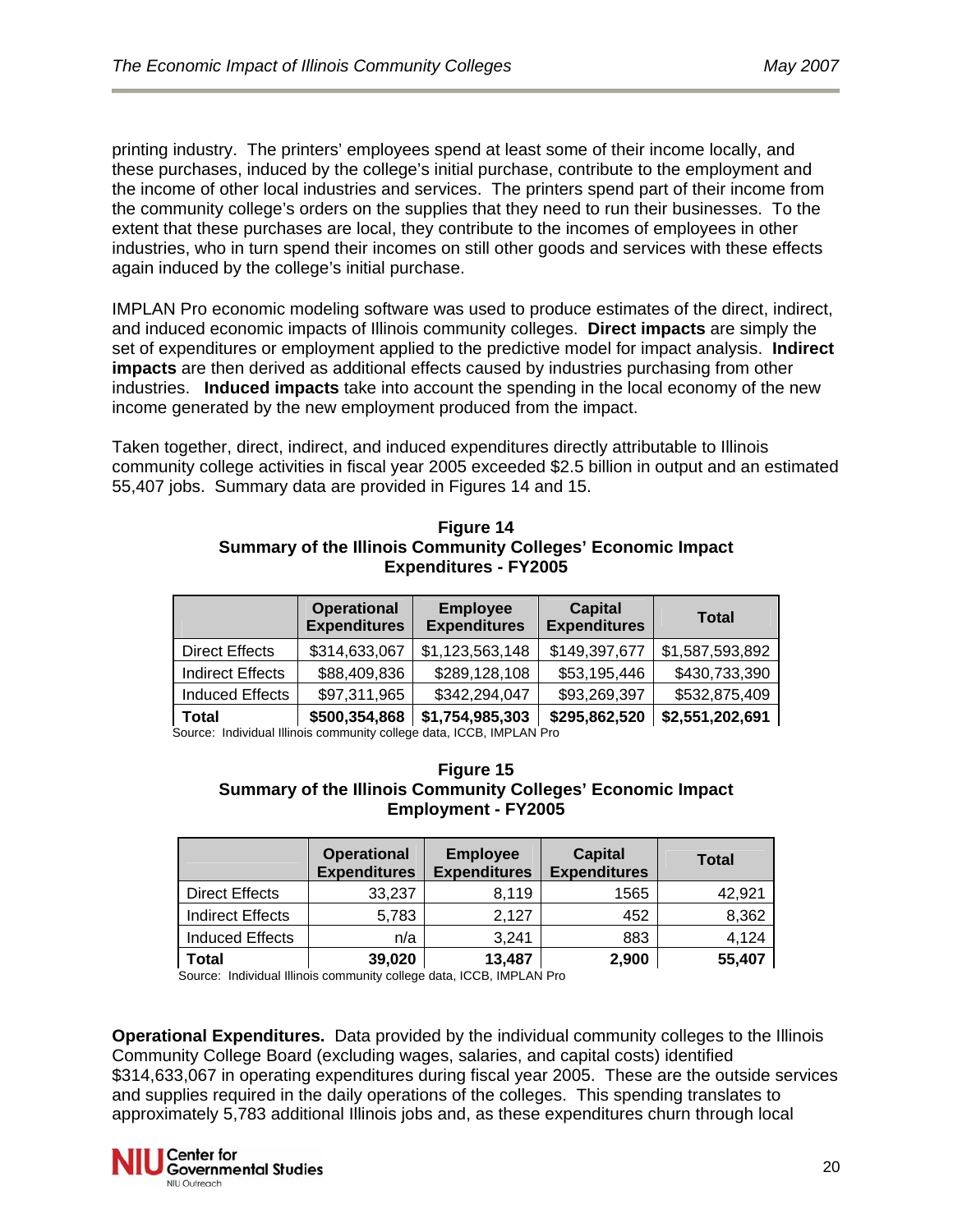economies, they induce another \$97 million in output. These impacts are summarized below in Figure 16.

#### **Figure 16 Illinois Community Colleges Operational Expenditures Output and Employment Impacts – FY2005**

|                                                                                                                                                                                                         | <b>Direct</b> | <b>Indirect</b> | <b>Induced</b> | Total         |  |
|---------------------------------------------------------------------------------------------------------------------------------------------------------------------------------------------------------|---------------|-----------------|----------------|---------------|--|
| Output                                                                                                                                                                                                  | \$314,633,067 | \$88,409,836    | \$97,311,965   | \$500,354,868 |  |
| Employment                                                                                                                                                                                              | 33,237*       | 5.783           | $n/a^{**}$     | 39,020        |  |
|                                                                                                                                                                                                         |               |                 |                |               |  |
| *Actual full- and part-time employees<br>** Induced impacts are captured in employee expenditures described in the next section<br>Source: Individual Illinois community college data, ICCB, IMPLAN Pro |               |                 |                |               |  |

**Employee Expenditures.** Illinois community colleges directly employ 13,840 full-time employees and 19,397 part-time employees. Average salaries for each of four employee classifications were used to estimate total earnings for both full-time and part-time employees. Following the U.S. Bureau of Labor Statistics guidelines for Illinois, it was assumed that an average of 80.3% of gross pay was available for consumption. This figure was used to calculate total employee expenditures (direct effects) and resulted in \$568,968,431 for FY05 for full-time employees and \$554,594,717 for part-time employees, or a total exceeding \$1.1 billion.<sup>[10](#page-20-0)</sup> This economic activity generated an estimated additional 8,119 employees in Illinois in industries that support consumer expenditures such as food service, general retail, hospitals, and wholesale trade.

In addition to these direct economic impacts, the salaries of full- and part-time community college employees will generate an additional \$289 million and 2,127 jobs in indirect impacts. Induced impacts of \$342 million and 3,241 jobs are estimated to result from additional local spending of new employment income. A summary of the direct, indirect, and induced output and employment impacts for Illinois community college employees is presented in Figure 17.

|                     | Illinois Community Colleges Employee Expenditures<br>Output and Employment Impacts - FY2005    |                 |                 |                |                 |  |
|---------------------|------------------------------------------------------------------------------------------------|-----------------|-----------------|----------------|-----------------|--|
|                     |                                                                                                |                 |                 |                |                 |  |
|                     |                                                                                                | <b>Direct</b>   | <b>Indirect</b> | <b>Induced</b> | <b>Total</b>    |  |
|                     | Full-Time Employees                                                                            |                 |                 |                |                 |  |
| $\blacksquare$      | Output                                                                                         | \$568,968,431   | \$145,649,522   | \$171,586,817  | \$886,204,770   |  |
| п                   | Employment                                                                                     | 4,081           | 1,072           | 1,625          | 6,778           |  |
| Part-Time Employees |                                                                                                |                 |                 |                |                 |  |
| ٠                   | Output                                                                                         | \$554,594,717   | \$143,478,586   | \$170,707,230  | \$868,780,533   |  |
| п                   | Employment                                                                                     | 4,038           | 1,055           | 1,616          | 6,709           |  |
|                     | All Employees                                                                                  |                 |                 |                |                 |  |
| п                   | Output                                                                                         | \$1,123,563,148 | \$289,128,108   | \$342,294,047  | \$1,754,985,303 |  |
| $\blacksquare$      | Employment                                                                                     | 8.119           | 2.127           | 3.241          | 13,487          |  |
|                     | Source: Individual Illinois community college survey data, ICCB college audit data, IMPLAN Pro |                 |                 |                |                 |  |

**Figure 17 Illinois Community Colleges Employee Expenditures** 

j

<span id="page-20-0"></span><sup>&</sup>lt;sup>10</sup> Community college employees residing outside Illinois were excluded from the total employee expenditures.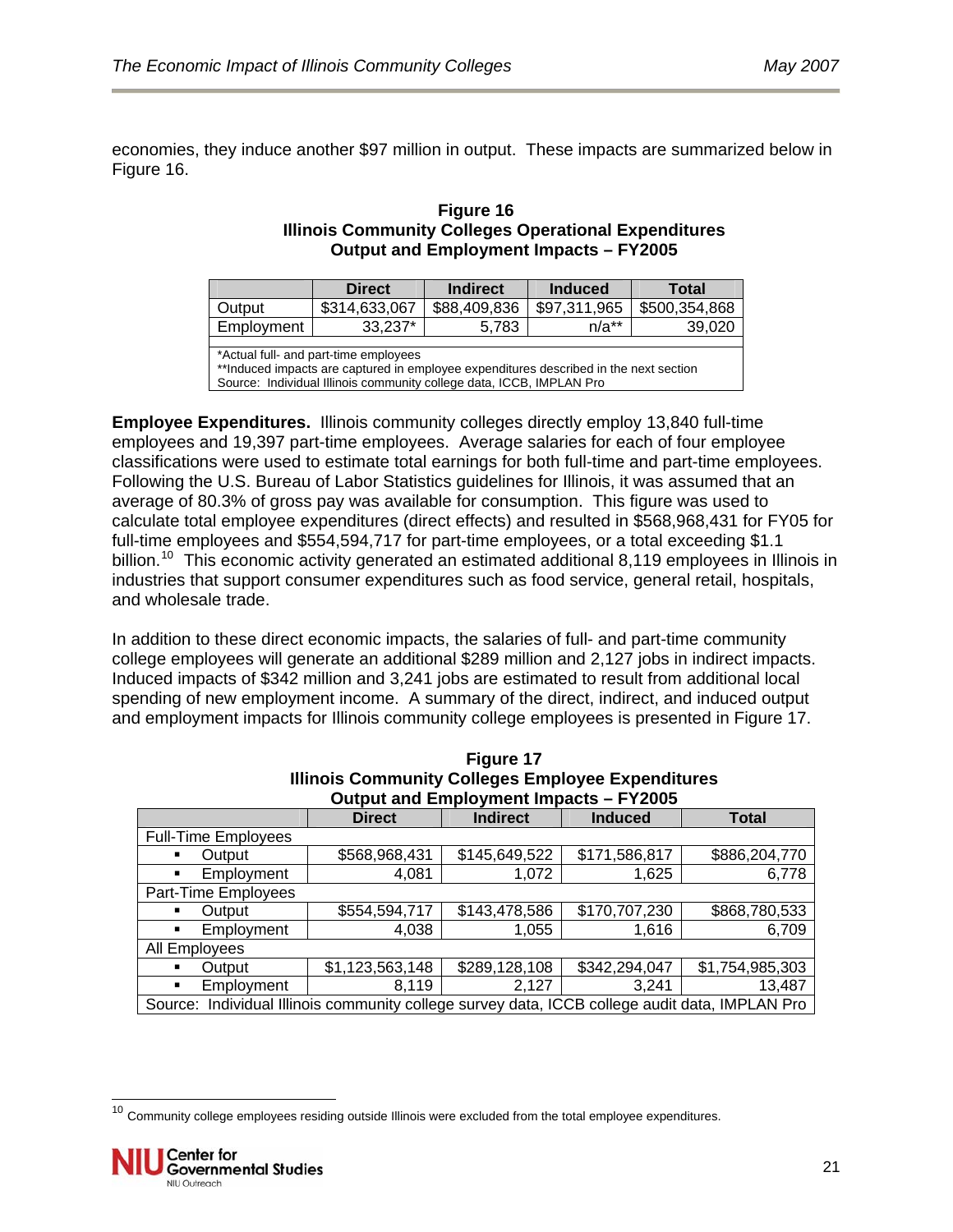**Capital Expenditures.** In addition to the economic activity generated by the Illinois community colleges' operating and employee expenditures, the colleges' capital development projects also contribute significantly to local economies. Since FY2000, Illinois community colleges have invested \$855,645,386 in capital projects in the 39 districts. These expenditures have generated an estimated \$838,848,142 in indirect and induced output for a total impact of \$1,694,493,528. These expenditures also generated an estimated 16,611 jobs for construction workers. For FY05 alone, the total direct, indirect, and induced impact of Illinois community college capital projects was an estimated \$295,862,520 and short-term employment for an estimated 2,900 workers.

## **G. Workforce Development Impacts[11](#page-21-0)**

In FY05, the Illinois Community College Board provided over \$3.3 million in workforce preparation grant funds to every community college district in the state. These funds were used to support a Business and Industry Center at each community college that provided nine types of employment, training and business services:

- Contract and customized job training
- **Entrepreneurship seminars and workshops**
- Counseling and management assistance
- Contract procurement assistance
- Public training
- Employment and training services for unemployed or underemployed workers
- **Business attraction, retention and expansion**
- **Distance learning and continuous improvement**
- **Other workforce development activities and partnerships.**

The Illinois Community Colleges reported providing services to 12,353 businesses and organizations during FY05 that resulted in the start-up of 514 companies, the expansion of 275 companies, and the retention of 1,234 companies. These performance outcomes resulted in the creation of 5,043 jobs and the retention of another 19,120 jobs throughout Illinois.

## **H. Characteristics of Illinois Community College Students**

Illinois' community college system consists of 48 colleges and the East St. Louis Community College Center in 39 community college districts (see Figure 18). As the third largest community college system in the nation, Illinois community colleges serve nearly one million Illinois residents each year in credit and noncredit courses and offer education and training in over 240 different occupations.

To provide a context for understanding the economic impacts of the Illinois' community colleges, an analysis of student characteristics and program enrollment and completion between 1996 and 2006 for credit classes was undertaken. Graphic representations of the data are selectively incorporated into this section and the corresponding data tables are provided in Appendix A. While not the primary focus of this report, it is nonetheless useful to identify significant changes in the student population that occurred over this 10-year period.

<span id="page-21-0"></span> $11$ <sup>11</sup> Information in this section was taken from the Illinois Community College Board's *Workforce Development Grant Report, Business and Industry Services, Fiscal Year 2005*.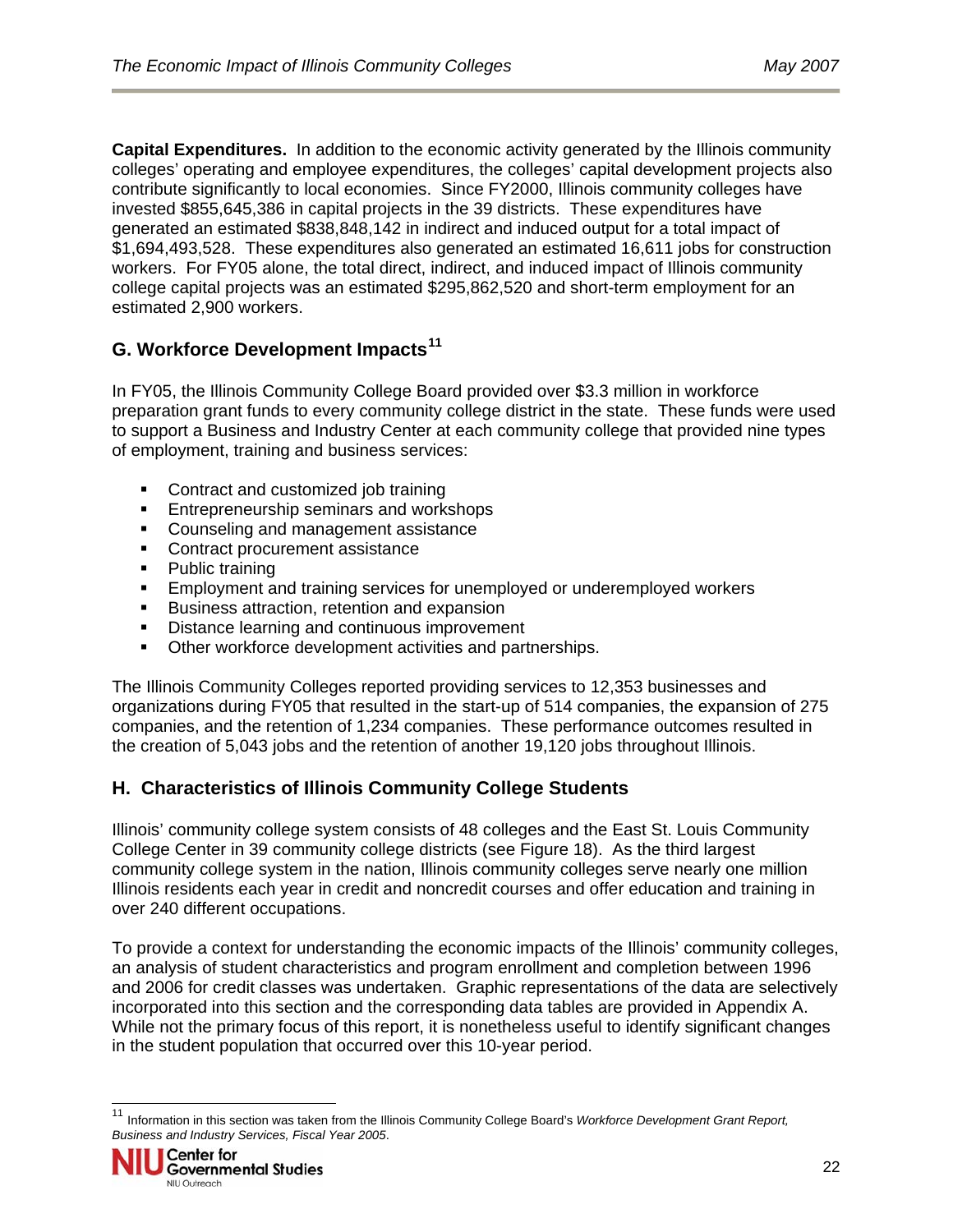**Figure 18** 



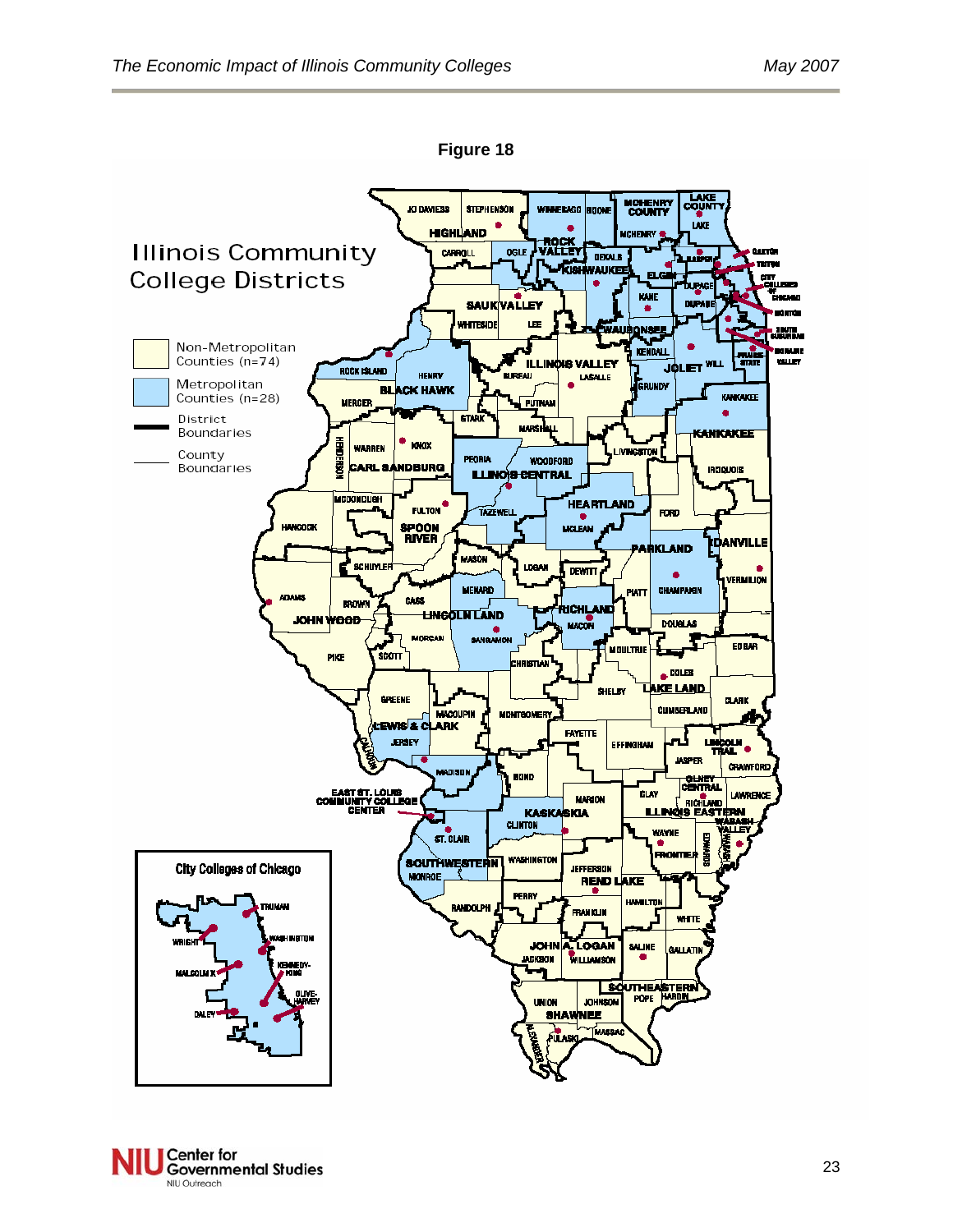This section highlights the noteworthy changes over this period in enrollments and completions in credit courses for 14 characteristics of Illinois community college students. These include:

- 1. Total enrollments and completions
- 2. Age
- 3. Race and ethnicity
- 4. Gender
- 5. Students with disabilities
- 6. Limited English-speaking students
- 7. Disadvantaged status
- 8. Highest grade at enrollment
- 9. Residence
- 10. Student intent
- 11. Educational objective
- 12. Program classification
- 13. Instructional program
- 14. Degree

In reviewing these enrollment and completion trends, it is important to keep in mind the distinction between these two groups of students. **Enrollments** are not first-time entrants into the community college system. Rather, they are all students who have taken one or more courses and earned academic credit in a given year. Some have taken courses in the previous year and others will take courses in subsequent years. Enrollments reflect a point-in-time figure of active students in the year under consideration.

**Completers** are students who have completed a course of study and have earned either a certificate or degree in a given year. For short-term certificates, these students may have been enrolled for a single year, the time necessary to earn that certificate. Other completers may have been enrolled in previous years and still others may enroll in the future to take additional courses after finishing an initial program. Completers received a certificate or degree in the year under consideration.

1. Total Enrollments and Completions. Overall, there was a very small gain of 5,068 in community college enrollments in credit courses, from 675,554 in 1996 to 680,622 in 2006, or a 0.75% increase. Despite this small statewide enrollment increase, at the college level there have been significant changes. Of the 48 colleges, 33 experienced increases in their enrollments ranging from 1.2% to 92.0% and an average of 32.0%. The remaining 15 colleges have seen decreased enrollments ranging between -54.5% and -1.6% and averaging -24.4%.

By contrast, there has been a 62.9% increase in students who completed their program of study during this same period. Of Illinois' 48 community colleges, 41 displayed increases in program completers ranging from 4.5% to 292.0% with an average increase of 70.3%. Of the seven colleges experiencing a decrease in the number of program completers, the range was smaller: -1.6% to -32.1% and an average decrease of -15.9% from 1996 to 2006.

2. Age. More students are currently enrolling in community college directly after high school than their 1996 counterparts. Although the average age declined only slightly from 29.9 years of age to 29.2, the percentage of enrollees aged 19 or less increased from 22.3% to 26.4% of the total.<sup>[12](#page-23-0)</sup> Figure 19 illustrates the percent change in enrollees by age grouping.

<span id="page-23-0"></span> $12$  These percentages excluded 18,856 individuals for whom age information was missing. This group represented 2.8% of all 1996 enrollees.

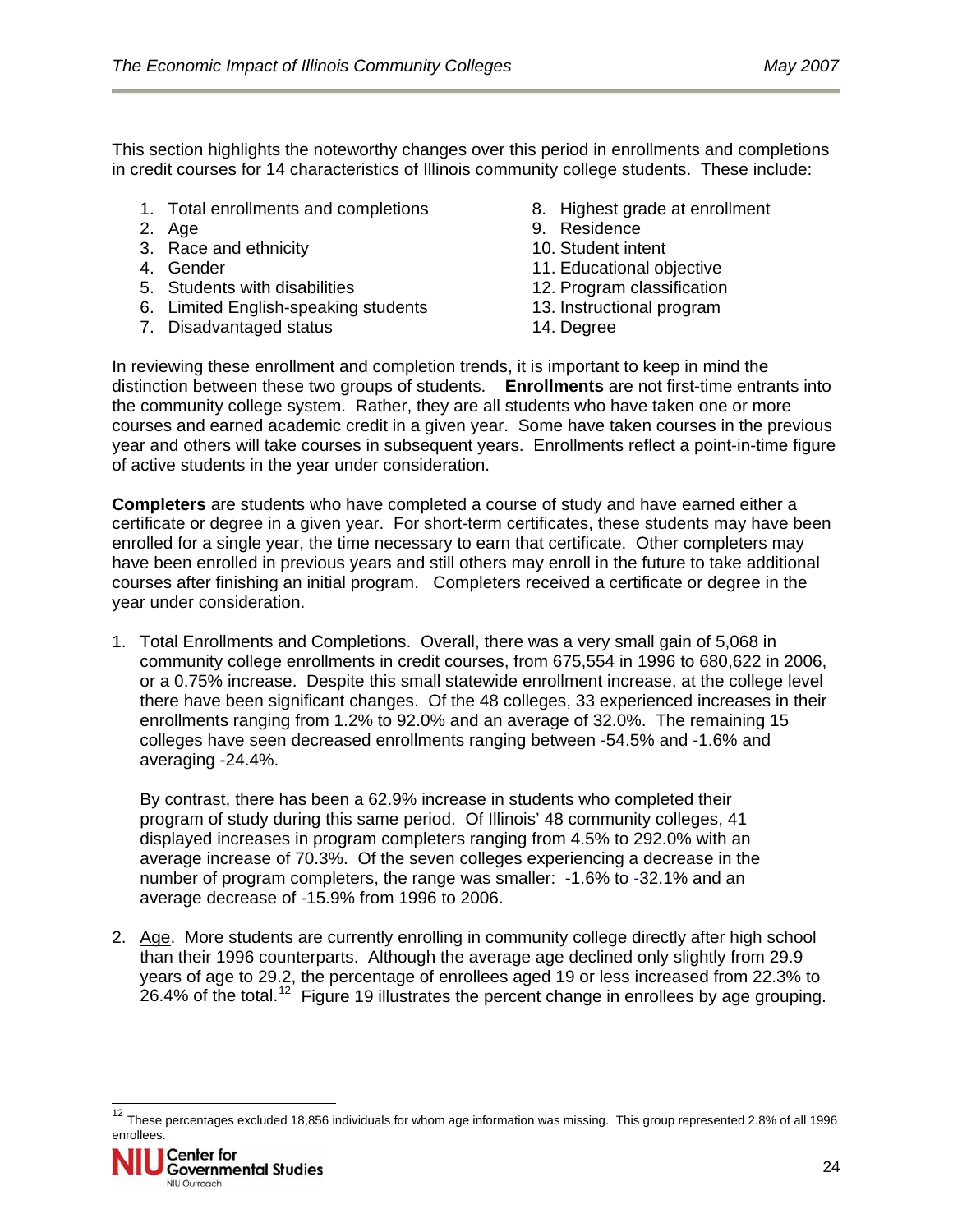

The age profile of students who completed their program of study did not change appreciably over this period. The average age at program completion changed only slightly from 28.4 to 29.0 years from 1996 to 2006. As indicated in Figure 20, the largest age cohort of completers was 20-24 at 32% followed by 25-34 at 25%. Completers under 19 years of age and between 35 and 44 declined slightly and more individuals in the age groups of 45 and over completed in 2006 than in 1996.



3. Race and Ethnicity. Higher percentages of Hispanics are enrolling in Illinois community colleges. In 1996 there were 83,713 Hispanic enrollees representing 12.7% of the total. By 2006 that number had increased by 22.7% to 102,687 and represented 15.5% of all enrollees. White enrollees decreased by 2.4 percentage points over this period. Figure 21 depicts these changes.

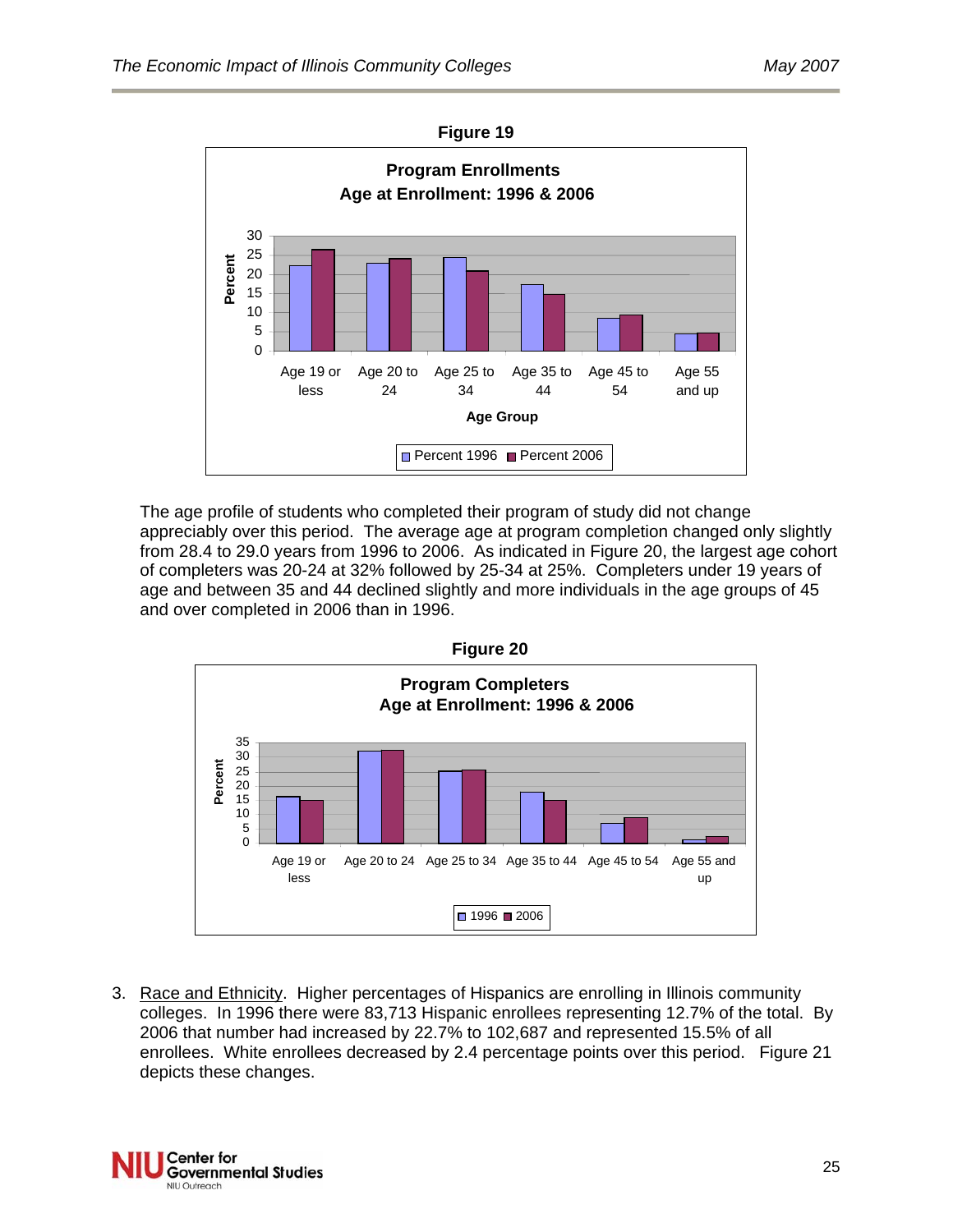



As illustrated in Figure 22, the percentage of program completers who were white has decreased while the percentage of all minority groups has increased, particularly Hispanics. Hispanics represented 14.7% of all completers and African-Americans represented 14.0% (compared to 14.6% of all enrollees).



4. Gender. Females enroll at higher rates than males in Illinois community colleges. For both 1996 and 2006 women comprised 55% of all enrollees. Females make up an even higher percentage of program completers: 62% in 1996 and 59% in 2006.

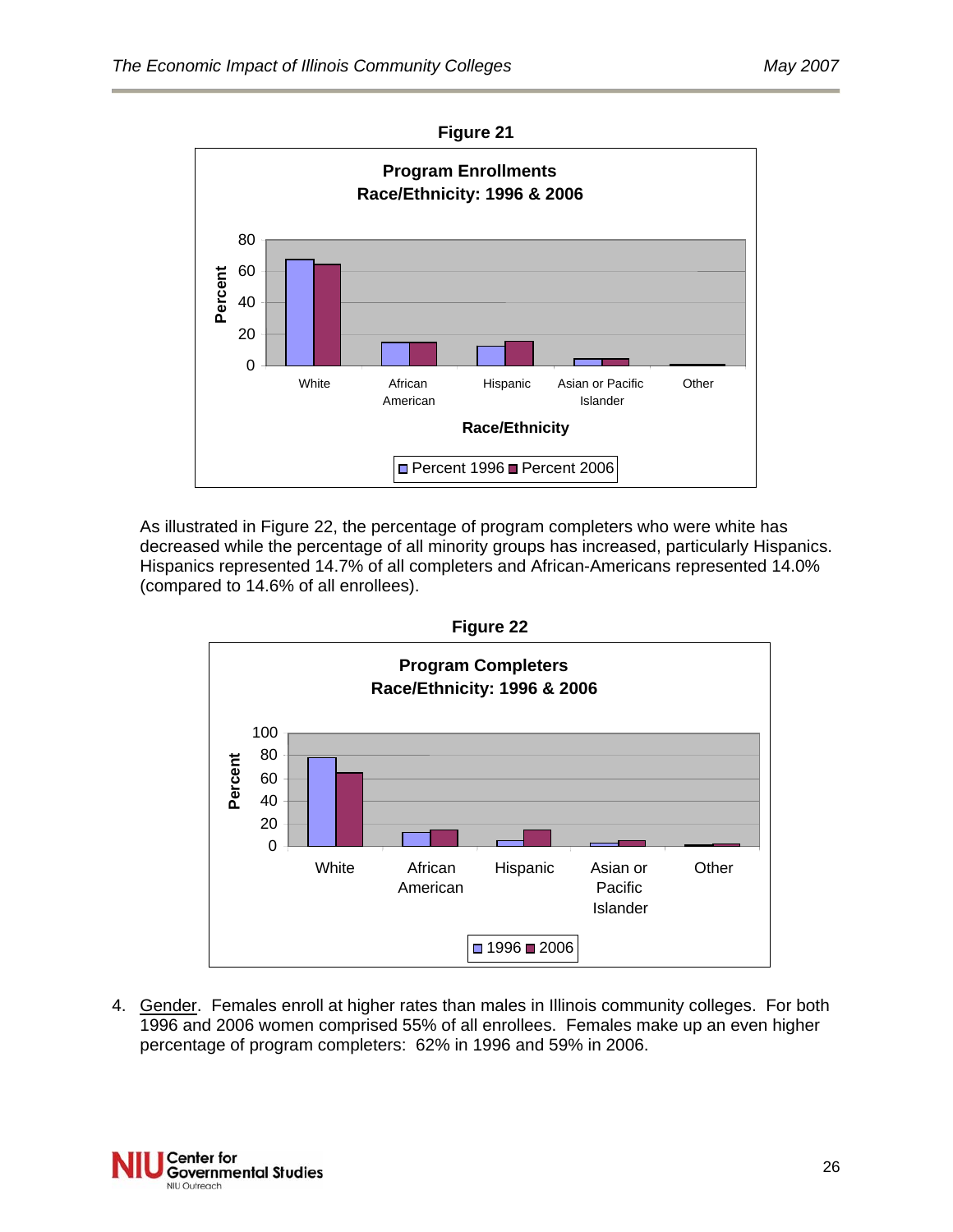- 5. Students with Disabilities. Individuals reporting a disability at the time of enrollment remained relatively constant at 1.7% of all enrolled community college students in 2006, a 0.1% increase over 1996. In 2006 1.9% of all completers reported a disability.
- 6. Limited English-Speaking Students. The percentage of individuals who enrolled with limited English-speaking ability has more than doubled from 1996 to 2006 with an increase from 4.8% to 10.9% of all enrollees. This represents an additional 40,536 students. Illinois community college program completers with limited English also increased significantly but represented smaller percentages of the total at 1.3% in 1996 and 8.9% in 2006.
- 7. Disadvantaged Students. Approximately 40% of Illinois community college enrollees reported an academic and/or economic disadvantage, a proportion that has remained unchanged from 1996 to 2006. Academically disadvantaged enrollees make up the largest segment of this group but have decreased from 27.4% to 23.6%. Individuals who are both academically and economically disadvantaged increased from 8.3% in 1996 to 11.5% in 2006. Figure 23 presents this information graphically.





 The percentage distribution of Illinois community college completers by disadvantaged status is presented in Figure 24. Completers with some type of disadvantage represented slightly more than one out of three students: 37.5% of the total in 1996 and 35.1% in 2006. Academically disadvantaged completers made up the largest group and experienced a small percentage decrease between 1996 and 2006.

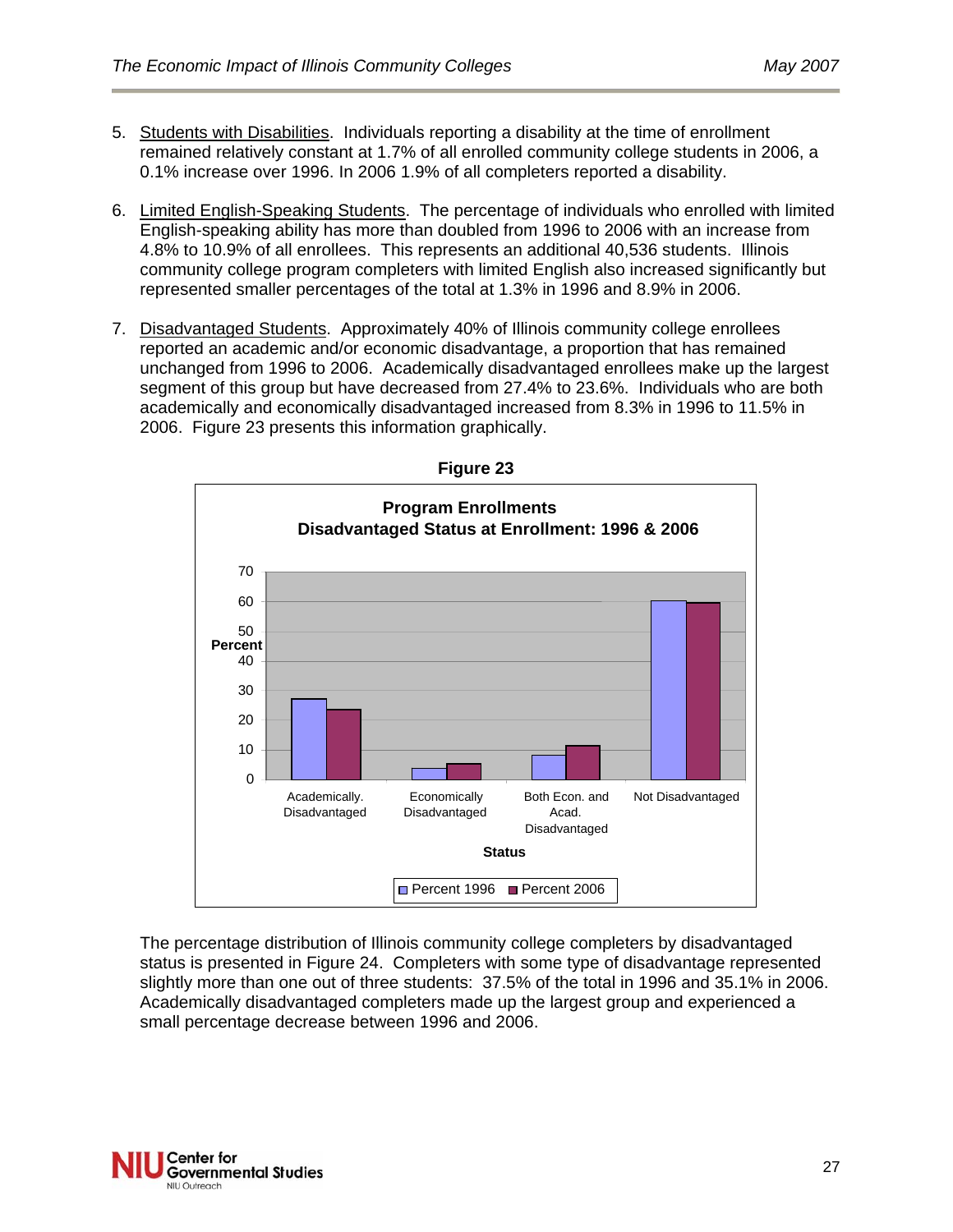



8. Highest Grade Completed at Enrollment. For enrollees for whom a specific level of education was indicated, the percentage with a post-secondary credential (i.e., associate degree, master's degree, doctorate degree, certificate, or first professional degree) increased from 22.0% in 1996 to 38.2% in 2006. Figure 25 illustrates the percentage of enrollees by highest grade completed.



Completers with a post-secondary credential increased from 36.4% of all completers in 1996 to 47.0% in 2006. As evident in Figure 26, a commensurate decrease occurred in completers with a high school diploma at enrollment from 48.5% to 32.9%.

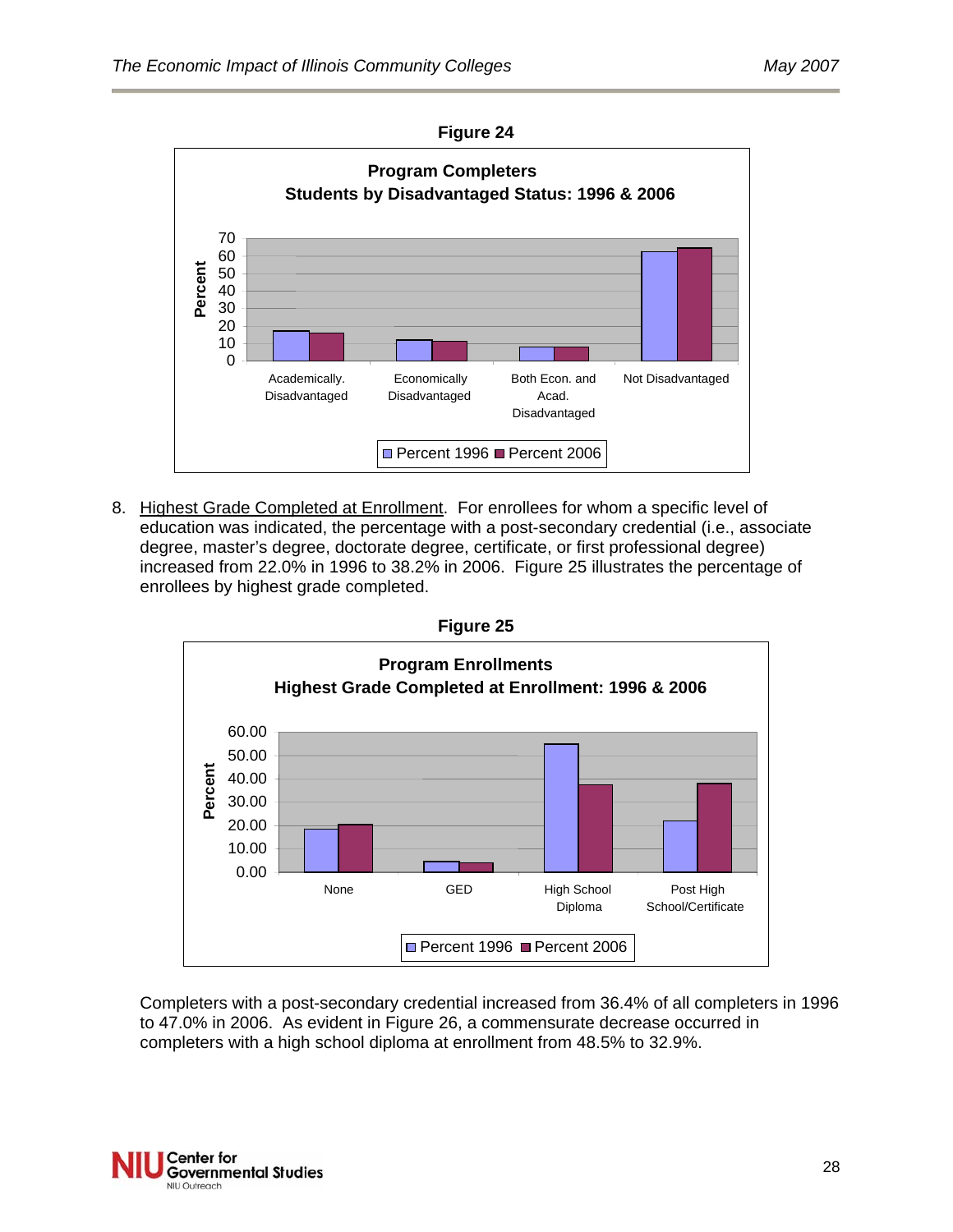

**Figure 26** 

9. Residence. Although the vast majority of students resided in-district at the time of enrollment (86.2% in 1996 and 83.3% in 2006), the percentage from out-of-district grew during this period from 12.8 to 14.7. The most dramatic proportionate increase was in correctional institutions, which experienced a 90.9% increase in enrollments from 6,583 to 12,567 to represent 1.9% of all enrolled students in 2006.

Students residing in correctional institutions represented 3.1% of all completers in 1996 and 3.7% in 2006. While out-of-district completers also increased over this period, they only reached 11.9% of the total in 2006.

10. Student Intent. In 1996 similar percentages of community college enrollees who indicated their educational goal were either preparing for a job after school (24.4%) or preparing for college transfer (25.8%). By 2006 a divergence emerged with 32.9% indicating that they intended to transfer to a four-year college and 19.7% preparing for a job. Although enrollees preparing for the GED or improving their basic skills decreased by 3.4 percentage points between 1996 and 2006, these students still comprised 16.2% of all Illinois community college enrollees or 91,492 individuals in 2006. Figure 27 presents student intent data for individuals enrolled in 1996 and 2006.

Completions were highest in 1996 for students who were preparing for a job after community college (41.6%) followed by students preparing for college transfer (35.4%). As evident in Figure 28, this situation reversed in 2006 as students preparing for jobs decreased to 30.1% of all completers and college transfers dropped slightly to 33.0%. The percentage of completers preparing for the GED or to improve basic skills increased from 6.7% to 14.7% during this period.

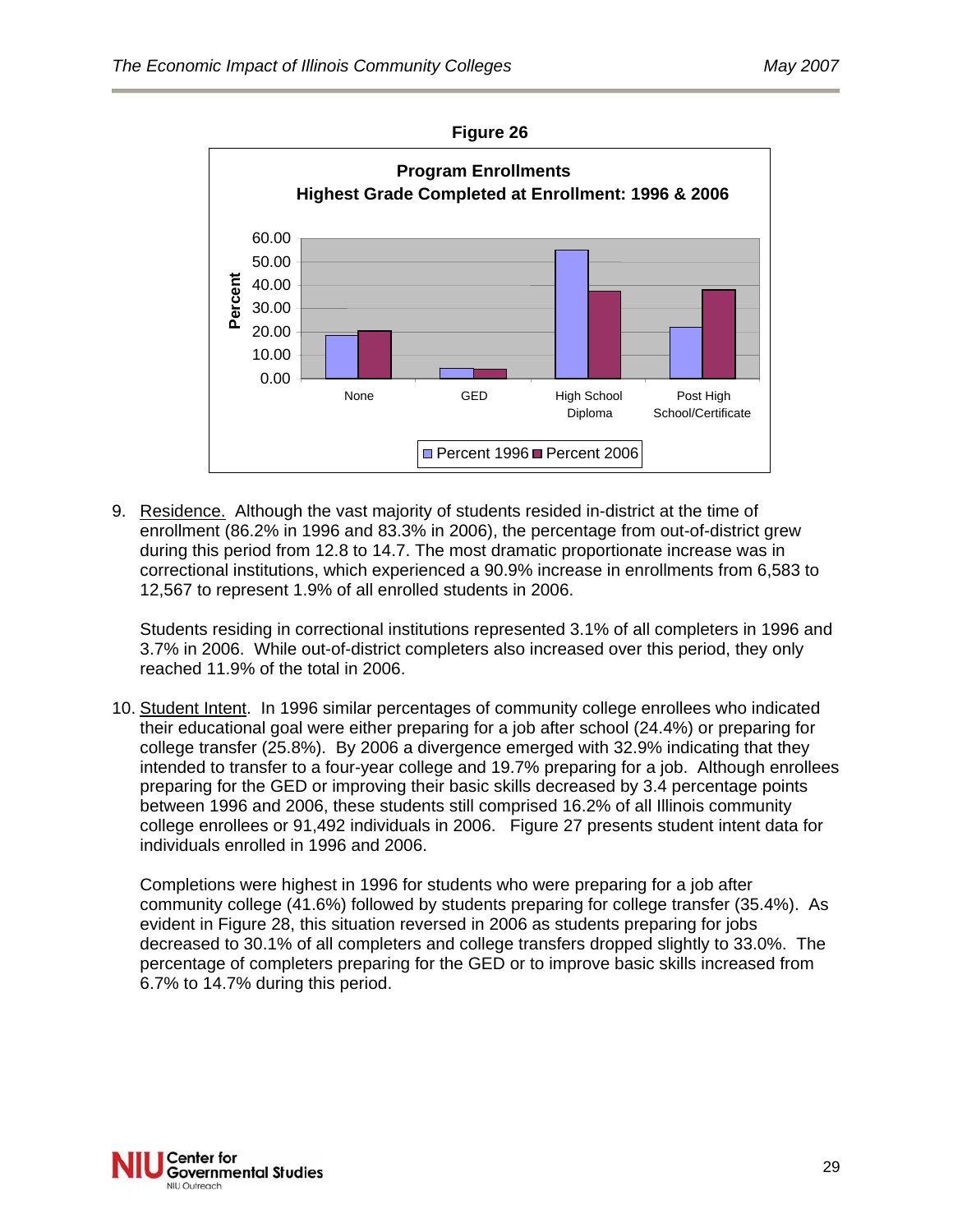

| Fiaure |  |
|--------|--|
|--------|--|



11. Educational Objective. As evident in Figure 29, the percentage of enrollees who were not pursuing a certificate or associate's degree increased from 50.9% in 1996 to 56.0% in 2006. Students enrolling to complete an associate's degree decreased only slightly from 37.5% to 36.5% over this period.

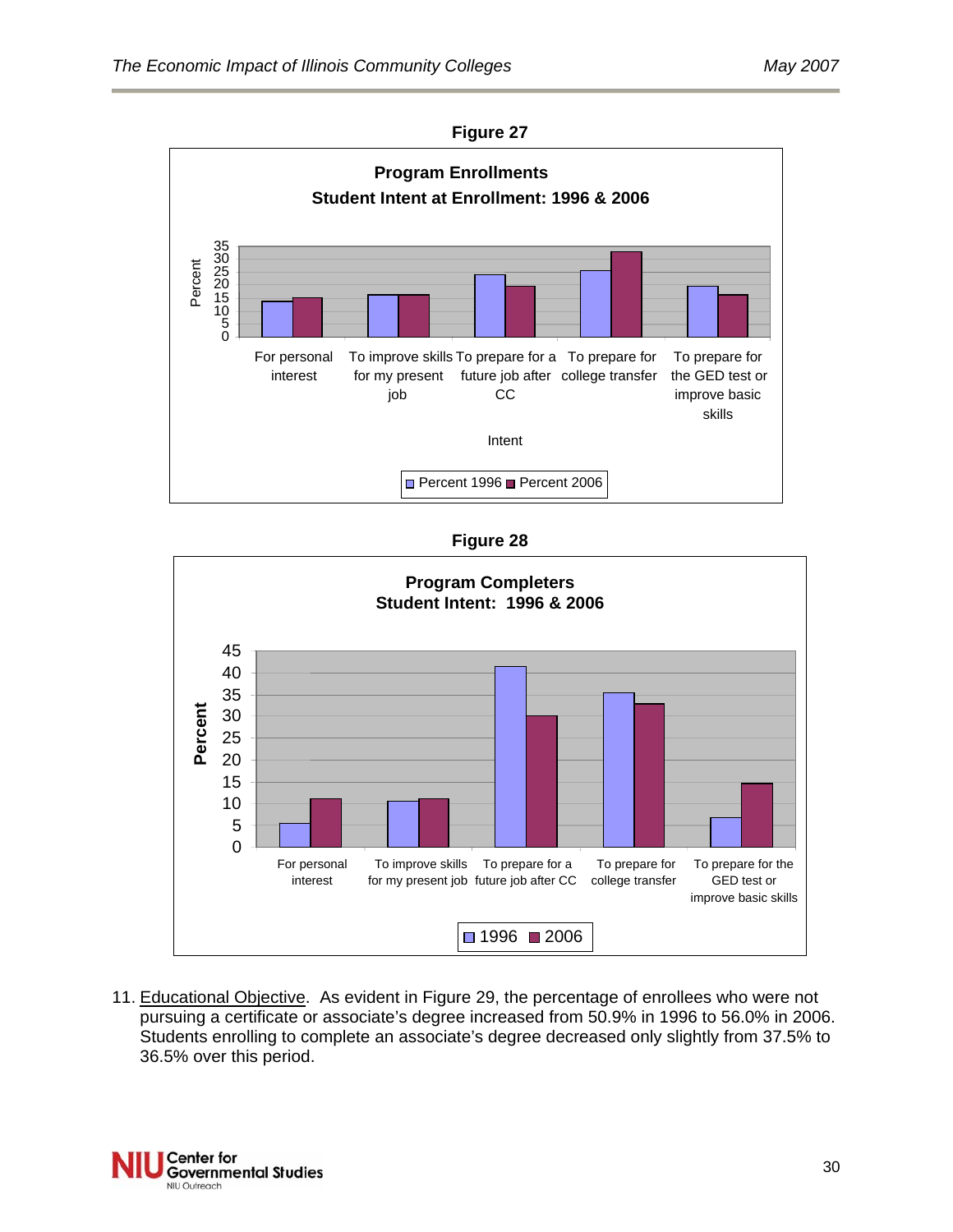



Students pursuing an associate's degree made up the largest percentage of total completers in both 1996 and 2006, although this figure decreased significantly. Figure 30 illustrates that over one-third of program completers (36.3%) in 2006 indicated they did not enter college to pursue a degree or certificate compared to 18.9% of program completers in 1996.



12. Program Classification. Between 1996 and 2006 the top programs in terms of total overall enrollments have remained baccalaureate/transfer, occupational/technical instruction, and vocational skills. These three programs represented 80.0% of all enrollments in 1996 and 77.2% in 2006. However, consistent with the increase in enrollees with limited English speaking ability, during this period the fourth largest program has changed from Adult Basic Instruction (ABE) in 1996 to English as a Second Language (ESL) in 2006. This represents a shift in ABE enrollments from 10.1% in 1996 to 3.9% in 2006 and an increase in ESL from 0.6% to 9.7%. Figure 31 presents these data.

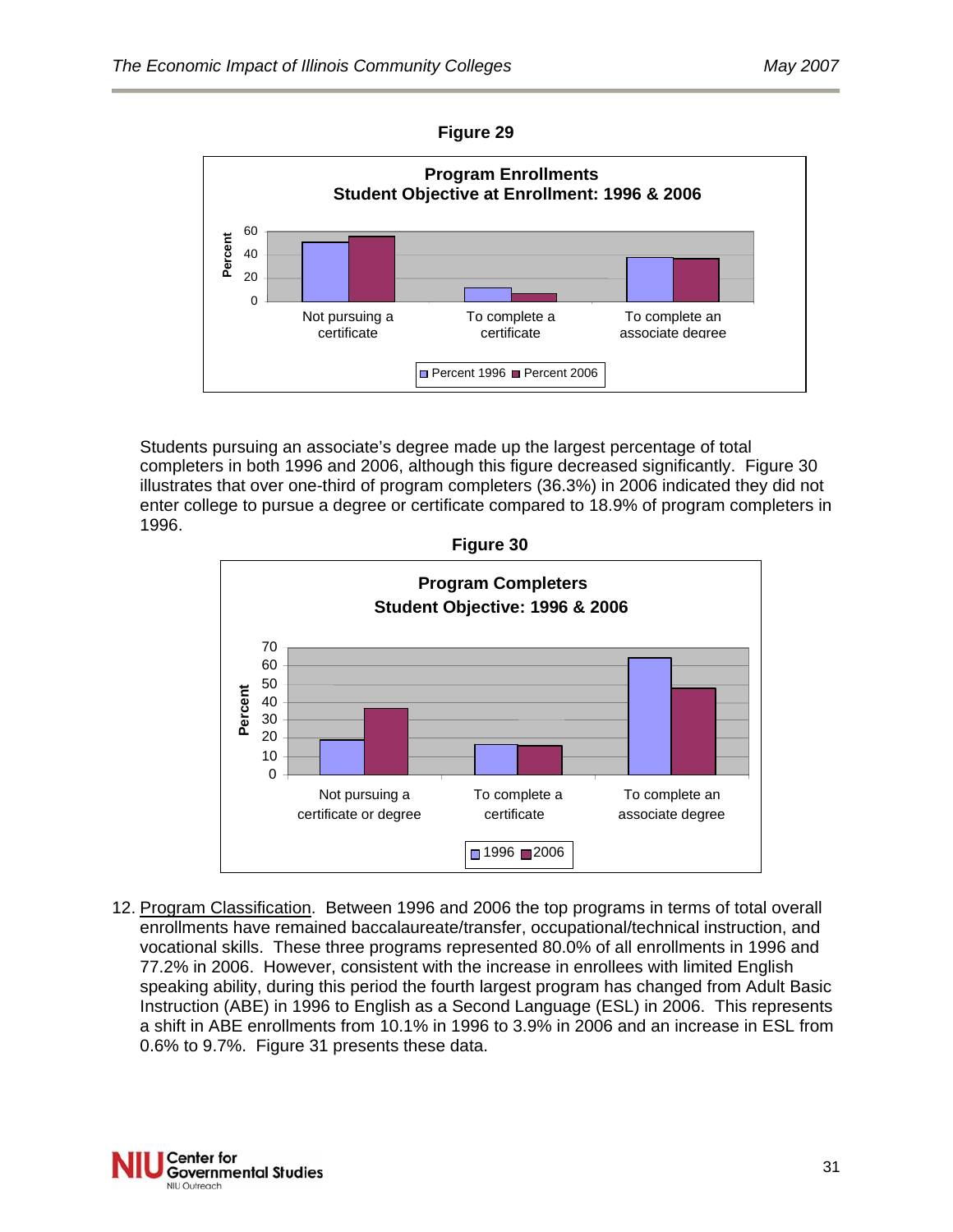

As evident in Figure 32, in both 1996 and 2006, career and technical instruction was selected by the largest percentage (55%) of program completers. The second highest percentage of program completers is in baccalaureate/transfer programs, but this number declined from 36.5% to 26.3%. Third highest is ESL which grew from less than 0.1% in 1996 to 7.7% in 2006.

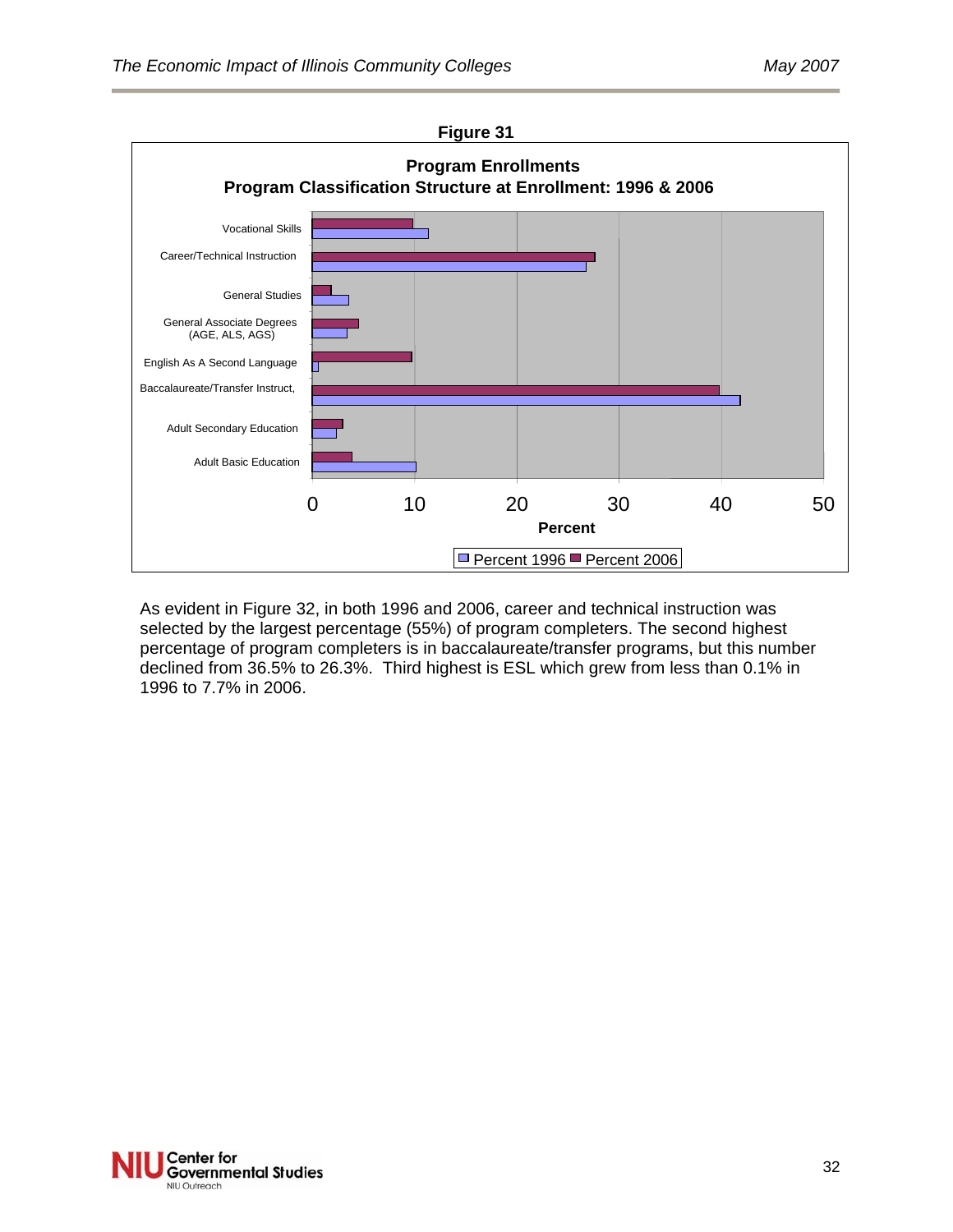

- 13. Instructional Program. Using the national Classification of Instructional Programs (CIP) typology at the two-digit level, students enrolling in an Illinois community college may select from 35 programs of instruction. Overall, the general pattern of enrollments remained stable from 1996 to 2006. Five broad CIPs represented 81% of the 1996 and 2006 enrollments:
	- Liberal Arts and Sciences, General Studies and Humanities
	- **Basic Skills**
	- **Business Management and Administrative Services**
	- **Health Professions and Related Sciences**
	- **Multi/Interdisciplinary Studies**

As portrayed in Figure 33, the most significant changes were increases in the percentage of students enrolling in health-related professions (8.0% to 11.2%) and basic skills (17.4% to 19.6%) and declines in business-related (10.2% to 7.1%) and liberal arts and sciences program (37.8% to 35.6%) enrollments.

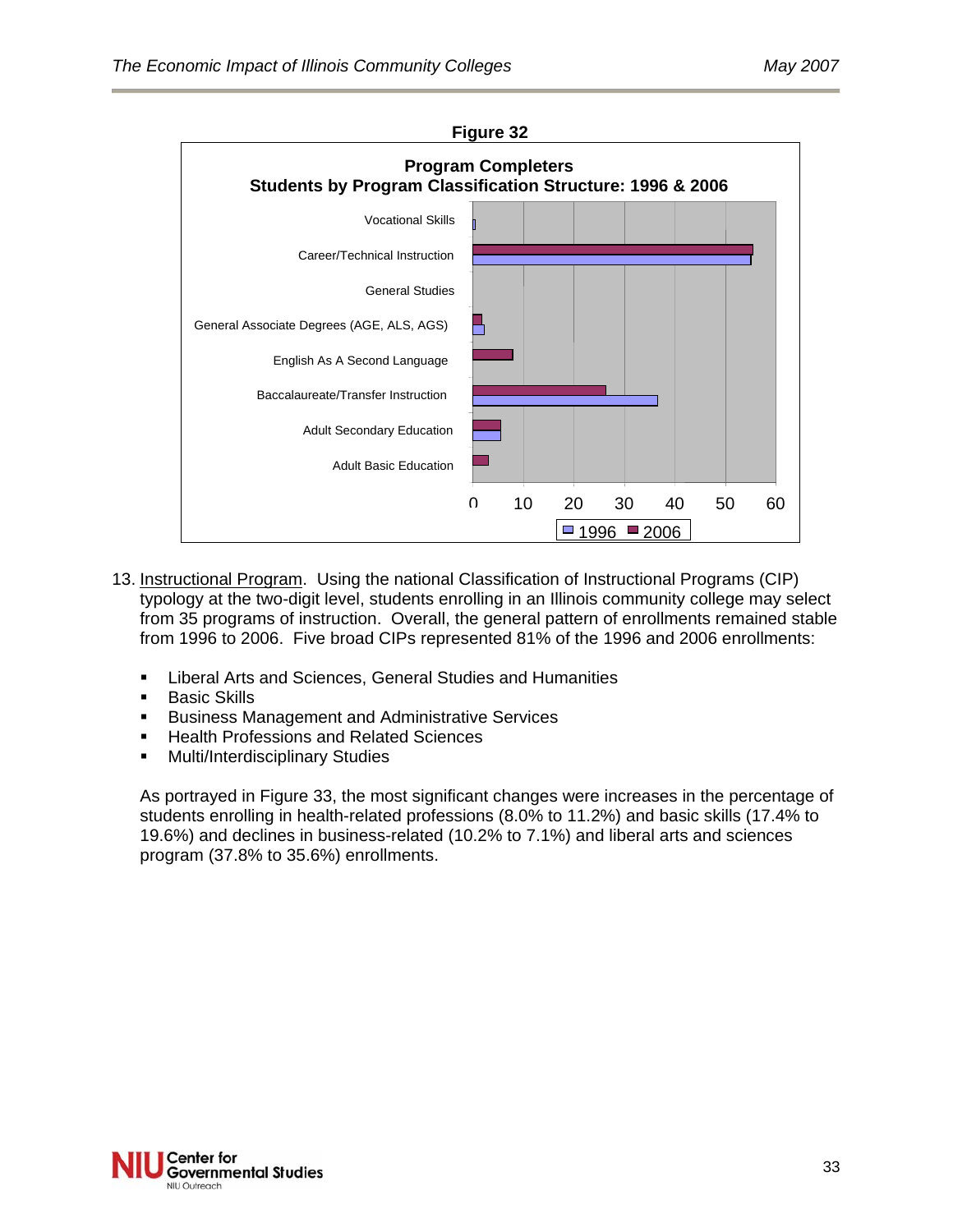

**Figure 33**

Completer data reveal the same top five CIPs but the rank order differs. Liberal Arts and Sciences had the largest percentage of completers in 1996 at 25.9% but was eclipsed by Health Professions and Related Sciences in 2006 at 24.2%. Basic Skills programs saw an increase from 6.0% to 16.5% and Transportation and Materials Moving increased by 1,043% to make up 3.8% of all completers in 2006. Many of Illinois community colleges participated in the State's Critical Skill Shortages Initiative that identified transportation/distribution/logistics as one of the occupational targets. Programs with the largest decreases in their percentage of all completers included Multi/Interdisciplinary Studies, Business Management and Administrative Services, and Precision Production Trades. Figure 34 illustrates these data.

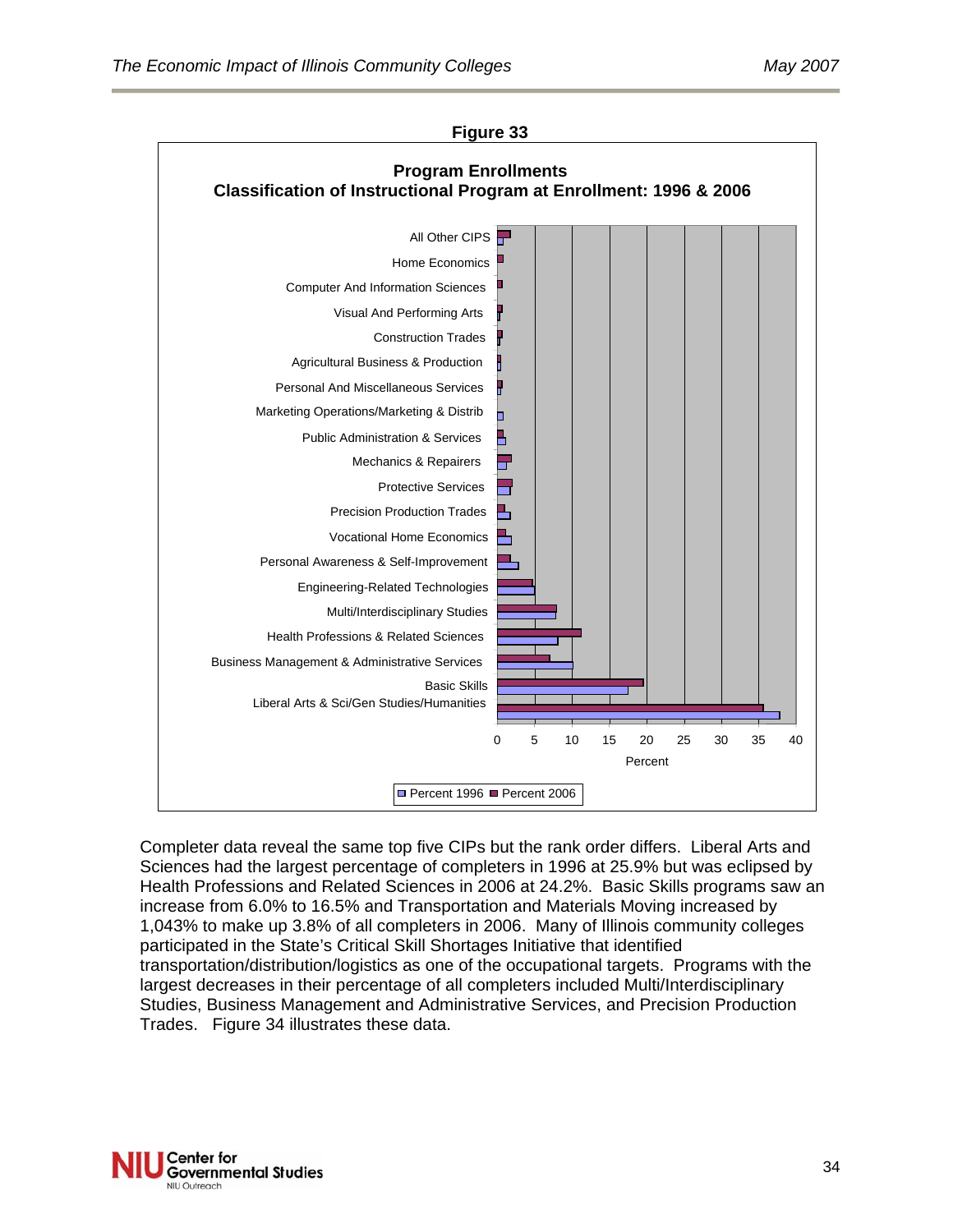

**Figure 34** 

14. Degrees and Certificates. Overall, the number of degrees and certificates awarded by community colleges increased by 20,612 or 62.9% between1996 (32,786) and 2006 (53,398). Certificate completion growth outpaced degree completion growth. The percentage of program completers earning a career certificate of less than 30 hours showed the greatest increase from 1996 to 2006 (16.0% to 29.6%) followed by Basic Skills program credentials (5.8% to 16.3%). Three associate degree programs in science, arts, and applied science experienced declines over this period. The Associate in Applied Science degree saw the greatest decrease of 11.2 percentage points followed by the Associate in Arts (-5.8 percentage points) and Associate in Science (-4.7 percentage points). Figure 35 shows these changes over the 10-year period.

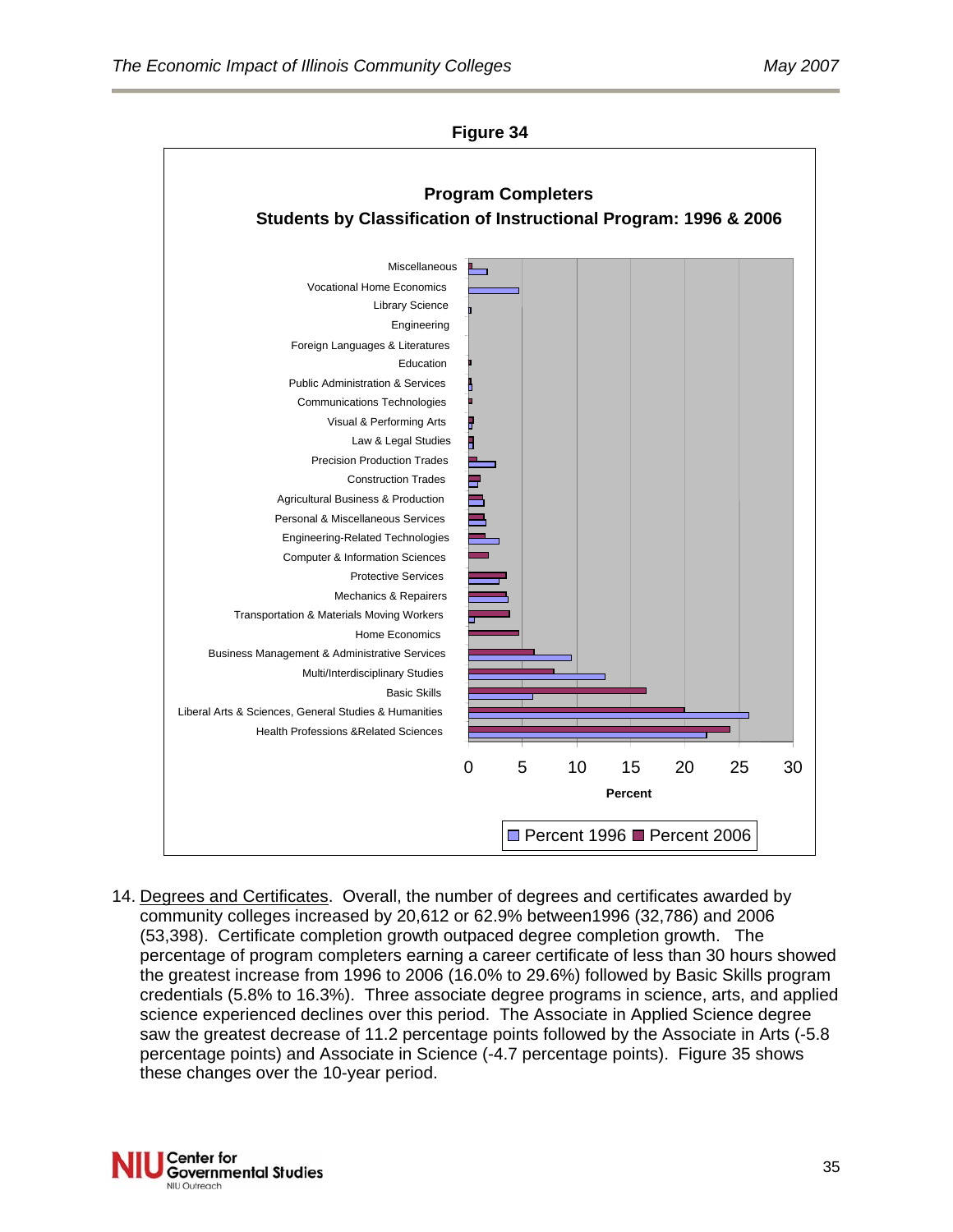



\*See Appendix table A-25 for the number of students in each degree type for both years. The numbers for Certificate in General Studies of 30 Hours or Less, Associate in Fine Arts, and Associate in Arts and Science were too small to appear as bars in this figure.

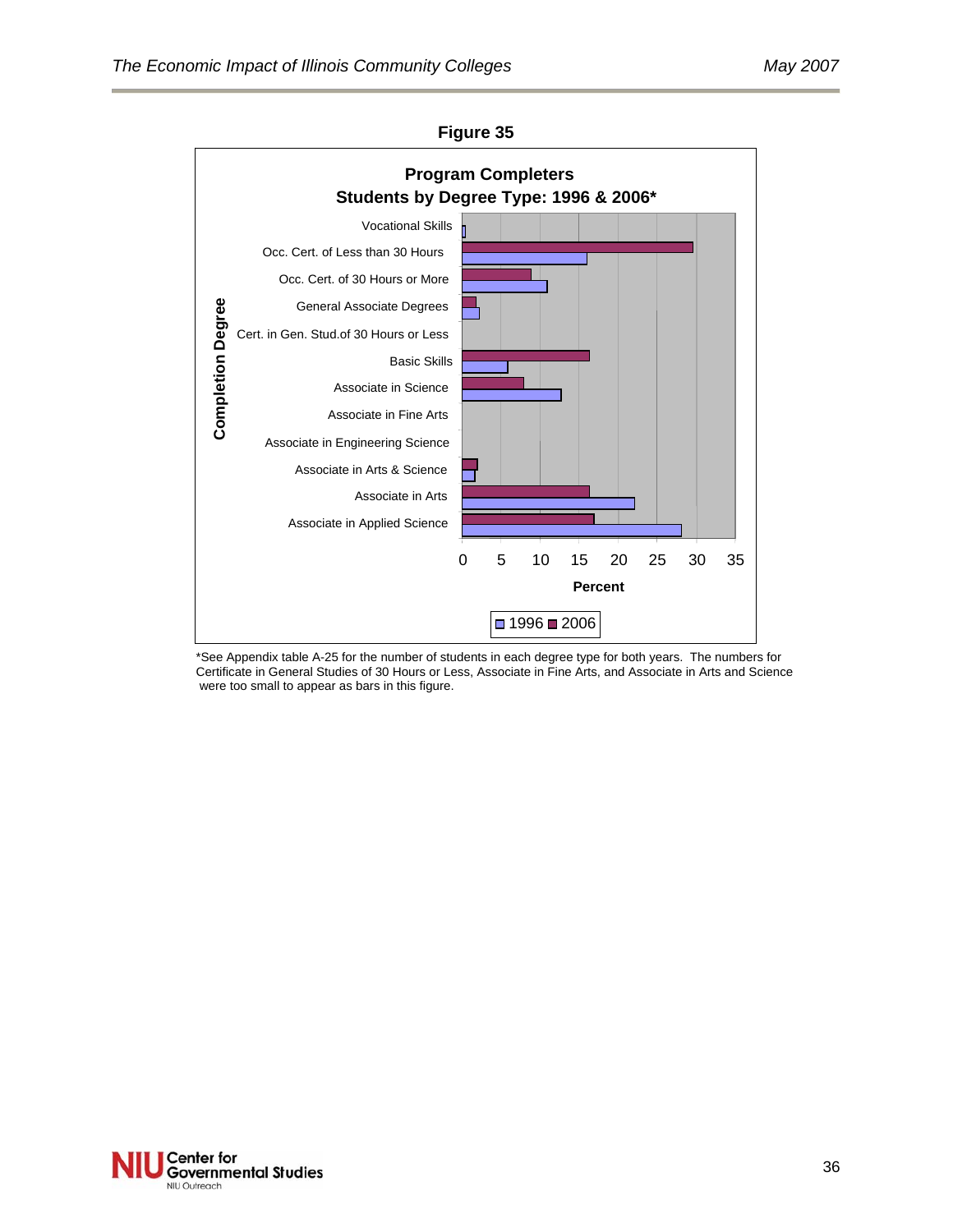## **Appendix A Student Enrollment and Completion Data: 1996 & 2006**

#### **Table A-1 Percent Employed During the 1st & 2nd Post-Completion Quarter Program Completers 1995 – 2005**

|                   | Year  |       |       |       |       |       |       |       |       |       |       |
|-------------------|-------|-------|-------|-------|-------|-------|-------|-------|-------|-------|-------|
|                   | 1995  | 1996  | 1997  | 1998  | 1999  | 2000  | 2001  | 2003  | 2003  | 2004  | 2005  |
| <b>Empl. Rate</b> | 77.06 | 77.58 | 78.10 | 78.04 | 76.65 | 75.43 | 72.23 | 71.05 | 69.53 | 68.95 | 69.26 |

#### **Table A-2 Average Annual Earnings of Program Completers: 1995 – 2005**

|                              |          | Year     |          |          |          |          |          |          |          |          |          |  |
|------------------------------|----------|----------|----------|----------|----------|----------|----------|----------|----------|----------|----------|--|
| Type of<br><b>Employment</b> | 1995     | 1996     | 1997     | 1998     | 1999     | 2000     | 2001     | 2003     | 2003     | 2004     | 2005     |  |
| All                          |          |          |          |          |          |          |          |          |          |          |          |  |
| Employment                   | \$12,375 | \$12.979 | \$13,273 | \$14.211 | \$14,648 | \$14,915 | \$14,255 | \$13,872 | \$14.026 | \$14,397 | \$15,147 |  |
| Full Year                    | \$19,167 | \$19,996 | \$20,247 | \$21,604 | \$22,786 | \$23,733 | \$24,003 | \$23,778 | \$24,300 | \$25,307 | \$26,005 |  |
| Full Time /                  |          |          |          |          |          |          |          |          |          |          |          |  |
| <b>Full Year</b>             | \$25,920 | \$26,731 | \$26,985 | \$28,194 | \$29,360 | \$30,233 | \$30,474 | \$30,463 | \$31,051 | \$32,105 | \$32,639 |  |

#### **Table A-3 Average Annual Earnings for Program Completers 1995**

|                 | Post Program Year |          |          |          |  |                      |          |          |          |          |  |
|-----------------|-------------------|----------|----------|----------|--|----------------------|----------|----------|----------|----------|--|
|                 |                   |          |          |          |  |                      |          |          |          |          |  |
| Aver. Annual    |                   |          |          |          |  |                      |          |          |          |          |  |
| <b>Earnings</b> | \$12,979          | \$15.055 | \$17.574 | \$19.862 |  | $$21,514$   \$22,314 | \$22.796 | \$23,179 | \$24.186 | \$25,070 |  |

#### **Table A-4 Pre-Enrollment and Post-Completion Earnings for Program Completers 2005\***

| <b>Age Category</b> | <b>Pre-Enrollment Earnings</b> | <b>Post Completion Earnings</b> |
|---------------------|--------------------------------|---------------------------------|
| Age 17 or less      | \$1,781                        | \$9,266                         |
| Age 18 to 21        | \$5,068                        | \$13,533                        |
| Age 22 to 24        | \$7,957                        | \$14,937                        |
| Age 25 to 34        | \$10,911                       | \$17,033                        |
| Age 35 to 44        | \$14,652                       | \$19,688                        |
| Age 35 to 54        | \$16,461                       | \$18,095                        |
| Age 55 & up         | \$13,643                       | \$11,714                        |

\*Earnings were computed for 56,034 program completers.

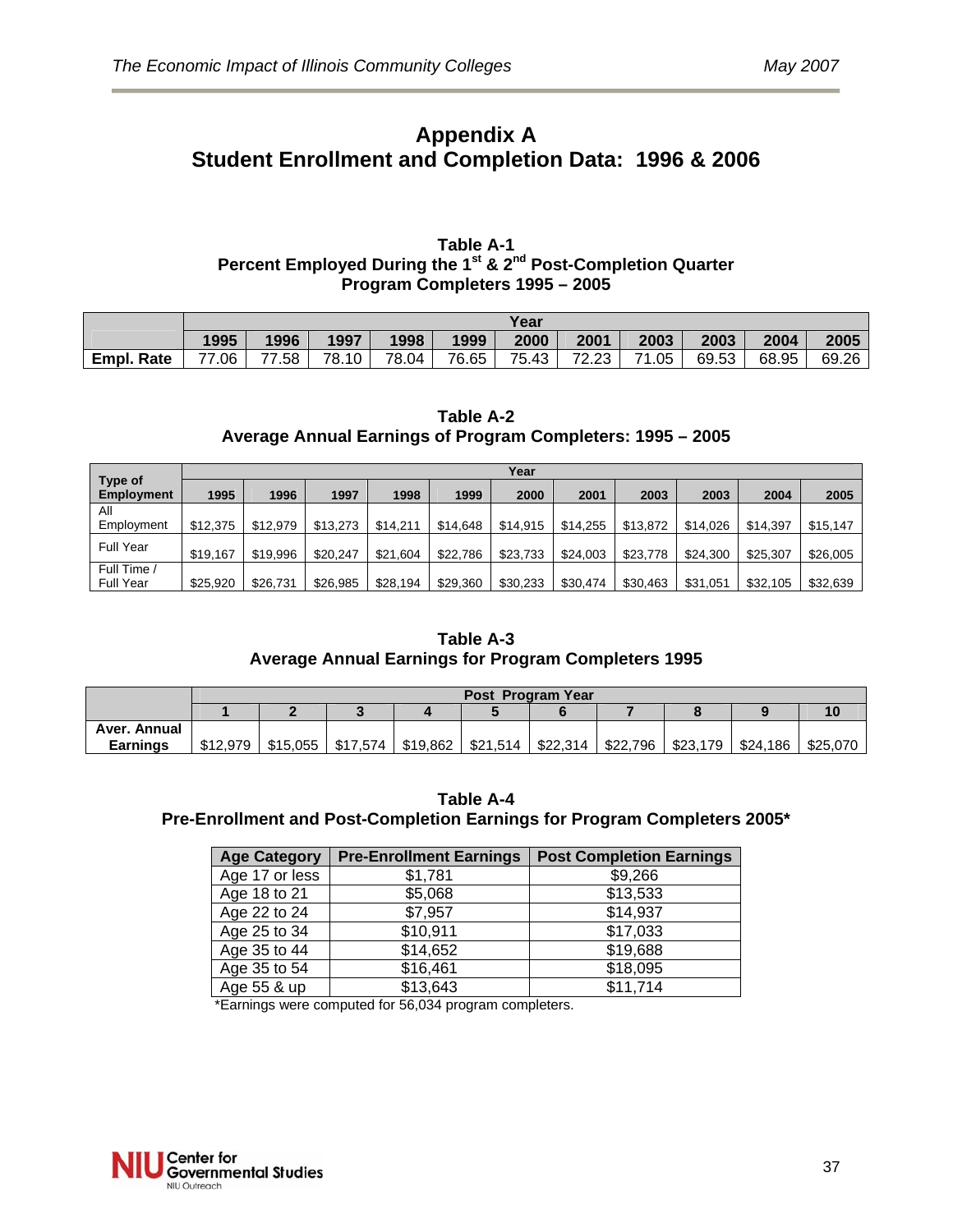| <b>Classification of Instructional Program</b>       | <b>Students</b> | Pre-<br><b>Enrollment</b> | Post-<br><b>Completion</b> | <b>Earnings</b><br>Gains |
|------------------------------------------------------|-----------------|---------------------------|----------------------------|--------------------------|
|                                                      |                 | <b>Earnings</b>           | <b>Earnings</b>            |                          |
| <b>Transportation &amp; Materials Moving Workers</b> | 2,987           | \$9,489                   | $\overline{$}11,221$       | \$1,732                  |
| Education                                            | 82              | \$9,004                   | \$10,972                   | \$1,968                  |
| <b>Basic Skills</b>                                  | 10,302          | \$6,836                   | \$9,258                    | \$2,422                  |
| <b>Home Economics</b>                                | 2,579           | \$7,973                   | \$11,436                   | \$3,463                  |
| Personal & Miscellaneous Services                    | 774             | \$5,701                   | \$9,171                    | \$3,470                  |
| Communications                                       | 34              | \$9,800                   | \$13,810                   | \$4,010                  |
| Parks, Rec., Leisure & Fitness Studies               | $\overline{50}$ | \$9,843                   | \$14,474                   | \$4,631                  |
| <b>Agricultural Business &amp; Production</b>        | 659             | \$7,612                   | \$12,353                   | \$4,741                  |
| Multi/Interdisciplinary Studies                      | 4,093           | \$6,079                   | \$11,035                   | \$4,956                  |
| Visual & Performing Arts                             | 244             | \$7,140                   | \$12,237                   | \$5,097                  |
| LAS, General Studies & Humanities                    | 10,536          | \$6,706                   | \$11,822                   | \$5,116                  |
| Foreign Languages & Literatures                      | 79              | \$8,076                   | \$13,397                   | \$5,321                  |
| <b>Communications Technologies</b>                   | 208             | \$8,118                   | \$14,322                   | \$6,204                  |
| <b>Public Administration &amp; Services</b>          | 119             | \$7,915                   | \$14,216                   | \$6,301                  |
| Business Management & Admin. Services                | 3,259           | \$12,820                  | \$19,265                   | \$6,445                  |
| <b>Library Science</b>                               | 46              | \$12,136                  | \$18,969                   | \$6,833                  |
| Engineering                                          | 83              | \$5,943                   | \$13,035                   | \$7,092                  |
| <b>Computer &amp; Information Sciences</b>           | 1,349           | \$14,037                  | \$22,076                   | \$8,039                  |
| Law & Legal Studies                                  | 231             | \$11,404                  | \$19,618                   | \$8,214                  |
| Mechanics & Repairers                                | 2,012           | \$12,140                  | \$21,321                   | \$9,181                  |
| <b>Precision Production Trades</b>                   | 425             | \$12,990                  | \$22,783                   | \$9,793                  |
| <b>Engineering-Related Technologies</b>              | 921             | \$12,026                  | \$22,581                   | \$10,555                 |
| <b>Health &amp; Related Sciences</b>                 | 12,647          | \$9,315                   | \$21,052                   | \$11,737                 |
| <b>Construction Trades</b>                           | 599             | \$13,886                  | \$26,552                   | \$12,666                 |
| <b>Protective Services</b>                           | 1,686           | \$13,852                  | \$28,864                   | \$15,012                 |
| <b>Missing</b>                                       | 30              | $**$                      | $***$                      | $***$                    |
| <b>Total</b>                                         | 56,034          | \$8,680                   | \$15,308                   | \$6,628                  |

**Table A- 5 Pre-Enrollment and Post-Completion Earnings Gains Program Completers by Classification of Instructional Program - 2005** 

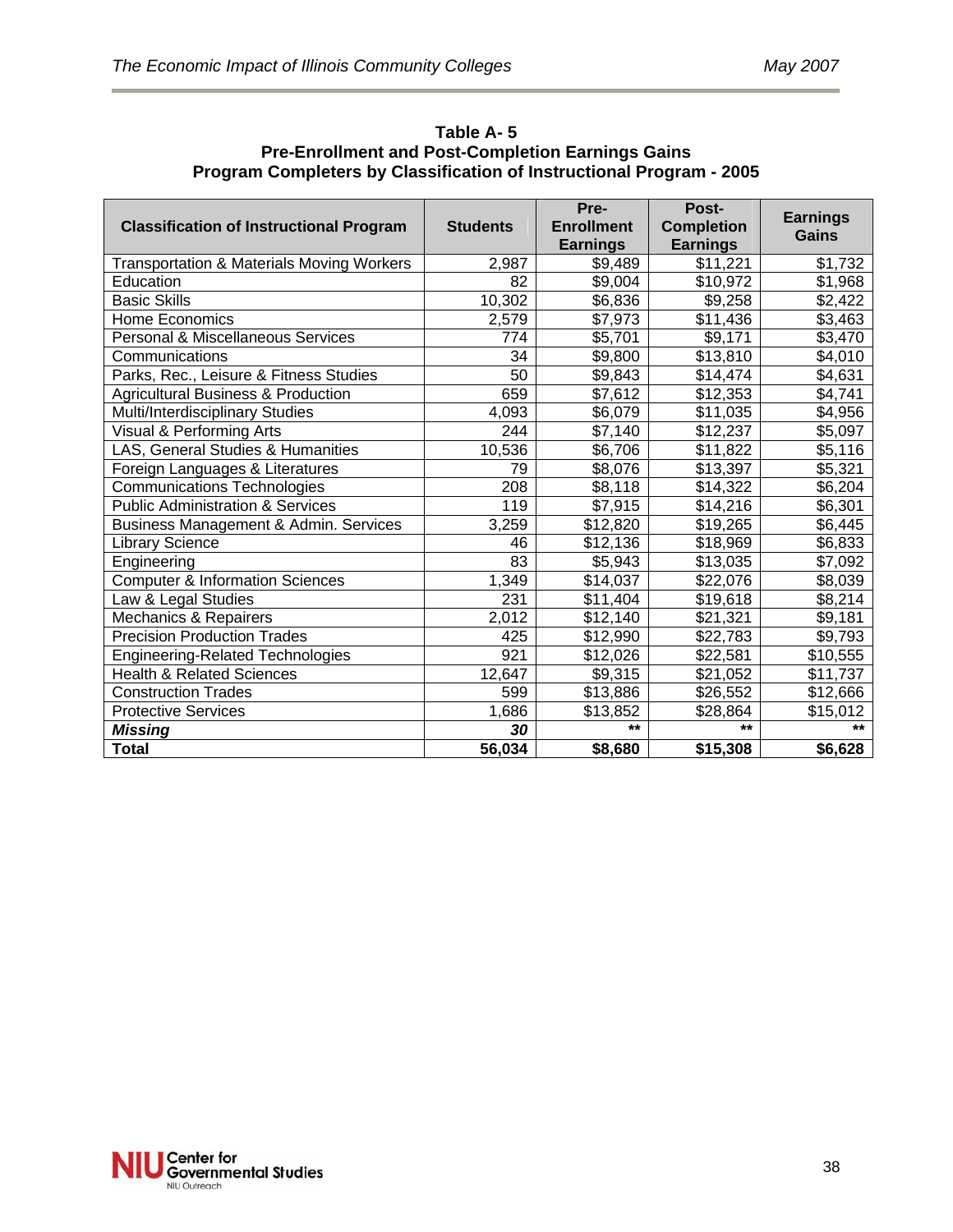| Table A-6                                                                |
|--------------------------------------------------------------------------|
| <b>Pre-Enrollment and Post-Completion Earnings Gains by</b>              |
| <b>Classification of Instructional Program - Program Completers 2005</b> |

| <b>Classification of</b><br><b>Instructional Program</b> | <b>Students</b>  | <b>Total Credit</b><br><b>Hours</b> | <b>Total Pre to Post</b><br><b>Earnings Gains</b> | Aver. Earnings<br><b>Gain Per Credit</b> |
|----------------------------------------------------------|------------------|-------------------------------------|---------------------------------------------------|------------------------------------------|
|                                                          |                  |                                     |                                                   | Hour                                     |
| Education                                                | 82               | 4,366                               | \$161,389                                         | \$36.97                                  |
| <b>Visual &amp; Performing Arts</b>                      | $\overline{244}$ | 15,825                              | $\overline{1,243,532}$                            | \$78.58                                  |
| Personal & Miscellaneous                                 |                  |                                     |                                                   |                                          |
| <b>Services</b>                                          | 774              | 34,105                              | \$,2685,517                                       | \$78.74                                  |
| Multi/Interdisciplinary Studies                          | 4,093            | 256,949                             | \$20,285,770                                      | \$78.95                                  |
| <b>Agricultural Business &amp;</b>                       |                  |                                     |                                                   |                                          |
| Production                                               | 659              | 39,361                              | \$3,124,142                                       | \$79.37                                  |
| Liberal Arts & Sciences,                                 |                  |                                     |                                                   |                                          |
| <b>General Studies &amp; Hum</b>                         | 10,536           | 628,646                             | \$53,901,082                                      | \$85.74                                  |
| Engineering                                              | 83               | 5,764                               | \$588,632                                         | \$102.13                                 |
| <b>Public Administration &amp;</b>                       |                  |                                     |                                                   |                                          |
| <b>Services</b>                                          | 119              | 6,980                               | \$749,837                                         | \$107.43                                 |
| Communications                                           |                  |                                     |                                                   |                                          |
| Technologies                                             | 208              | 11,316                              | \$1,290,386                                       | \$114.03                                 |
| Foreign Languages &                                      |                  |                                     |                                                   |                                          |
| Literatures                                              | 79               | 3,477                               | \$420,328                                         | \$120.88                                 |
| Home Economics                                           | 2,579            | 62,842                              | $\overline{$8,931,562}$                           | $\overline{$}142.13$                     |
| <b>Business Management &amp;</b>                         |                  |                                     |                                                   |                                          |
| <b>Administrative Services</b>                           | 3,259            | 142,685                             | \$21,002,784                                      | \$147.20                                 |
| Computer & Information                                   |                  |                                     |                                                   |                                          |
| <b>Sciences</b>                                          | 1,349            | 66,050                              | \$10,844,355                                      | \$164.18                                 |
| Law & Legal Studies                                      | 231              | 10,697                              | \$1,897,555                                       | \$177.40                                 |
| <b>Basic Skills</b>                                      | 10,302           | 133,021                             | \$24,950,731                                      | \$187.57                                 |
| Engineering-Related                                      |                  |                                     |                                                   |                                          |
| Technologies                                             | 921              | 50,717                              | \$9,721,217                                       | \$191.68                                 |
| Mechanics & Repairers                                    | 2,012            | 87,194                              | \$18,473,306                                      | \$211.86                                 |
| <b>Transportation &amp; Materials</b>                    |                  |                                     |                                                   |                                          |
| <b>Moving Workers</b>                                    | 2,987            | 21,927                              | \$5,173,274                                       | \$235.93                                 |
| <b>Precision Production Trades</b>                       | 425              | 15,479                              | \$4,162,268                                       | 3268.89                                  |
| <b>Health Professions &amp; Related</b>                  |                  |                                     |                                                   |                                          |
| Sciences                                                 | 12,647           | 512,514                             | \$148,435,450                                     | \$289.62                                 |
| <b>Construction Trades</b>                               | 599              | 23,210                              | \$7,586,662                                       | \$326.87                                 |
| <b>Protective Services</b>                               | 1,686            | 65,080                              | \$25,310,102                                      | \$388.91                                 |
| <b>Missing</b>                                           | 160              | 6,572                               | $***$                                             | $**$                                     |
| <b>Total</b>                                             | 56,034           | 2,204,777                           | \$371,410,434                                     | \$168.46                                 |

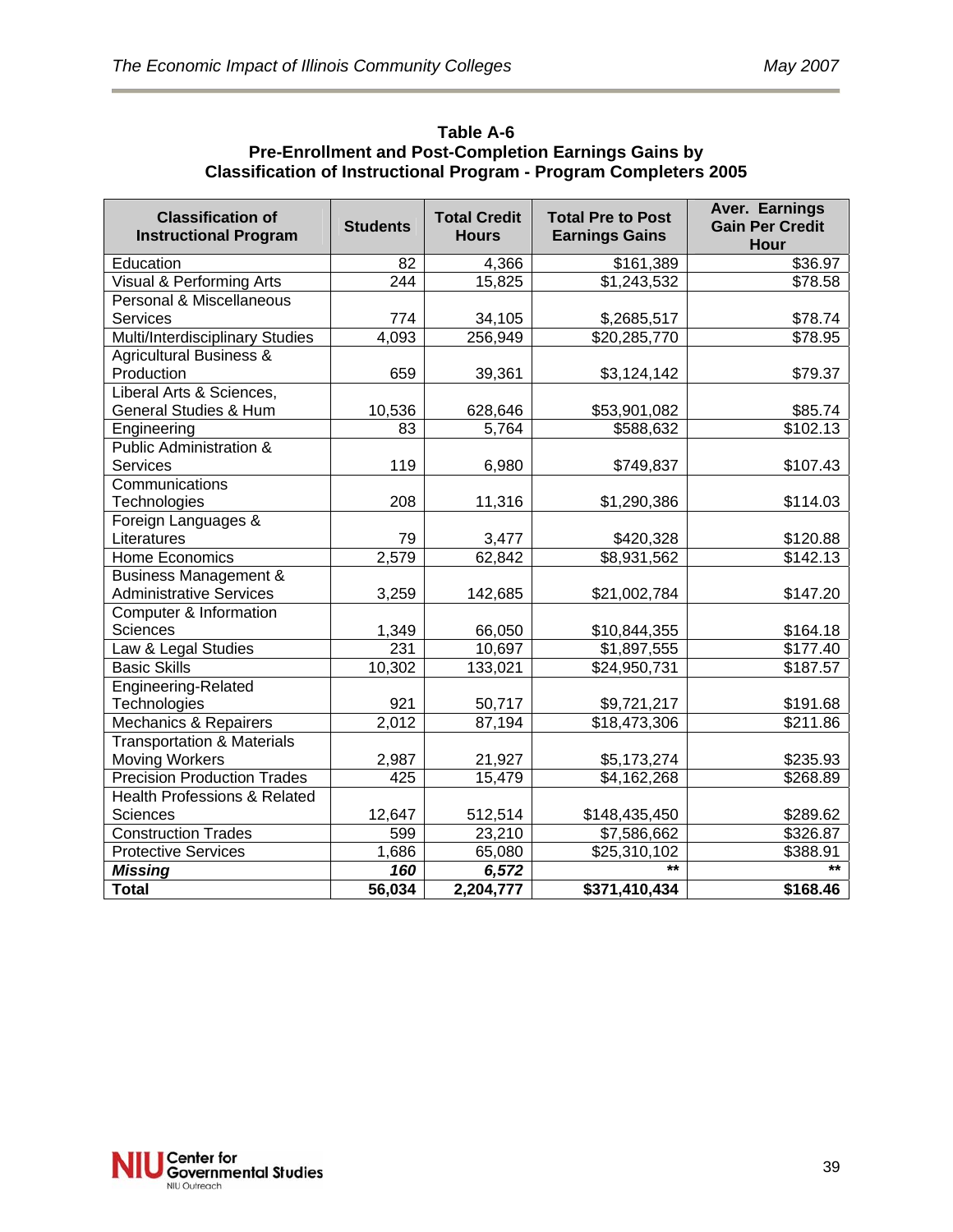| <b>Program Classification</b>      | <b>Students</b> | <b>Total Credit</b><br><b>Hours</b> | <b>Total Pre to</b><br><b>Post Earnings</b><br><b>Gains</b> | Average<br><b>Earnings Gain</b><br><b>Per Credit</b><br>Hour |
|------------------------------------|-----------------|-------------------------------------|-------------------------------------------------------------|--------------------------------------------------------------|
| <b>Vocational Skills</b>           | 97              | 6,080                               | \$243,086                                                   | \$39.98                                                      |
| Baccalaureate/Transfer Instruction | 13,919          | 857,234                             | \$69,146,504                                                | \$80.66                                                      |
| <b>General Associate Degrees</b>   | 939             | 43,020                              | \$6,242,551                                                 | \$145.11                                                     |
| <b>Adult Basic Education</b>       | 1,591           | 14,,547                             | \$2,548,489                                                 | \$175.19                                                     |
| English as a Second Language       | 4,914           | 65814                               | \$11,764,489                                                | \$178.75                                                     |
| Occupational/Technical Instruction | 30,977          | 11,75,908                           | \$271,579,821                                               | \$230.95                                                     |
| <b>Adult Secondary Education</b>   | 3,591           | 42,091                              | \$9,888,329                                                 | \$234.93                                                     |
| <b>Missing</b>                     | 6               | 83                                  | $***$                                                       | $**$                                                         |
| <b>Total</b>                       | 56,034          | 2,204,777                           | \$371,413,269                                               | \$168.46                                                     |

**Table A-7 Pre-Enrollment & Post-Completion Earnings Gains by Program Classification for Program Completers 2005** 

#### **Table A-8 Pre-Enrollment and Post-Completion Earnings Gains by Completion Degree Program Completers 2005**

| Degree Type                      | <b>Students</b> | <b>Total Credit</b><br><b>Hours</b> | <b>Total Pre to</b><br><b>Post Earnings</b><br>Gains | Average<br><b>Earnings</b><br><b>Gain Per</b><br><b>Credit Hour</b> |
|----------------------------------|-----------------|-------------------------------------|------------------------------------------------------|---------------------------------------------------------------------|
| Associate in Arts & Science      | 965             | 63,159                              | \$,3583,935                                          | \$56.74                                                             |
| <b>Vocational Skills</b>         | 131             | 8,604                               | \$625,395                                            | \$72.69                                                             |
| Associate in Science             | 4,105           | 257,909                             | \$20,339,102                                         | \$78.86                                                             |
| Associate in Arts                | 8,640           | 522,749                             | \$44,088,513                                         | \$84.34                                                             |
| Associate in Engineering Science | 83              | 5.764                               | \$588,632                                            | \$102.13                                                            |
| <b>General Associate Degrees</b> | 928             | 42,643                              | \$6,193,956                                          | \$145.25                                                            |
| Occ. Cert. of 30 Hours or More   | 4,677           | 236,668                             | \$44,219,149                                         | \$186.84                                                            |
| <b>Basic Skills</b>              | 10,171          | 124,417                             | \$24,325,336                                         | \$195.51                                                            |
| Associate in Applied Science     | 8,849           | 578,194                             | \$137,960,453                                        | \$238.61                                                            |
| Occ. Cert. of Less than 30 Hours | 17,412          | 359,449                             | \$89,303,681                                         | \$248.45                                                            |
| <b>Missing</b>                   | 6               | 83                                  | $***$                                                | $***$                                                               |
| <b>Total</b>                     | 55,967          | 2,199,639                           | \$371,228,152                                        | \$168.46                                                            |

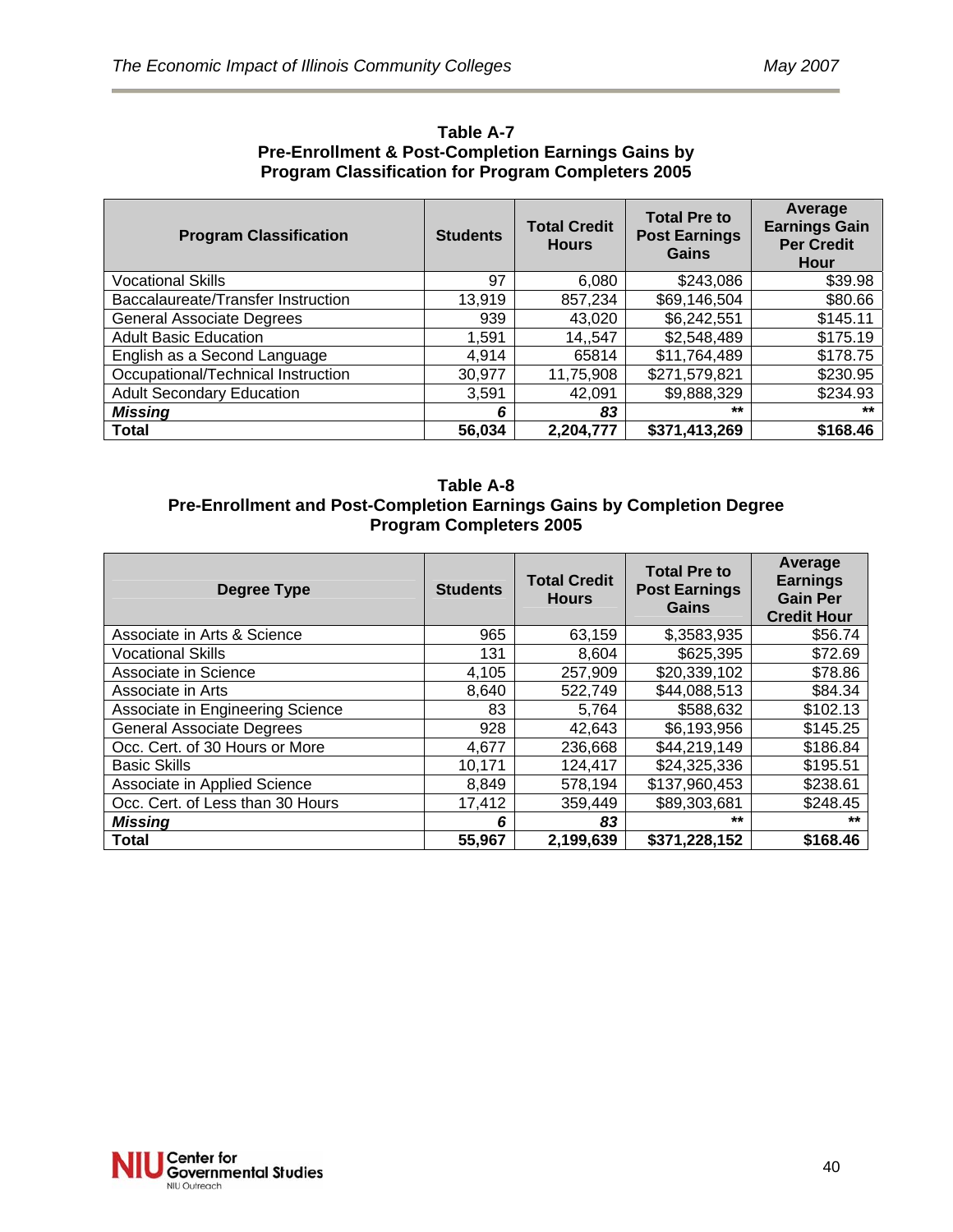|                          | 1996            |                | 2006            |                |  |
|--------------------------|-----------------|----------------|-----------------|----------------|--|
| <b>Age at Enrollment</b> | <b>Students</b> | <b>Percent</b> | <b>Students</b> | <b>Percent</b> |  |
| Age 19 or less           | 143,518         | 22.27          | 175,048         | 26.42          |  |
| Age 20 to 24             | 148,078         | 22.98          | 159,079         | 24.01          |  |
| Age 25 to 34             | 157,162         | 24.39          | 139,149         | 21.00          |  |
| Age 35 to 44             | 111,022         | 17.23          | 97,238          | 14.68          |  |
| Age 45 to 54             | 55,632          | 8.63           | 61,390          | 9.27           |  |
| Age 55 and up            | 28,945          | 4.49           | 30,632          | 4.62           |  |
| <b>Missing</b>           | 18,856          | $***$          | 5,105           | $**$           |  |
| <b>Total</b>             | 663,213         | 100            | 667,641         | 100            |  |

**Table A-9 Program Enrollments by Age at Enrollment: 1996 & 2006** 

#### **Table A-10 Program Completers by Age at Enrollment: 1996 & 2006**

|                          | 1996            |                | 2006            |                |
|--------------------------|-----------------|----------------|-----------------|----------------|
| <b>Age at Enrollment</b> | <b>Students</b> | <b>Percent</b> | <b>Students</b> | <b>Percent</b> |
| Age 19 or less           | 5,324           | 16.27          | 7,960           | 14.97          |
| Age 20 to 24             | 10,563          | 32.29          | 17,401          | 32.73          |
| Age 25 to 34             | 8,306           | 25.39          | 13,700          | 25.77          |
| Age 35 to 44             | 5,835           | 17.83          | 8,096           | 15.23          |
| Age 45 to 54             | 2,236           | 6.83           | 4,672           | 8.79           |
| Age 55 and up            | 453             | 1.38           | 1,329           | 2.50           |
| <b>Missing</b>           | 69              | $***$          | 240             | $**$           |
| <b>Total</b>             | 32,786          | 100            | 53,398          | 100            |

|                                                    | Table A-11 |  |
|----------------------------------------------------|------------|--|
| Program Enrollments by Race/Ethnicity: 1996 & 2006 |            |  |

| <b>Race/Ethnicity</b>     | 1996            |                | 2006            |                |  |
|---------------------------|-----------------|----------------|-----------------|----------------|--|
|                           | <b>Students</b> | <b>Percent</b> | <b>Students</b> | <b>Percent</b> |  |
| White                     | 441,533         | 67.12          | 429,451         | 64.71          |  |
| African American          | 97,769          | 14.86          | 97,194          | 14.65          |  |
| Hispanic                  | 83,713          | 12.73          | 102,687         | 15.47          |  |
| Asian or Pacific Islander | 28,659          | 4.36           | 28,658          | 4.32           |  |
| Other                     | 6,105           | 0.93           | 5,615           | 0.85           |  |
| <b>Missing</b>            | 5,434           | $***$          | 4,036           | **             |  |
| <b>Total</b>              | 663,213         | 100            | 667,641         | 100            |  |

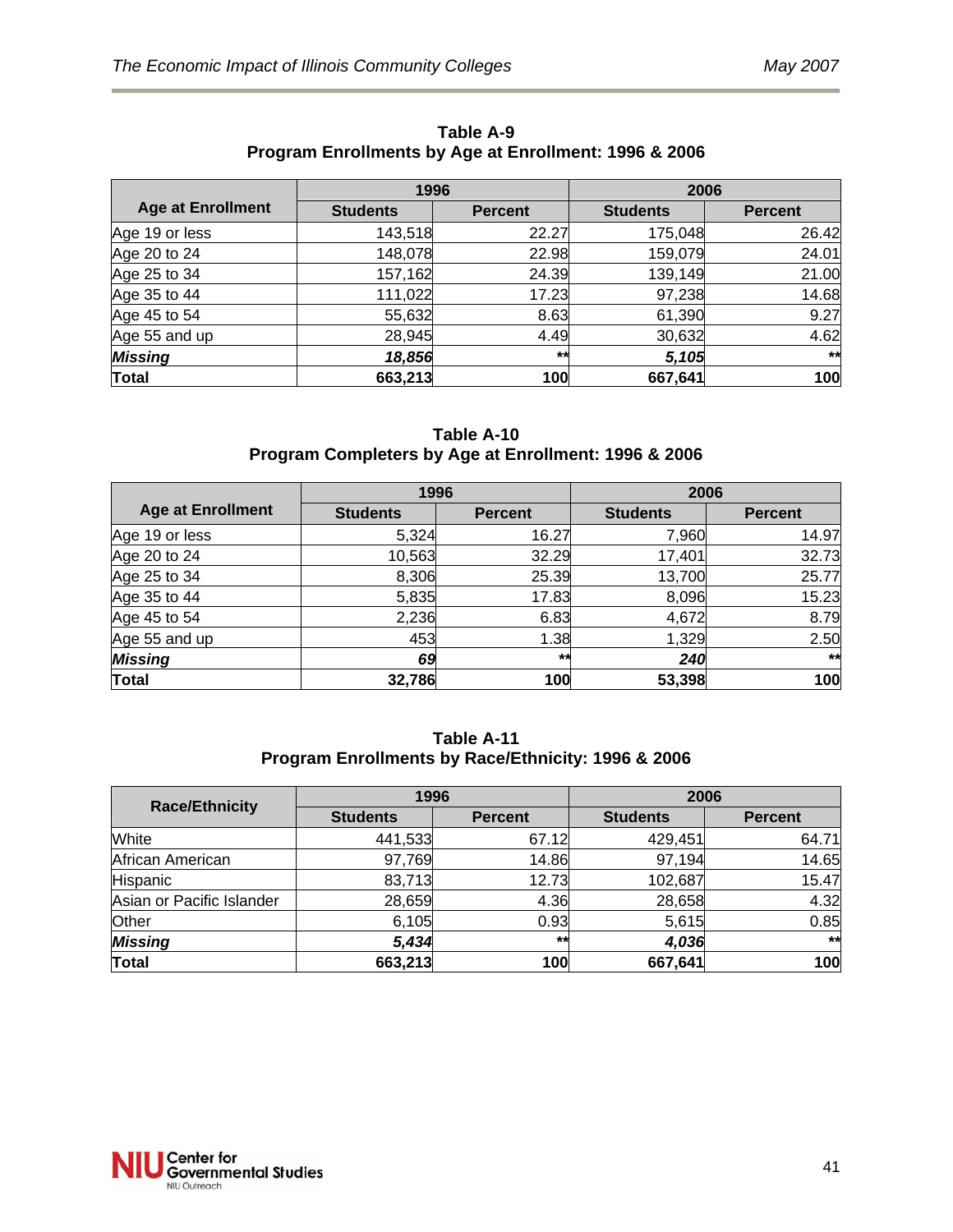| <b>Age at Enrollment</b>  | 1996            |                | 2006            |                |  |
|---------------------------|-----------------|----------------|-----------------|----------------|--|
|                           | <b>Students</b> | <b>Percent</b> | <b>Students</b> | <b>Percent</b> |  |
| White                     | 25,585          | 78.04          | 34,548          | 64.70          |  |
| African American          | 4,090           | 12.47          | 7,472           | 13.99          |  |
| <b>Hispanic</b>           | 1,695           | 5.17           | 7,832           | 14.67          |  |
| Asian or Pacific Islander | 1,097           | 3.35           | 2,630           | 4.93           |  |
| Other                     | 319             | 0.97           | 916             | 1.72           |  |
| <b>Total</b>              | 32,786          | 100            | 53,398          | 100            |  |

#### **Table A-12 Program Completers by Race/Ethnicity: 1996 & 2006**

#### **Table A-13**

### **Disadvantaged Status at Enrollment for Program Enrollments: 1996 & 2006**

| <b>Status</b>                      | 1996            |                | 2006            |                |  |
|------------------------------------|-----------------|----------------|-----------------|----------------|--|
|                                    | <b>Students</b> | <b>Percent</b> | <b>Students</b> | <b>Percent</b> |  |
| Academically. Disadvantaged        | 181,675         | 27.39          | 157,798         | 23.64          |  |
| Economically Disadvantaged         | 26,930          | 4.06           | 36,459          | 5.46           |  |
| Both Econ. and Acad. Disadvantaged | 55,063          | 8.30           | 76,537          | 11.46          |  |
| <b>Missing / Not Disadvantaged</b> | 399,545         | 60.24          | 396,847         | 59.44          |  |
| <b>Total</b>                       | 663,213         | 100            | 667,641         | 100            |  |

### **Table A-14**

## **Disadvantaged Status at Enrollment for Program Completers: 1996 & 2006**

| <b>Status</b>                      | 1996            |                | 2006            |                |  |
|------------------------------------|-----------------|----------------|-----------------|----------------|--|
|                                    | <b>Students</b> | <b>Percent</b> | <b>Students</b> | <b>Percent</b> |  |
| Academically. Disadvantaged        | 5,727           | 17.47          | 8,432           | 15.79          |  |
| Economically Disadvantaged         | 4,021           | 12.26          | 6,070           | 11.37          |  |
| Both Econ. and Acad. Disadvantaged | 2,549           | 7.77           | 4,252           | 7.96           |  |
| <b>Missing / Not Disadvantaged</b> | 20,489          | 62.49          | 34,644          | 64.88          |  |
| <b>Total</b>                       | 32,786          | 100            | 53,398          | 100            |  |

#### **Table A-15 Highest Grade Completed at Enrollment for Program Enrollments: 1996 & 2006**

|                                          | 1996            |                | 2006            |                |  |
|------------------------------------------|-----------------|----------------|-----------------|----------------|--|
| <b>Highest Degree Previously Earned-</b> | <b>Students</b> | <b>Percent</b> | <b>Students</b> | <b>Percent</b> |  |
| None                                     | 98,605          | 18.68          | 123,795         | 20.33          |  |
| <b>GED</b>                               | 23,546          | 4.46           | 23,328          | 3.83           |  |
| High School Diploma                      | 289,543         | 54.86          | 229,520         | 37.69          |  |
| Post High School/Certificate             | 116,060         | 21.99          | 232,395         | 38.16          |  |
| <b>Missing</b>                           | 135,459         | **             | 58,603          | **             |  |
| <b>Total</b>                             | 663,213         | 100            | 667,641         | 100            |  |

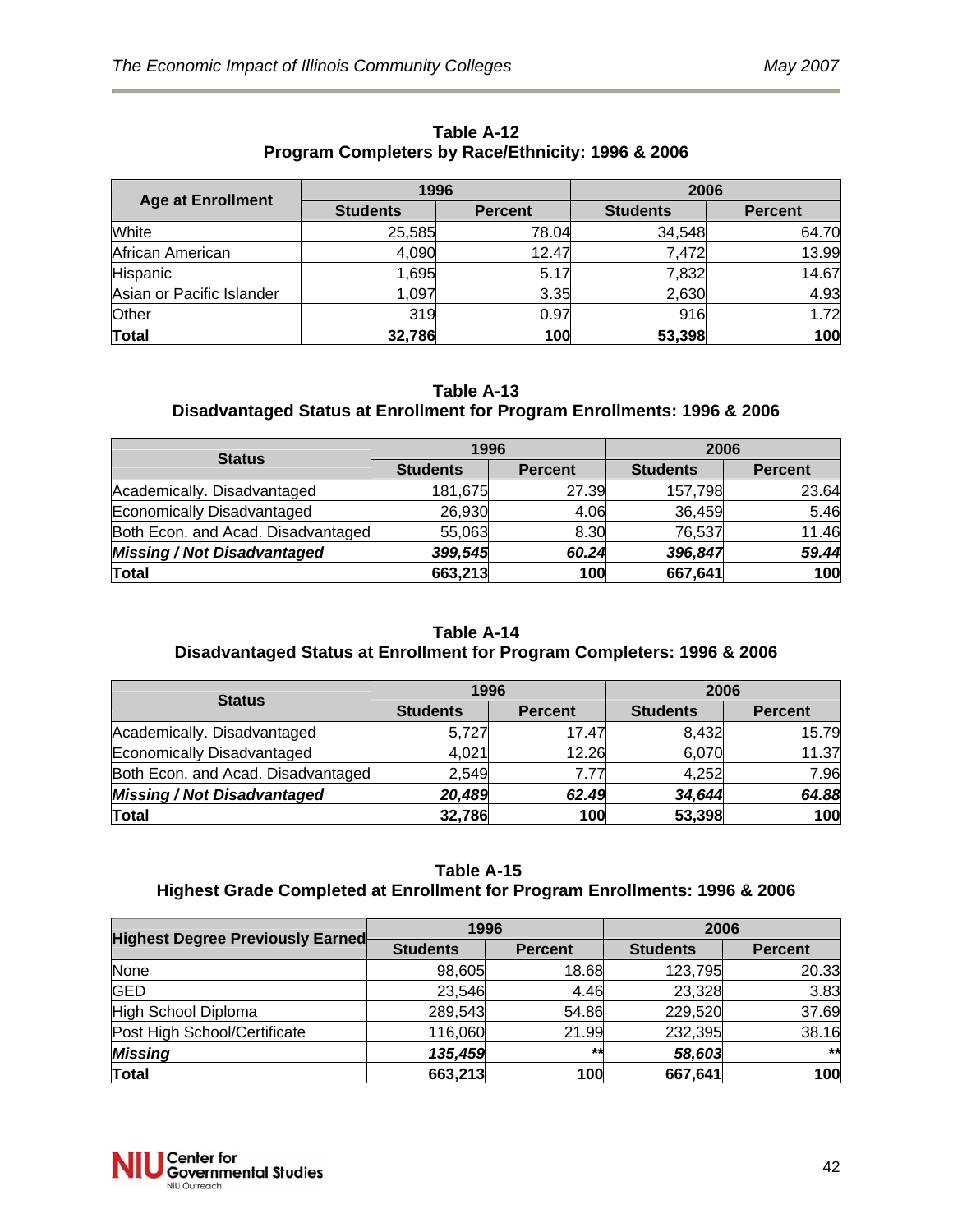| Table A-16                                                                |
|---------------------------------------------------------------------------|
| Highest Grade Completed at Enrollment for Program Completers: 1996 & 2006 |

| <b>Highest Degree Previously Earned</b> | 1996            |                | 2006            |                |  |
|-----------------------------------------|-----------------|----------------|-----------------|----------------|--|
|                                         | <b>Students</b> | <b>Percent</b> | <b>Students</b> | <b>Percent</b> |  |
| None                                    | 3,007           | 9.84           | 7,056           | 14.34          |  |
| <b>GED</b>                              | 1,589           | 5.20           | 2,822           | 5.73           |  |
| High School Diploma                     | 14,826          | 48.51          | 16,196          | 32.91          |  |
| Post High School/Certificate            | 11,141          | 36.45          | 23,142          | 47.02          |  |
| <b>Missing</b>                          | 2,223           | $**$           | 4,182           | $**$           |  |
| <b>Total</b>                            | 32,786          | 100            | 53,398          | 100            |  |

#### **Table A-17 Student Intent at Enrollment for Program Enrollments: 1996 & 2006**

| <b>Student Intent</b>                               |                 | 1996           | 2006            |                |
|-----------------------------------------------------|-----------------|----------------|-----------------|----------------|
|                                                     | <b>Students</b> | <b>Percent</b> | <b>Students</b> | <b>Percent</b> |
| For personal interest                               | 78,059          | 13.80          | 84,920          | 15.08          |
| To improve skills for my present job.               | 92,889          | 16.42          | 90,558          | 16.09          |
| To prepare for a future job after CC.               | 137,939         | 24.38          | 110,862         | 19.69          |
| To prepare for college transfer.                    | 146,290         | 25.85          | 185,117         | 32.88          |
| To prepare for the GED test or improve basic skills | 110,668         | 19.56          | 91,492          | 16.25          |
| <b>Missing</b>                                      | 97,368          | $***$          | 104,692         | **             |
| <b>Total</b>                                        | 663,213         | 100            | 667,641         | 100            |

#### **Table A-18 Student Intent at Enrollment for Program Completers: 1996 & 2006**

| <b>Student Intent</b>                               |                 | 1996           | 2006            |                |
|-----------------------------------------------------|-----------------|----------------|-----------------|----------------|
|                                                     | <b>Students</b> | <b>Percent</b> | <b>Students</b> | <b>Percent</b> |
| For personal interest                               | 1,609           | 5.69           | 5,276           | 11.18          |
| To improve skills for my present job.               | 3,011           | 10.64          | 5,237           | 11.10          |
| To prepare for a future job after CC.               | 11,759          | 41.57          | 14,191          | 30.07          |
| To prepare for college transfer.                    | 10,007          | 35.37          | 15,560          | 32.97          |
| To prepare for the GED test or improve basic skills | 1,903           | 6.73           | 6,928           | 14.68          |
| <b>Missing</b>                                      | 4,497           | $***$          | 6,206           | **             |
| <b>Total</b>                                        | 32,786          | 100            | 53,398          | 100            |

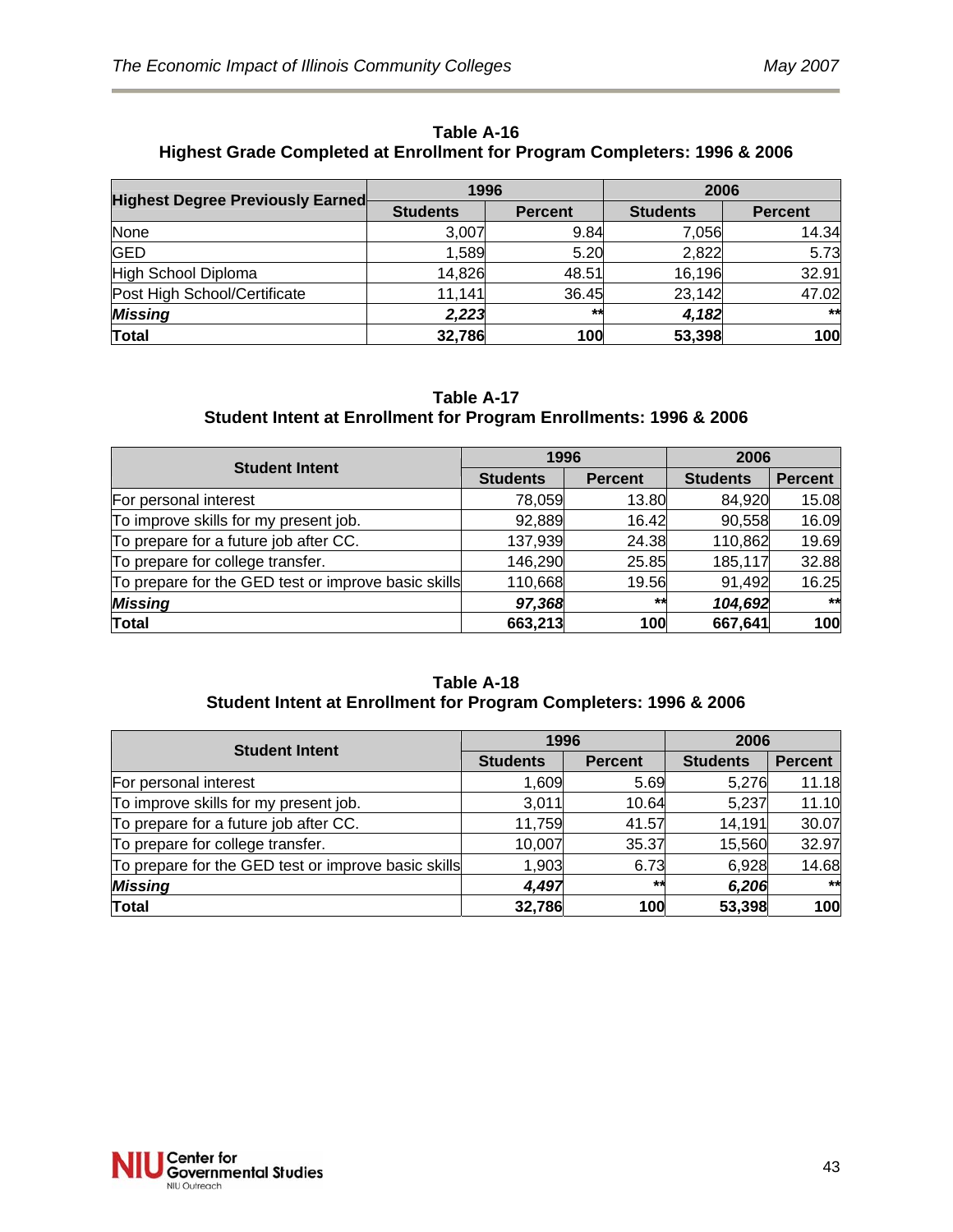| Table A-19                                                                      |
|---------------------------------------------------------------------------------|
| <b>Student Objective at Enrollment for Program Enrollments: 1996 &amp; 2006</b> |

| <b>Student Objective</b>             | 1996            |                | 2006            |                |  |
|--------------------------------------|-----------------|----------------|-----------------|----------------|--|
|                                      | <b>Students</b> | <b>Percent</b> | <b>Students</b> | <b>Percent</b> |  |
| Not pursuing a certificate or degree | 336,105         | 50.90          | 374,062         | 56.03          |  |
| To complete a certificate            | 76,282          | 11.55          | 49,670          | 7.44           |  |
| To complete an associate degree      | 247,902         | 37.54          | 243,909         | 36.53          |  |
| <b>Missing</b>                       | 2,924           | **             |                 | $**$           |  |
| Total                                | 663,213         | 100            | 667,641         | 100            |  |

#### **Table A-20 Student Objective at Enrollment for Program Completers: 1996 & 2006**

| <b>Student Objective</b>             | 1996            |                | 2006            |                |  |
|--------------------------------------|-----------------|----------------|-----------------|----------------|--|
|                                      | <b>Students</b> | <b>Percent</b> | <b>Students</b> | <b>Percent</b> |  |
| Not pursuing a certificate or degree | 6,153           | 18.84          | 19,351          | 36.28          |  |
| To complete a certificate            | 5,380           | 16.47          | 8,448           | 15.84          |  |
| To complete an associate degree      | 21,132          | 64.69          | 25,546          | 47.89          |  |
| <b>Missing</b>                       | 121             | $**$           | 53              | $***$          |  |
| <b>Total</b>                         | 32,786          | 100            | 53,398          | 100            |  |

#### **Table A-21 Program Classification at Program Enrollment: 1996 & 2006**

|                                           |                 | 1996           | 2006            |                |  |
|-------------------------------------------|-----------------|----------------|-----------------|----------------|--|
| <b>Program Classification</b>             | <b>Students</b> | <b>Percent</b> | <b>Students</b> | <b>Percent</b> |  |
| <b>Adult Basic Education</b>              | 67,011          | 10.10          | 26,004          | 3.89           |  |
| <b>Adult Secondary Education</b>          | 15,274          | 2.30           | 19,659          | 2.94           |  |
| Baccalaureate/Transfer Instruction        | 277,541         | 41.85          | 265,549         | 39.77          |  |
| English As a Second Language              | 4,159           | 0.63           | 64,950          | 9.73           |  |
| General Associate Degrees (AGE, ALS, AGS) | 22,708          | 3.42           | 29,776          | 4.46           |  |
| <b>General Studies</b>                    | 23,636          | 3.56           | 12,277          | 1.84           |  |
| Occupational/Technical Instruction        | 177,390         | 26.75          | 184,204         | 27.59          |  |
| <b>Vocational Skills</b>                  | 75,494          | 11.38          | 65,222          | 9.77           |  |
| <b>Total</b>                              | 663,213         | 100            | 667,641         | 100            |  |

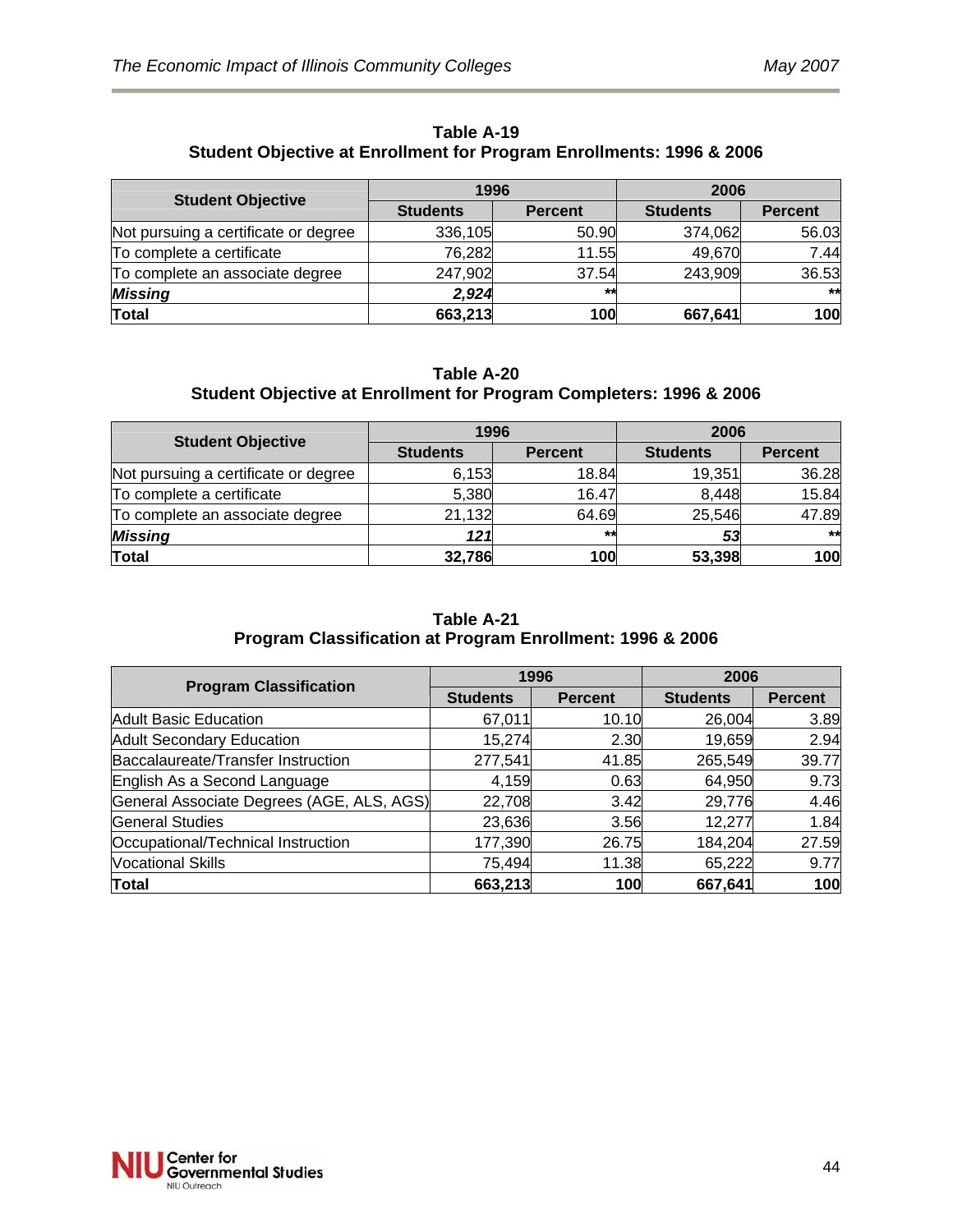| <b>Program Classification</b>             |                 | 1996           | 2006            |                |  |
|-------------------------------------------|-----------------|----------------|-----------------|----------------|--|
|                                           | <b>Students</b> | <b>Percent</b> | <b>Students</b> | <b>Percent</b> |  |
| Adult Basic Education                     | 76              | 0.23           | 1,611           | 3.02           |  |
| <b>Adult Secondary Education</b>          | 1,795           | 5.47           | 2,952           | 5.53           |  |
| Baccalaureate/Transfer Instruction        | 11,952          | 36.45          | 14,070          | 26.35          |  |
| English As A Second Language              | 19              | 0.06           | 4,126           | 7.73           |  |
| General Associate Degrees (AGE, ALS, AGS) | 743             | 2.27           | 971             | 1.82           |  |
| <b>General Studies</b>                    | 15              | 0.05           |                 | 0.01           |  |
| Occupational/Technical Instruction        | 18,053          | 55.06          | 29,568          | 55.37          |  |
| <b>Vocational Skills</b>                  | 133             | 0.41           | 95              | 0.18           |  |
| <b>Total</b>                              | 32,786          | 100            | 53,398          | 100            |  |

**Table A-22 Program Classification at Program Completion: 1996 & 2006** 

**Table A-23 Classification of Instruction at Program Enrollment: 1996 & 2006** 

|                                                       |                 | 1996           | 2006            |                |  |
|-------------------------------------------------------|-----------------|----------------|-----------------|----------------|--|
| <b>Classification of Instructional Program</b>        | <b>Students</b> | <b>Percent</b> | <b>Students</b> | <b>Percent</b> |  |
| Liberal Arts & Sciences, General Studies & Humanities | 250,375         | 37.75          | 237,840         | 35.62          |  |
| <b>Basic Skills</b>                                   | 115,663         | 17.44          | 130,767         | 19.59          |  |
| Business Management & Administrative Services         | 67,769          | 10.22          | 47,150          | 7.06           |  |
| <b>Health Professions &amp; Related Sciences</b>      | 53,391          | 8.05           | 74,721          | 11.19          |  |
| Multi/Interdisciplinary Studies                       | 51,418          | 7.75           | 52,842          | 7.91           |  |
| Engineering-Related Technologies                      | 33,411          | 5.04           | 31,005          | 4.64           |  |
| Personal Awareness & Self-Improvement                 | 18,590          | 2.80           | 11,241          | 1.68           |  |
| <b>Vocational Home Economics</b>                      | 12,036          | 1.81           | 7,433           | 1.11           |  |
| <b>Precision Production Trades</b>                    | 11,667          | 1.76           | 6,477           | 0.97           |  |
| <b>Protective Services</b>                            | 11,079          | 1.67           | 13,369          | 2.00           |  |
| Mechanics & Repairers                                 | 8,717           | 1.31           | 12,740          | 1.91           |  |
| Public Administration & Services                      | 7,535           | 1.14           | 5,194           | 0.78           |  |
| Marketing Operations/Marketing & Distr                | 4,892           | 0.74           | 864             | 0.13           |  |
| Personal & Miscellaneous Services                     | 3,521           | 0.53           | 3,677           | 0.55           |  |
| Agricultural Business & Production                    | 3,467           | 0.52           | 3,363           | 0.50           |  |
| <b>Construction Trades</b>                            | 2,431           | 0.37           | 3,916           | 0.59           |  |
| Visual & Performing Arts                              | 1,689           | 0.25           | 4,451           | 0.67           |  |
| Computer & Information Sciences                       |                 | 0.00           | 4,354           | 0.65           |  |
| Home Economics                                        |                 | 0.00           | 4,879           | 0.73           |  |
| All Other CIPS                                        | 5,561           | 0.84           | 11,358          | 1.70           |  |
| Missing                                               |                 | $\star\star$   |                 | $\star$        |  |
| <b>Total</b>                                          | 663,213         | 100            | 667,641         | 100            |  |

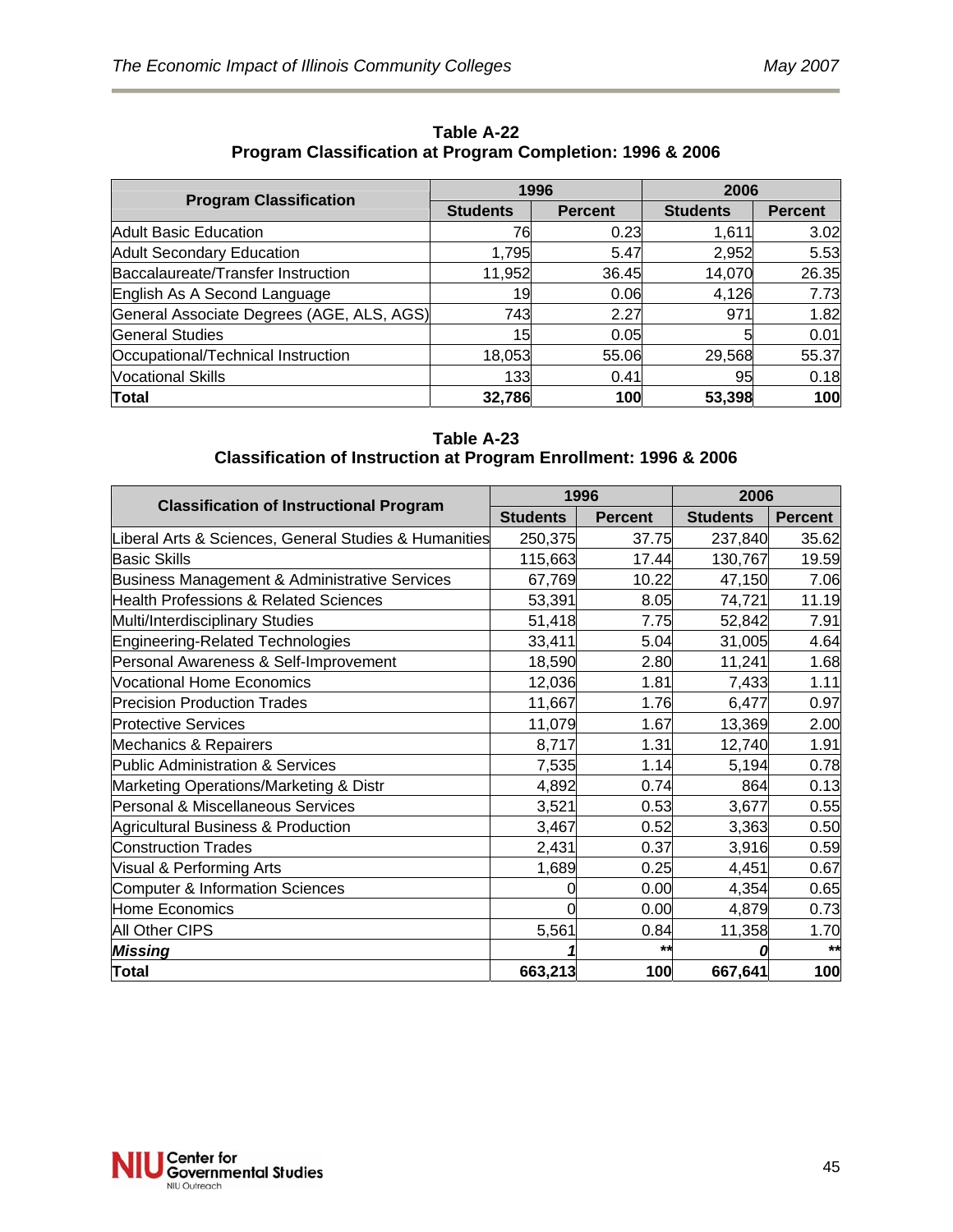| <b>Classification of Instructional Program</b>        |                 | 1996           | 2006            |                |  |
|-------------------------------------------------------|-----------------|----------------|-----------------|----------------|--|
|                                                       | <b>Students</b> | <b>Percent</b> | <b>Students</b> | <b>Percent</b> |  |
| <b>Health Professions &amp; Related Sciences</b>      | 7,205           | 21.98          | 12,936          | 24.23          |  |
| Liberal Arts & Sciences, General Studies & Humanities | 8,501           | 25.93          | 10,682          | 20.00          |  |
| <b>Basic Skills</b>                                   | 1,954           | 5.96           | 8,784           | 16.45          |  |
| Multi/Interdisciplinary Studies                       | 4,148           | 12.65          | 4,208           | 7.88           |  |
| Business Management & Administrative Services         | 3,117           | 9.51           | 3,233           | 6.05           |  |
| Home Economics                                        | 0               |                | 2,458           | 4.60           |  |
| Transportation & Materials Moving Workers             | 178             | 0.54           | 2,034           | 3.81           |  |
| Mechanics & Repairers                                 | 1,192           | 3.64           | 1,832           | 3.43           |  |
| <b>Protective Services</b>                            | 904             | 2.76           | 1,829           | 3.43           |  |
| Computer & Information Sciences                       | 0               | O              | 962             | 1.80           |  |
| Engineering-Related Technologies                      | 916             | 2.79           | 794             | 1.49           |  |
| Personal & Miscellaneous Services                     | 515             | 1.57           | 734             | 1.37           |  |
| Agricultural Business & Production                    | 472             | 1.44           | 691             | 1.29           |  |
| <b>Construction Trades</b>                            | 293             | 0.89           | 601             | 1.13           |  |
| <b>Precision Production Trades</b>                    | 800             | 2.44           | 414             | 0.78           |  |
| Law & Legal Studies                                   | 135             | 0.41           | 244             | 0.46           |  |
| Visual & Performing Arts                              | 96              | 0.30           | 220             | 0.41           |  |
| Communications Technologies                           | 14              | 0.04           | 151             | 0.28           |  |
| Public Administration & Services                      | 114             | 0.35           | 101             | 0.19           |  |
| Education                                             | 44              | 0.13           | 95              | 0.18           |  |
| Foreign Languages & Literatures                       | 0               | 0              | 83              | 0.16           |  |
| Engineering                                           | 32              | 0.10           | 82              | 0.15           |  |
| Library Science                                       | 64              | 0.20           | 80              | 0.15           |  |
| Vocational Home Economics                             | 1,531           | 4.67           | 0               | $\Omega$       |  |
| Miscellaneous                                         | 561             | 1.74           | 150             | 0.28           |  |
| <b>Total</b>                                          | 32,786          | 100            | 53,398          | 100            |  |

**Table A-24 Classification of Instruction at Program Completion: 1996 & 2006** 

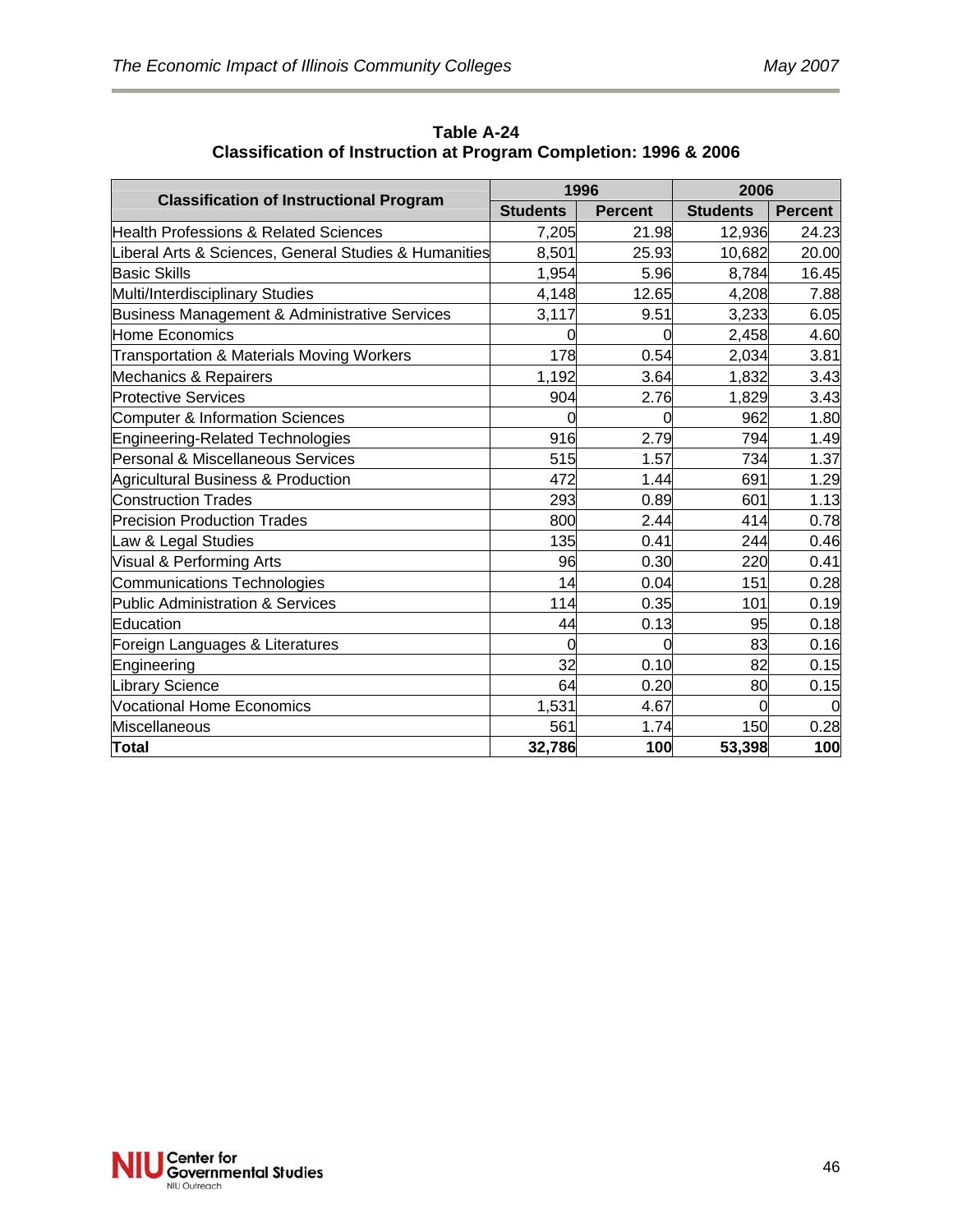|                                           |                 | 1996           | 2006            |                |  |
|-------------------------------------------|-----------------|----------------|-----------------|----------------|--|
| Degree Type                               | <b>Students</b> | <b>Percent</b> | <b>Students</b> | <b>Percent</b> |  |
| Associate in Applied Science (AAS)        | 9,204           | 28.07          | 9,036           | 16.92          |  |
| Associate in Arts (AA)                    | 7,245           | 22.10          | 8,683           | 16.26          |  |
| Associate in Arts & Science (A & S)       | 526             | 1.60           | 1,029           | 1.93           |  |
| Associate in Engineering Science (AES)    | 29              | 0.09           | 81              | 0.15           |  |
| Associate in Fine Arts (AFA)              |                 |                | 67              | 0.13           |  |
| Associate in Science (AS)                 | 4,152           | 12.66          | 4,210           | 7.88           |  |
| <b>Basic Skills</b>                       | 1,890           | 5.76           | 8,689           | 16.27          |  |
| Cert. in Gen. Stud. of 30 Hours or Less   | 15              | 0.05           | 5               | 0.01           |  |
| General Associate Degrees (AGS, ALS, AGE) | 743             | 2.27           | 971             | 1.82           |  |
| Occ. Cert. of 30 Hours or More            | 3,594           | 10.96          | 4,701           | 8.80           |  |
| Occ. Cert. of Less than 30 Hours          | 5,255           | 16.03          | 15,831          | 29.65          |  |
| <b>Vocational Skills</b>                  | 133             | 0.41           | 95              | 0.18           |  |
| Total                                     | 32,786          | 100            | 53,398          | 100            |  |

**Table A-25 Type of Degree at Completion: 1996 & 2006** 

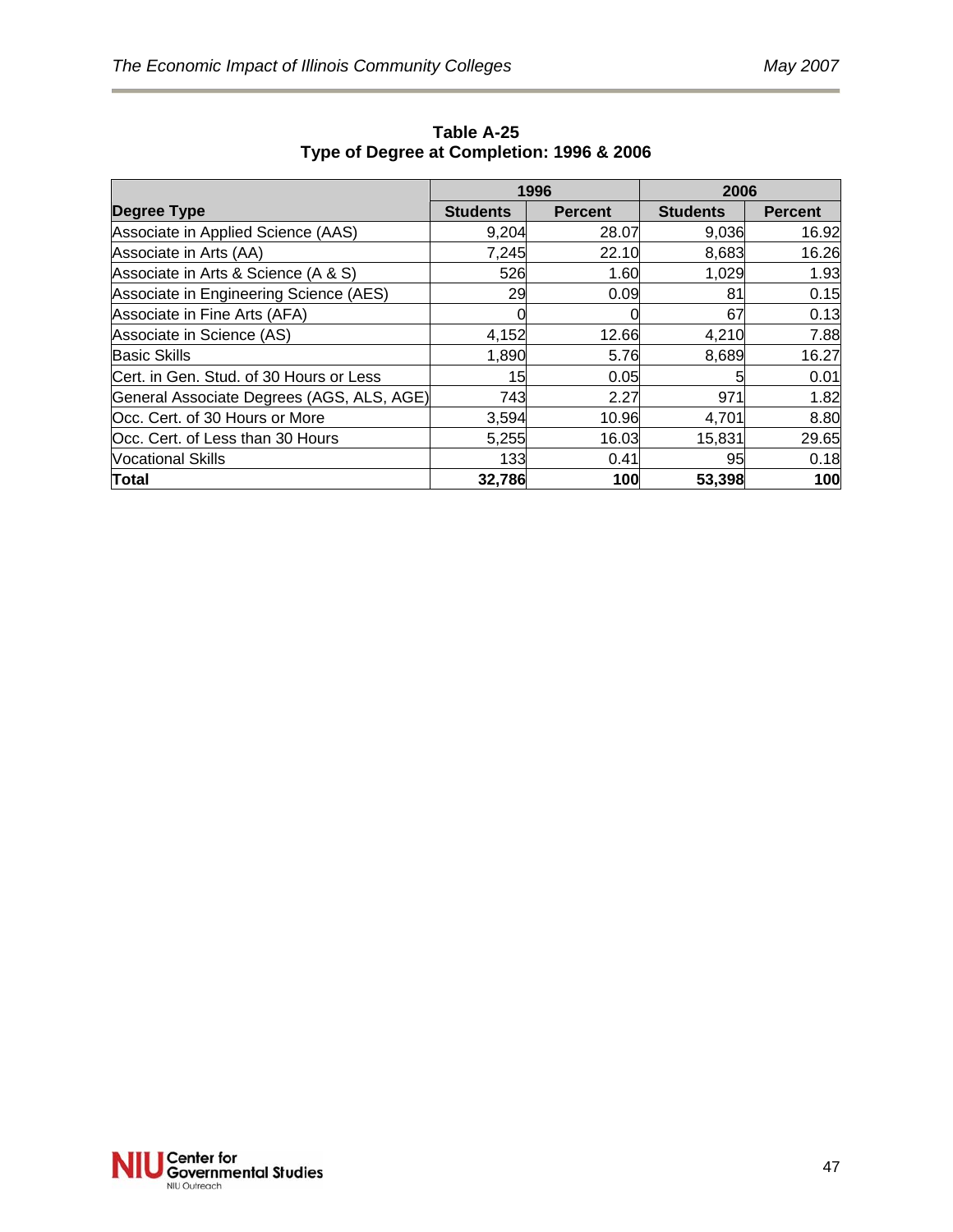# **Appendix B**

# **Economic Impact Analysis Tables Illinois Community Colleges - FY05**[∗](#page-47-0)

| Table B-1: Operational Expenditures: Output and Employment Impacts |                                                              |            |                 |               |  |  |  |  |
|--------------------------------------------------------------------|--------------------------------------------------------------|------------|-----------------|---------------|--|--|--|--|
|                                                                    | <b>Indirect</b><br>lInduced<br><b>Total</b><br><b>Direct</b> |            |                 |               |  |  |  |  |
| Expenditures (minus wages & benefits)                              | \$314,633,067                                                |            |                 |               |  |  |  |  |
| Total Illinois (79.5%) Output Impact                               | \$250.227.664                                                | 88,409,836 | 97,311,965<br>S | \$500,354,868 |  |  |  |  |
| <b>Total Illinois Employment Impact</b>                            | 33,237                                                       | 5,783      |                 | 39,020        |  |  |  |  |
|                                                                    |                                                              |            |                 |               |  |  |  |  |

| Table B-2: Full-Time Employee Expenditures: Output Impacts |                                                                |                                  |             |                      |  |  |  |
|------------------------------------------------------------|----------------------------------------------------------------|----------------------------------|-------------|----------------------|--|--|--|
| <b>Output Impacts</b>                                      | <b>Total Employee</b><br><b>Expenditures</b><br>Direct Effect) | Indirect Effects Induced Effects |             | <b>Total Effects</b> |  |  |  |
| Full-Time                                                  | 568,968,431                                                    | 145,649,522                      | 171,586,817 | 886,204,770          |  |  |  |
|                                                            | \$                                                             | \$                               | \$          | \$                   |  |  |  |
| • Administration                                           | 83,339,305                                                     | 21,875,065                       | 25,809,808  | 131,024,178          |  |  |  |
|                                                            | \$                                                             | \$                               | S           | S                    |  |  |  |
| • Nonteaching Professionals                                | 126,615,415                                                    | 32,163,323                       | 37,689,495  | 196,468,233          |  |  |  |
|                                                            | S                                                              | \$                               | S           | S                    |  |  |  |
| • Faculty                                                  | \$                                                             | \$                               | 73,831,912  | 384,273,724          |  |  |  |
|                                                            | 247,562,304                                                    | 62,879,508                       | \$          | \$                   |  |  |  |
| • Classified Staff                                         | 111,451,407                                                    | 28,731,626                       | 34,255,602  | 174,438,635          |  |  |  |
|                                                            | \$                                                             | \$                               | S           | S                    |  |  |  |

| Table B-3: Full-Time Employee Expenditures: Employment Impacts |                                                                 |       |                                    |                      |  |  |  |
|----------------------------------------------------------------|-----------------------------------------------------------------|-------|------------------------------------|----------------------|--|--|--|
| <b>Employment Impacts</b>                                      | <b>Total Employee</b><br><b>Expenditures</b><br>(Direct Effect) |       | Indirect Effects   Induced Effects | <b>Total Effects</b> |  |  |  |
| Full-Time                                                      | 4,081                                                           | 1.072 | 1,625                              | 6,778                |  |  |  |
| • Administration                                               | 604                                                             | 160   | 244                                | 1,009                |  |  |  |
| • Nonteaching Professionals                                    | 885                                                             | 237   | 357                                | 1,479                |  |  |  |
| • Faculty                                                      | 1,779                                                           | 464   | 699                                | 2,942                |  |  |  |
| • Classified Staff                                             | 812                                                             | 212   | 324                                | 1,348                |  |  |  |

| Table B-4: Part-Time Employee Expenditures: Output Impacts |    |                                                                 |     |                         |      |                        |      |                      |
|------------------------------------------------------------|----|-----------------------------------------------------------------|-----|-------------------------|------|------------------------|------|----------------------|
| <b>Output Impacts</b>                                      |    | <b>Total Employee</b><br><b>Expenditures</b><br>(Direct Effect) |     | <b>Indirect Effects</b> |      | <b>Induced Effects</b> |      | <b>Total Effects</b> |
| Part-Time                                                  | S  | 554,594,717                                                     | S   | 143,478,586             | \$   | 170,707,230            | - \$ | 868,780,533          |
| Administration                                             | S  | 656,203                                                         | \$  | 166,691                 | S    | 195,331                | - \$ | 1,018,225            |
| • Nonteaching Professionals                                | \$ | 33,489,576                                                      | S   | 8,790,410               | -\$  | 10,371,571             | - \$ | 52,651,557           |
| • Faculty                                                  |    | 445,279,778                                                     | \$. | 114,790,935             | - \$ | 136,860,777            |      | 696,931,490          |
| • Classified Staff                                         | S  | 75,169,160                                                      | S   | 19,730,550              | S.   | 23,279,551             |      | 118,179,261          |

<span id="page-47-0"></span><sup>∗</sup> Data sources for these tables included ICCB's *Fiscal Year 2005 Salary Report for the Illinois Public Community Colleges* and individual community college surveys.